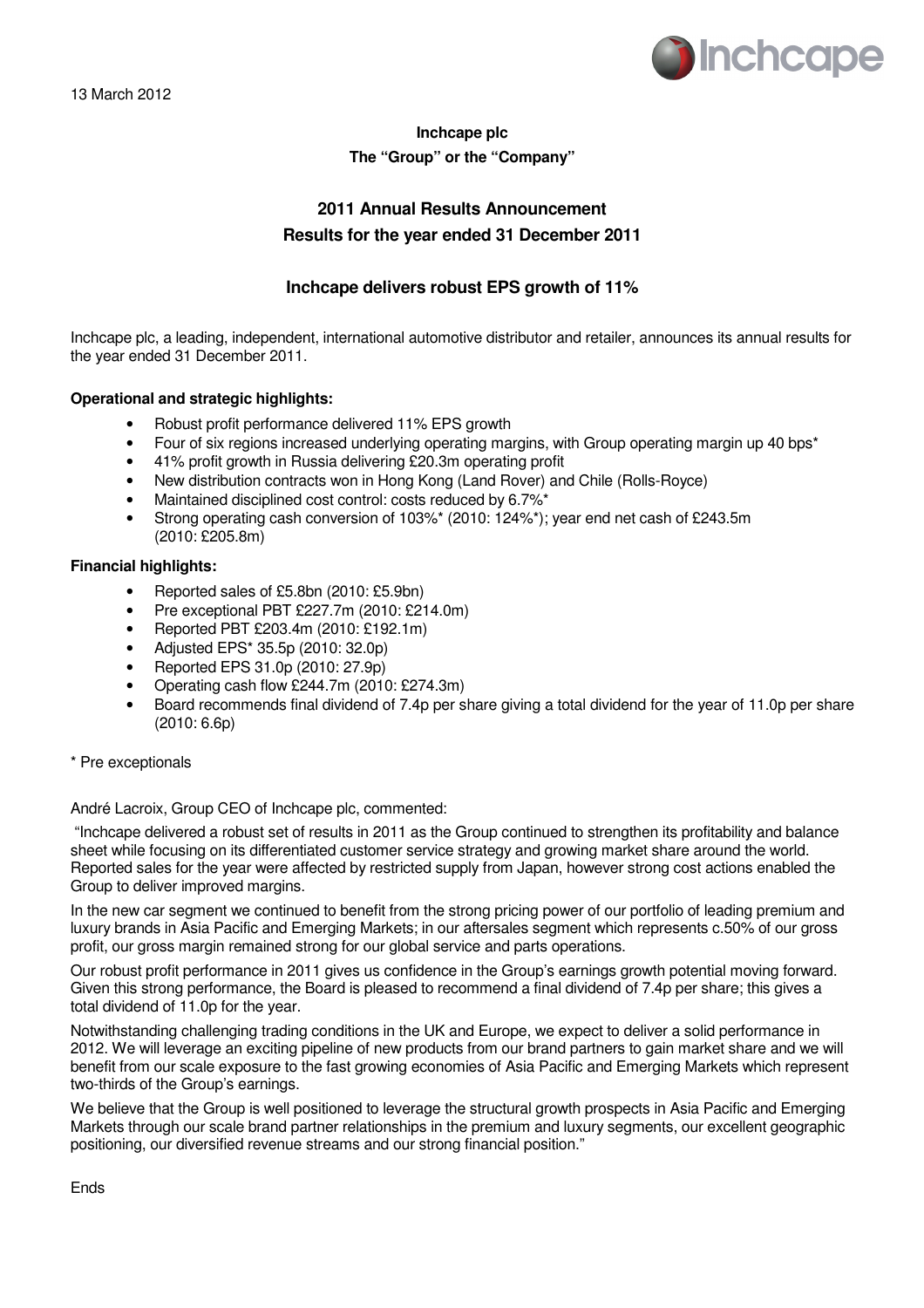Group Communications, Inchcape plc +44 (0) 20 7546 0022

Investor Relations, Inchcape plc +44 (0) 20 7546 8359

Financial Dynamics (Jonathon Brill/Billy Clegg) +44 (0) 20 7831 3113

## **Notes to editors**

About Inchcape:

1. Inchcape is a leading, independent international automotive distributor and retailer operating in 26 markets. Inchcape has diversified multi-channel revenue streams including sale of new and used vehicles, parts, service, finance and insurance.

Inchcape's vision is to be the world's most customer-centric automotive retail group and represents some of the world's leading automotive brands, including Audi, BMW, Jaguar, Land Rover, Lexus, Mercedes-Benz, Porsche, Rolls-Royce, Subaru, Toyota and Volkswagen.

Inchcape, which has been listed on the London Stock Exchange since 1958, is headquartered in London and employs around 13,900 people.

## www.inchcape.com

2. Statements made in this announcement that look forward in time or that express management's beliefs, expectations or estimates regarding future occurrences are 'forward-looking statements' within the meaning of the United States federal securities laws. These forward-looking statements reflect the Group's current expectations concerning future events and actual results may differ materially from current expectations or historical results.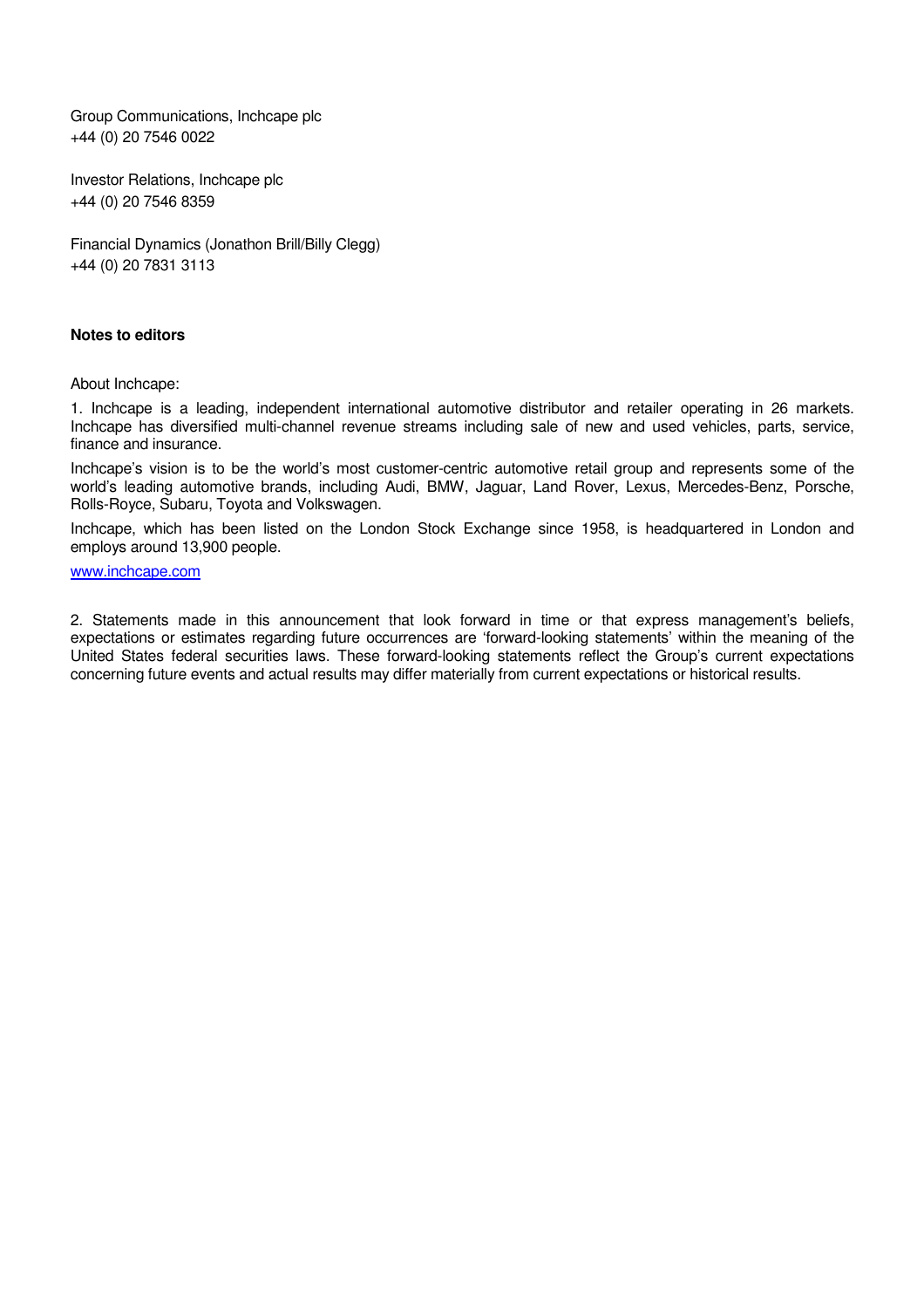

# **Chairman's statement**

## **Inchcape has delivered robust earnings growth in 2011**

In a year that has been characterised by challenging conditions in many developed markets countered by strong demand and industry growth for premium vehicles in Asia Pacific and the Emerging Markets, I am pleased to report robust results for 2011 coupled with a strong year end net cash position. Inchcape has delivered ahead of expectations in the UK and Europe as well as achieving excellent results in our Asia Pacific and Emerging Markets despite the supply issues faced following the Japanese earthquake in March.

## **Performance**

Group sales decreased by 1.0% to £5.8bn for the full year to 31 December 2011 largely as a result of the temporary supply constraints from the March earthquake and tsunami in Japan which affected our Subaru distribution business in Australasia and our Toyota/Lexus operations in Europe and Asia, combined with the challenging market conditions in Greece and the UK. On a like for like, constant currency basis, sales decreased by 1.7%.

Our swift and decisive actions to strengthen and protect the business in response to the global downturn since the last quarter of 2008 have significantly reduced our cost base. In the fourth quarter of 2011 we announced further productivity initiatives to offset the impact of inflation on our global cost base in 2012. The Group remains focused on tight cost control throughout its operations.

Our 4.5% Group trading margin is a 30bps improvement on last year and only 40bps below our 2006 peak. Given that like for like revenues are significantly below our historical peak this is a great result, highlighting the emphasis on performance management and the potential for the Group to gain from operating leverage.

Profit before tax and exceptional items of £227.7m was 6.4% higher than 2010 and adjusted earnings per share rose by 10.9% to 35.5p. On a statutory basis, profit before tax was £203.4m, 5.9% above 2010. Cash generated from operations during the year was £244.7m which represents a 105.9% conversion of statutory operating profit.

## **Capital expenditure**

Following two years of reduced capital expenditure the Group invested at a greater level in 2011 while continuing to be selective and specific in our spending, in line with our Top Five Priorities. We have expanded our capacity in Chile, Peru, Poland and Russia where we also opened new sites in Moscow for BMW and Land Rover in 2011. We have made further strategic greenfield investments in China, with our new 3S Jaguar Land Rover site in Shaoxing and are building a new site with Porsche in Nanchang. We are also building a new Porsche site in the UK.

## **Board**

Following seven years with the Group, Michael Wemms retired in May 2011. Michael has been a valuable member of the Board, bringing a depth of knowledge and experience to his role as Chairman of the Remuneration Committee. Michael stepped down from the Remuneration, Audit, Nominations and Corporate Responsibility Committees at the beginning of the year. I would like to thank Michael for his contribution during his time with the Group.

Vicky Bindra joined the Board on 1 July 2011 and Till Vestring joined the Board on 1 September 2011. I am delighted with the new appointments as these bring valuable international and Asian expertise to the Board.

## **Dividend**

The Board is pleased to recommend a payment of a final dividend for the year ended 31 December 2011 of 7.4p per share (2010: 6.6p). This gives a total dividend for 2011 of 11.0p per share.

Subject to approval at the Company's Annual General Meeting (AGM) on 10 May 2012, the final dividend will be paid on 12 June 2012 to shareholders registered in the books of the Company at the close of business on 18 May 2012.

## **Approach to governance and Corporate Responsibility (CR)**

We see governance as an evolving set of principles and the Annual Report gives the Board an opportunity to communicate how we have incorporated these principles to underpin the delivery of the Group's strategy. In 2011 the CR Committee, responsible for the strategic direction of the Group's CR programme, continued to develop a global approach to making responsible economic, environmental and social behaviour fundamental to the way we work.

## **People**

We have experienced another year of challenges and opportunities, and I wish to express my sincere thanks, on behalf of the Board, to all our colleagues across the Group for their outstanding commitment and support in 2011.

## **Outlook**

Inchcape is uniquely positioned in the global car industry and while we remain cautious regarding the short term outlook in some of our markets, we expect to deliver another solid performance in 2012. The global recovery remains uneven with the European sovereign credit issues continuing to unsettle financial markets. We expect the trading environment to remain challenging in the UK and Europe as the various austerity measures are likely to affect consumer confidence and disposable income. However, we are well positioned to take advantage of the structural growth prospects driven by the premiumisation of consumer demand in Asia Pacific and the Emerging Markets.

Ken Hanna, Chairman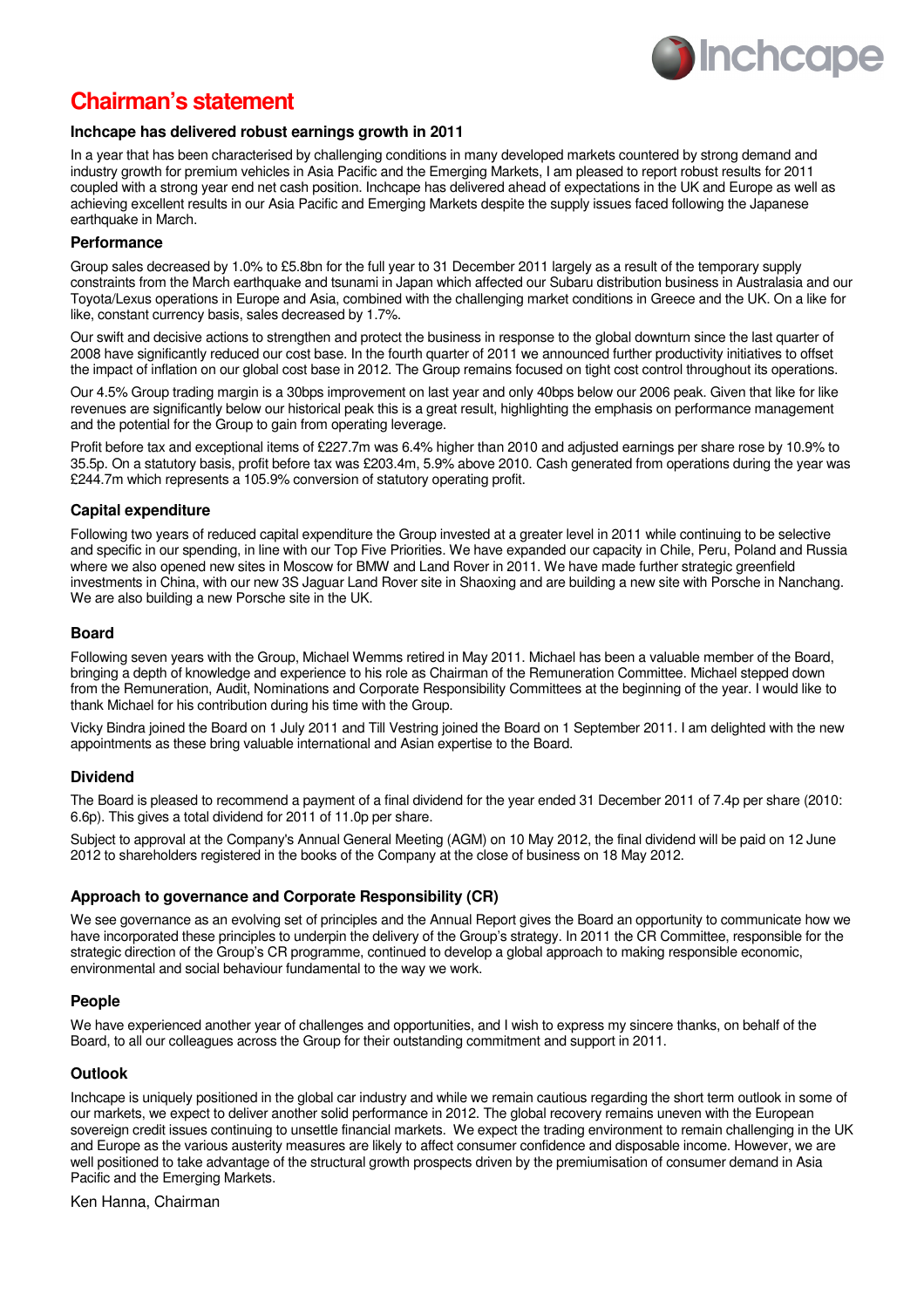# **Group Chief Executive's strategic review**

## **Engineered for performance**

Our results for 2011 clearly demonstrate the resilience of our unique business model as we strengthened our profitability and balance sheet while continuing to grow market share around the world.

## **A strategy engineered for performance**

Inchcape is a global industry leader in automotive distribution and retailing. We have deep relationships with the world's leading luxury and premium brands and have scale operations in 26 markets. 21 of these are in the fast growing economies of Asia Pacific and the Emerging Markets with burgeoning new middle classes that are driving the robust growth of global industry volumes.

Our vision is to be the world's most customer-centric automotive retail group driven by our Customer 1st strategy to both strengthen the performance of our existing assets through improved market share and aftersales service retention and, through the strong brand partner relationships that this creates, to gain access to expansion opportunities in high margin/high growth areas of the world. We operationalise this strategy to deliver organic growth through a disciplined focus on our 'Top Five Priorities', growing market share, growing aftersales, improving margins, controlling working capital and being selective about capital expenditure, and we drive consistently superior customer service in every site through the proprietary processes of our unique Inchcape Advantage programme.

Over the last three years, we have taken swift and decisive action to protect and strengthen our business against the impact of the economic downturn. These actions have supported the delivery in 2011 of strong profits for the Group, with EPS +11% year on year following 18% EPS growth in 2010. This was achieved despite a small decrease in revenue from the previous year, highlighting the effectiveness of our cost controls and governance at the Group, country and retail centre level.

Our results for 2011 clearly demonstrate the value of our international reach, which has successfully protected us against the uneven recovery of the global automotive market. During the year we witnessed strong growth momentum for luxury and premium vehicles in Asia Pacific and the Emerging Markets, although consumer confidence weakened further in the more mature and developed economies of the UK and Europe.

However in the UK, we benefited from our position in the market, as the luxury and premium segment continued to outperform in an increasingly competitive environment. This meant that we too outperformed the industry, managing to again win market share.

Against a difficult economic backdrop, it is pleasing to report that our disciplined approach to performance enabled us to grow market share in Europe during the year. We benefited from strong growth in Russia and the Emerging Markets as we focused on meeting the aspirations of these economies' fast-growing middle classes. All this was achieved despite significant supply difficulties due to the Japanese earthquake in the spring that affected our operations in Asia Pacific.

In 2011, we also made important strategic investments in our retail and aftersales capacity in a number of key markets including China, Russia, Poland, Peru and Chile, and we were awarded two strategically significant distribution contracts in Hong Kong and Chile. Our close relationship with our manufacturer brand partners and long standing track record of performance has given us access to expansion opportunities in these exciting growth markets.

We first entered China in 2007 with the three objectives of testing the retail unit economics, building a local organisation and establishing best practice operating processes. We achieved this by 2010 through three successful pilot operations, one in Shanghai and two in Shaoxing. 2011 saw further expansion in China, with two Jaguar Land Rover facilities in Shaoxing and the award of the highly prestigious retail franchise for Porsche in Nanchang, which is set to open in 2012. These are key elements of our strategy for China, which sees us target 20 retail sites in the next five years.

Looking to other newer markets for Inchcape, we have 22 retail centres in Moscow and St Petersburg. This reflects predictions that Russia will be Europe's largest – and the world's fourth biggest – car market within the next five years. Building a portfolio of scale businesses with our core brand partners in the fast-growing premium segment is the right expansion strategy for Inchcape in markets that are set to become the largest in the world.

During 2011 we were appointed as distributor for Land Rover and Ford in Hong Kong and Macau and as exclusive representative of Rolls-Royce in Chile, where we have complete responsibility for these brands within the markets. These successful gains clearly show that desirable distribution contracts are available to the right businesses with a proven track record of effective brand stewardship, a disciplined process to integrate acquisitions and a strong balance sheet.

Our strong performance for 2011 gives us a solid platform for growth into the future. We plan to take advantage of growth opportunities that arise in the global industry, leveraging our financial strength and long standing, deep brand partnerships.

Naturally, as we move forward we will continue to exercise strong control over our working capital and inventory management as a key aspect of our Top Five Priorities. But as the global middle class grows in both scale and buying power, we are a company whose structure and strategy make consistent growth over the years to come an achievable reality. This is the key benefit to being engineered for performance.

Looking ahead to 2012 and beyond, we will benefit from five unique strengths as we seek to engineer the best possible performance for our brand partners, customers and shareholders. A brief summary of these follows.

## **Performance track record in all economic cycles**

Our unique business model is based on a number of key strengths and has played a key role in ensuring that the Group has, over the years, delivered a performance track record during growth, downturn and recovery cycles.

First, we have a broad geographic spread with scale operations in 26 markets, of which 21 are among the world's fastest growing Asia Pacific and Emerging Markets. In fact, Inchcape is the world's only automotive distribution and retail Group with scale businesses across five continents.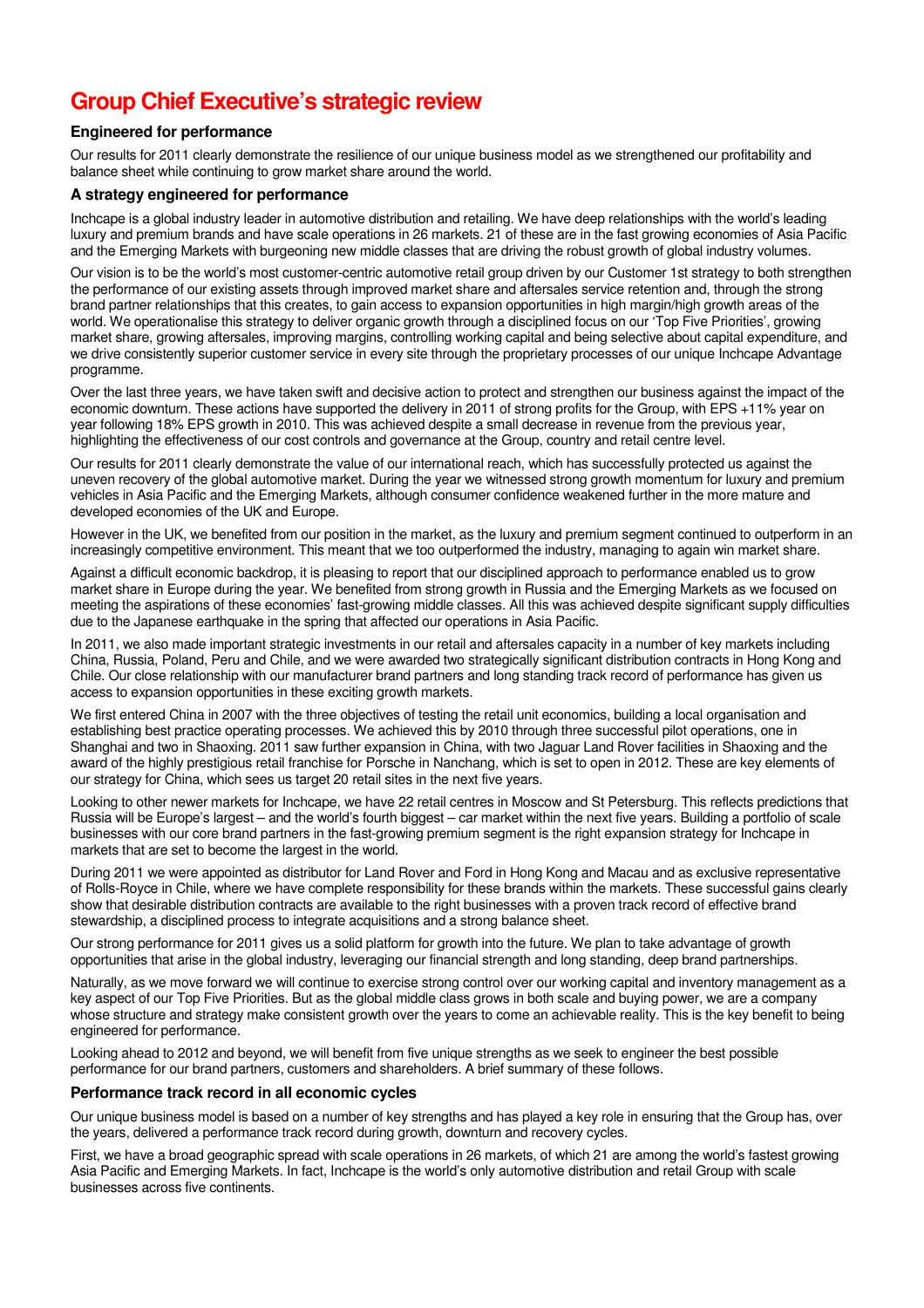

This geographic reach has been key to the six consecutive years of growth and strong returns we achieved prior to the downturn in 2008, peak operating cashflow in 2009, strong earnings recovery in 2010 and robust profit growth in 2011, despite challenging UK and European markets and the impact of the Japanese earthquake.

Second is the diversity of our revenue streams, covering both 'defensive' and 'growth' value drivers.

We generate around 50% of our gross profit from the 'defensive' value drivers of aftersales servicing and parts, which balance our 'growth' revenue streams of vehicle sales alongside finance and insurance products. Looking ahead, however, we believe that there is a great opportunity to expand our aftersales business significantly by not only growing new aftersales customer bases in our expanding emerging market operations but also by further building on our competitive strengths to retain an even higher proportion of customers following the expiry of their warranties.

Typically, the industry experiences a high proportion of aftersales customers leaving franchised centres once the vehicle warranty expires. Our approach is to concentrate additional marketing resource on customer retention, highlighting the tangible value of our state of the art onsite equipment, live links to manufacturer diagnosis and resolution systems, and the top level of training our operatives receive directly from our brand partners. In our Singapore business for example, this approach has resulted in more than double the percentage of customers who make us responsible for their vehicle servicing for six years and more.

We also leverage our industry leading service standards, based on our complete transparency with customers, which ensures we undertake no work without their prior agreement and understanding. In this way, we demonstrate that there is no better place to go than an Inchcape service centre throughout the entire life of a vehicle.

A further critical factor behind Inchcape's success is our decentralised organisation, which enables us to gain from the empowerment of highly knowledgeable local management who can respond rapidly and decisively to changing market conditions.

Alongside the global alignment of processes, controls, performance measures, governance and the sharing of best practice across the Group, this enables us to adapt rapidly and to tailor our approach precisely to the needs of each local market.

## **Performance discipline through operational focus on our Top Five Priorities**

At Inchcape, we constantly seek to achieve a balance between commercial and cash initiatives to ensure we remain focused on growth while maintaining a disciplined approach to financial returns.

At the base of our business is the strength we gain through our close partnerships with the world's leading luxury and premium automotive brands. We maximise the opportunities these represent through focusing on what we call our 'Top Five Priorities', the elements of which ensure we grow our revenues ahead of our competitors through increasing market share and aftersales, while successfully growing profit and operating cash faster than revenue through improved margins, control of our working capital and by being selective about capital expenditure investment.

For example, since the global downturn of 2008 we have undertaken a number of separate rationalisations of our business to manage costs and strengthen our margins across the organisation. These have included the closure of underperforming and noncore retail sites, the move of a number of national head offices into cost-effective office suites above showrooms and a more disciplined approach to marketing that involves a greater emphasis on digital advertising with better commercial returns.

Such initiatives have seen us drive a particularly strong profit and cash performance over the last three years that demonstrates the defensive strengths of our business model.

Looking ahead, while we recognise the need to invest in the increase of our revenues and profitability in the years to come, we will not relax our focus on tight cost and cash controls, even in already strong economies or those markets moving out of downturn and into recovery.

One of the main reasons we were able to improve our competitive position during the economic downturn, which has seen many of our competitors either suffer long term damage or fail altogether, was the fact that the market intelligence we gain through the leading indicators of our unique Inchcape Advantage portal enables us to carry only six weeks' worth of stock across the Group. This enables us to manage our working capital efficiently, so giving us exceptional financial strength and flexibility. Drawing on the investments in customer insight that we make, it will continue to be a unique advantage for Inchcape as we maintain our focus throughout 2012 and beyond.

## **Performance management with industry leading processes**

An ethos of rigorous performance management is ingrained in Inchcape's culture through the frequent and timely implementation of key processes; centrally, locally and at every level of the organisation. These include the use of a suite of sales and aftersales based customer metrics, which provide leading indicators to help manage the business, and the sharing of best practice across the Group.

The way in which Inchcape is structured and the day to day management practices we use throughout the organisation are designed to ensure we grow revenue ahead of our competitors and grow operating profit and gross margin faster than revenue.

For example, our commitment to daily, weekly and monthly management reporting and disciplined central governance underpins well informed local decision making, in which expenditure is only ever justified by its positive impact on our profitability. This is further supported by our daily analysis of the metrics we access through our unique 'customer funnel' – dynamic information relating to the purchase and aftersales process that we glean through live customer contacts at every point in the journey. This gives us early insights into future customer behaviour that drive performance for every brand in every national market and retail centre.

These are examples of our broad and deep range of performance management measures collectively building strategic planning and control tools into the heart of our business to deliver an integrated set of forecasting, budgeting, governance, review, analysis and talent development tools that enable global policies to be tailored for local and regional markets.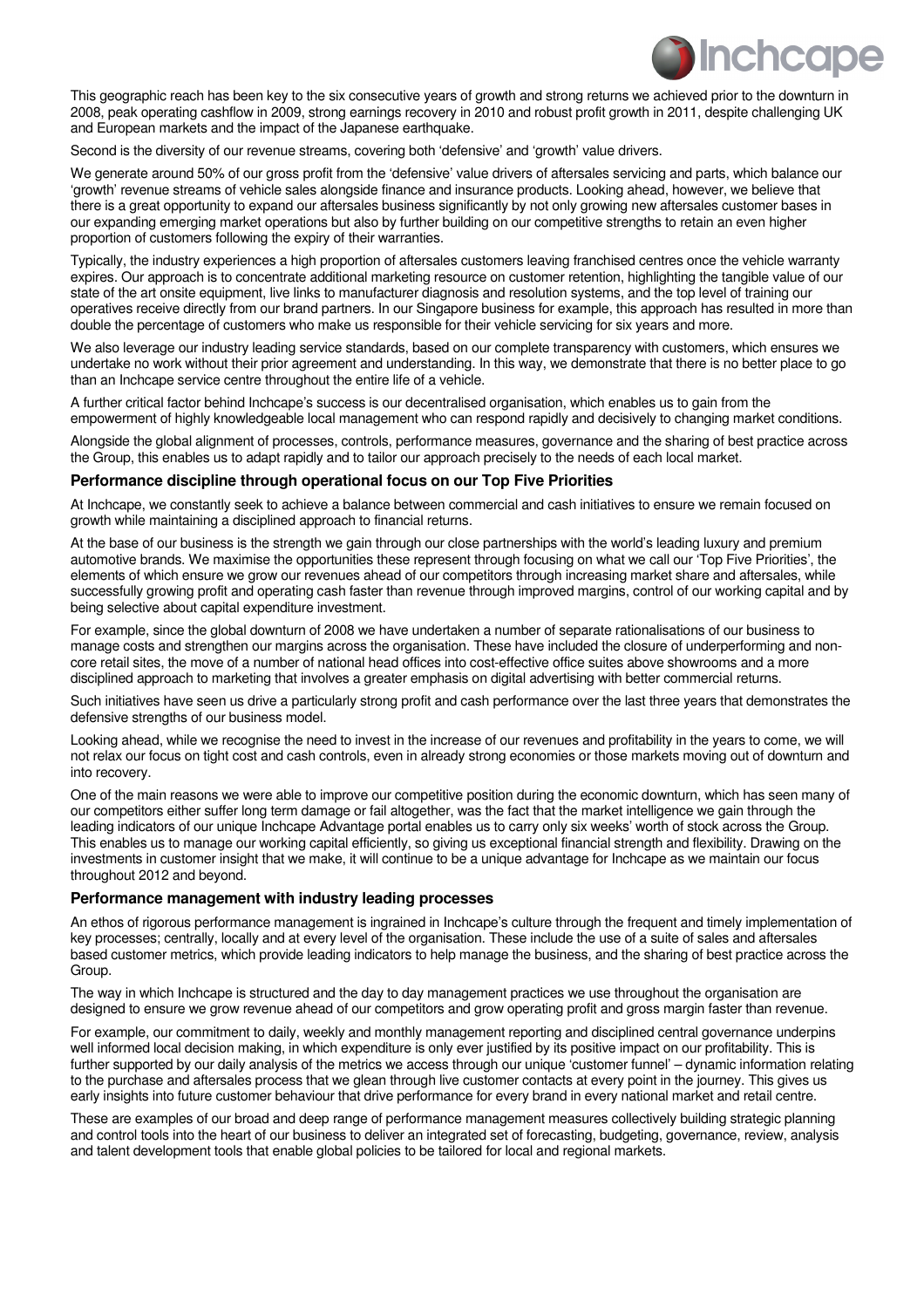## **Performance advantage for customers with ever better cars and superior customer service**

Every month, we conduct around 12,000 interviews with our customers and non buyers to provide us with the insight we need to drive revenues ahead of our competitors and to stay closely in touch with changing consumer behaviour and attitudes. These are clearly showing us that consumers have changed since the downturn of 2008 and 2009 in markets across the world, and are now, more than ever, seeking value for money in their purchases.

This does not mean that they are seeking low cost alternatives to the models they used to buy. On the contrary, we are witnessing the 'premiumisation' of Emerging Markets and Asia Pacific countries as newly middle class customers seek better quality, innovation and environmental performance from their vehicles. In advanced economies, luxury and premium vehicles are gaining market share as the brand strength of our manufacturer partners provide superior value for money.

We in turn leverage this pricing power of our brand partners with outstanding customer service to create superior margins, delivering value through the right vehicle specifications, warranty support, cost effective marketing, service support and finance options.

Our manufacturer partners are investing more than ever in green technologies that are in fast growing demand from perceptive buyers. BMW, for example, has achieved a 63% improvement in the MPG performance and a 39% reduction in the CO2 emissions of its 2011 320d model over its 2005 equivalent, and our other manufacturer partners have achieved similar advances.

Customer service is, and has been for some years, our number one competitive advantage. Not only does it enable the strengthening of existing assets for improved market share and aftersales service retention, it also facilitates expansion opportunities as we leverage our increasingly powerful brand partner relationships.

Inchcape Advantage, our unique Group-wide programme for continuous improvement, which is now in its fifth year, lies at the heart of our strategic commitment to customer-centric operational excellence. Its proprietary processes are what drive the organic growth of our business, both through delivering for our customers and through the resultant superior relationships with our brand partners.

To maintain and expand upon our leading position, we intend to constantly raise the bar in every aspect of customer service. This we have done in 2011, and we will continue to drive further improvements during 2012 and into the future.

## **Performance ahead with exciting growth prospects**

Looking to the future, for many of the reasons I have already outlined, Inchcape is uniquely positioned to take advantage of five important trends that are set to affect the global car market.

The growth prospects are truly exciting in our industry as we expect the global car market to increase by 30% (source: IHS Automotive) in the next five years.

The first key trend is the expected broad based global recovery in the medium term. Some of our markets have quickly rebounded in 2010 and 2011 and are now ahead of their pre-2008 levels. Some of our markets are slightly below their 2007 peak level and are poised for growth as the ageing of the car parc will accelerate the recovery pace in the years to come. Thanks to our geographic spread, we are well positioned to benefit from this uneven recovery.

The second trend is the growing wealth in Asia Pacific and the Emerging Markets. Between 2011 and 2016, these markets will represent 94% of the world's population growth (source: IMF) and 72% of GDP growth (source: EIU). As a result, these regions will also be the key drivers of the predicted 16% growth in the global car parc over the same period (source: LMC Automotive), responsible for 78% of car industry growth and coming to represent 64% of global car sales by 2016 (source: IHS Automotive). Inchcape is already in 21 such growth markets.

The third trend is of accelerated car replacement in advanced markets thanks to the technological advances pioneered by our brand partners, particularly those that reduce the cost of ownership. Inchcape's premium brand partners are at the forefront of these advances, with their leading-edge development of hybrid and electric vehicles and fuel efficient technology for both diesel and petrol engines.

The fourth is the predicted growth of the global car parc in both advanced and emerging markets. The global car parc, comprising new and used cars, is set to grow by 16% over the next five years (source: LMC Automotive) which will drive revenue growth for us in both the highly profitable areas of used cars and in aftersales servicing.

The fifth trend is the fact that in a fragmented global market place only the strongest players will lead industry consolidation through expansion and the erosion of weaker rivals. Vehicle manufacturers will want to strengthen both their market coverage and quality of operations and, as we have demonstrated in 2011, Inchcape is well positioned to gain access to expansion opportunities, benefiting from our long standing and deep relationships with the world's leading car manufacturers, a proven track record of effective brand management, customer service excellence and a strong balance sheet.

As a Group we are already focused on positioning ourselves to take advantage of and benefit from these key trends, again moving ahead of our competition to seize opportunities as they arise.

We have a unique and proven business model, a differentiated strategy, a strong operational focus and Inchcape people who have a genuine passion for performance.

Inchcape is a global industry leader and engineered for performance.

**André Lacroix,** Group Chief Executive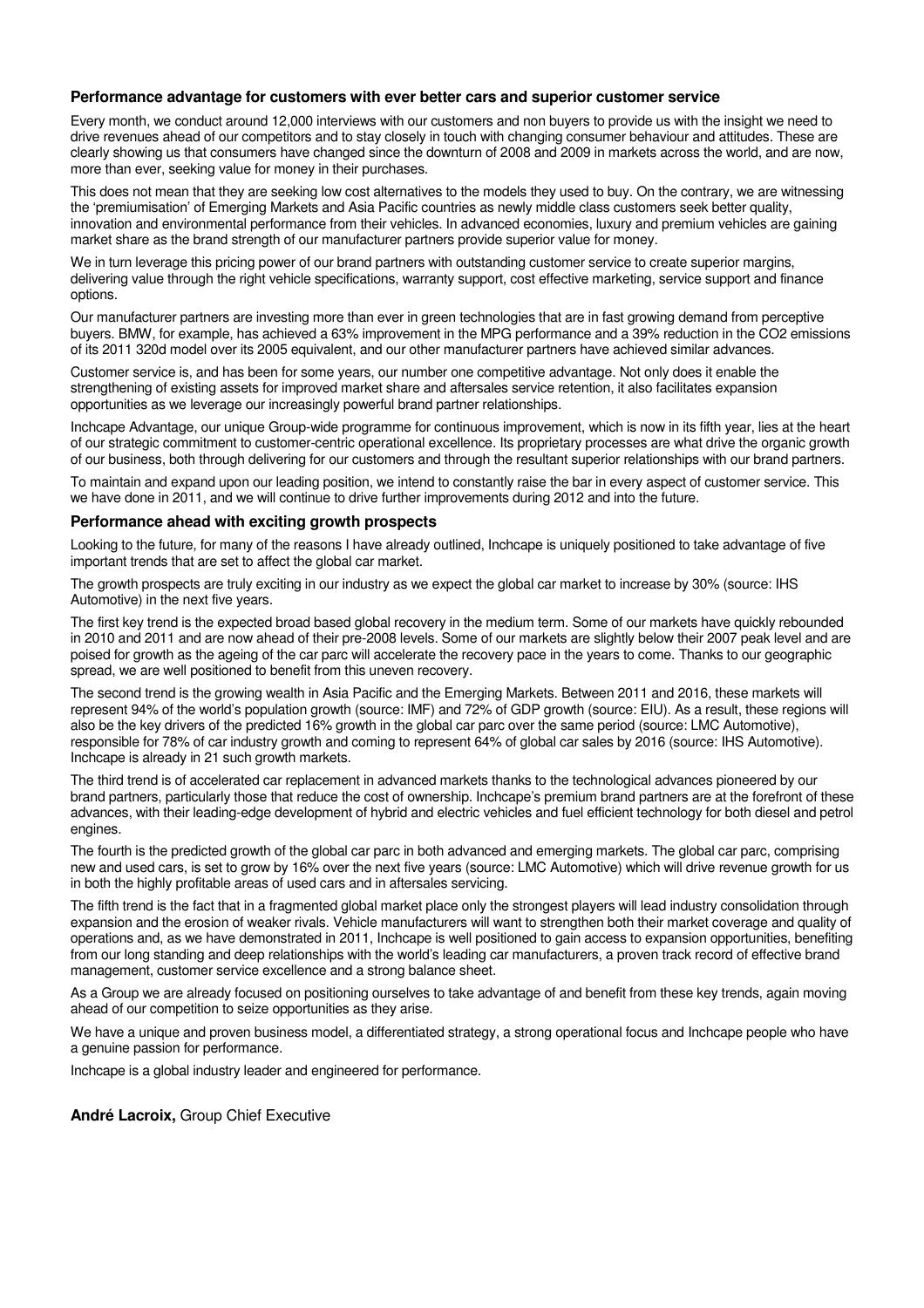

# **Key performance indicators (KPIs)**

## Measuring our performance

#### **These KPIs are how we measure our business performance**

The Board of Directors and the Group Executive Committee monitor the Group's progress against its strategic objectives and the financial performance of the Group's operations on a regular basis. Performance is assessed against the strategy, budgets and forecasts. We also measure the quality of revenues through the mix of revenue streams, and the flow through of value from sales revenue to trading profit.

## **Sales**

#### **Definition**

Consideration receivable from the sale of goods and services. It is stated net of rebates and any discounts, and excludes sales related taxes.

#### **Achievements in 2011**

Sales marginally declined by 1.0% with strong sales growth in Russia and Emerging Markets offsetting much of the impact of the earthquake in Japan and tougher trading conditions in some markets.

#### **Trading profit**

#### **Definition**

Operating profit excluding the impact of exceptional items and unallocated central costs.

#### **Achievements in 2011**

Trading profit increased by 5.5% driven by our continued focus on our Top Five Priorities in all of the Group's regions and tight cost controls.

## **Trading margin**

#### **Definition**

Calculated by dividing trading profit by sales.

#### **Achievements in 2011**

The Group's trading margin grew 30bps to 4.5% despite a challenging year in a number of our markets.

#### **Like for like sales and trading profit**

#### **Definition**

Excludes the impact of acquisitions from the date of acquisition until the 13th month of ownership and businesses that are sold or closed. It further removes the impact of retail centres that are relocated from the date of opening until the 13th month of trading in the new location. These numbers are presented in constant currency.

#### **Achievements in 2011**

Like for like sales decreased by 1.7% while like for like trading profit grew by 3.5% as we continued to focus on cost management in all our markets.

## **Profit before tax and exceptional items**

#### **Definition**

Represents the profit made after operating and interest expense but before tax is charged excluding the impact of exceptional items.

#### **Achievements in 2011**

Profit before tax and exceptional items increased by 6.4%, to £227.7m only £7.4m away from the 2007 peak.

#### **Working capital**

#### **Definition**

Inventory, receivables, payables, and supplier related credit.

## **Achievements in 2011**

We have maintained our stock cover at our target of 1.5 months through the year and have reduced our working capital by a further 33.7% to £12.2m, a historical low for the Group.

#### **Cash generated from operations**

#### **Definition**

Trading profit adjusted for depreciation, amortisation and other non cash items plus the change in working capital and provisions.

#### **Achievements in 2011**

Our strong control over working capital has again enabled the Group to deliver an operating cash flow of £244.7m.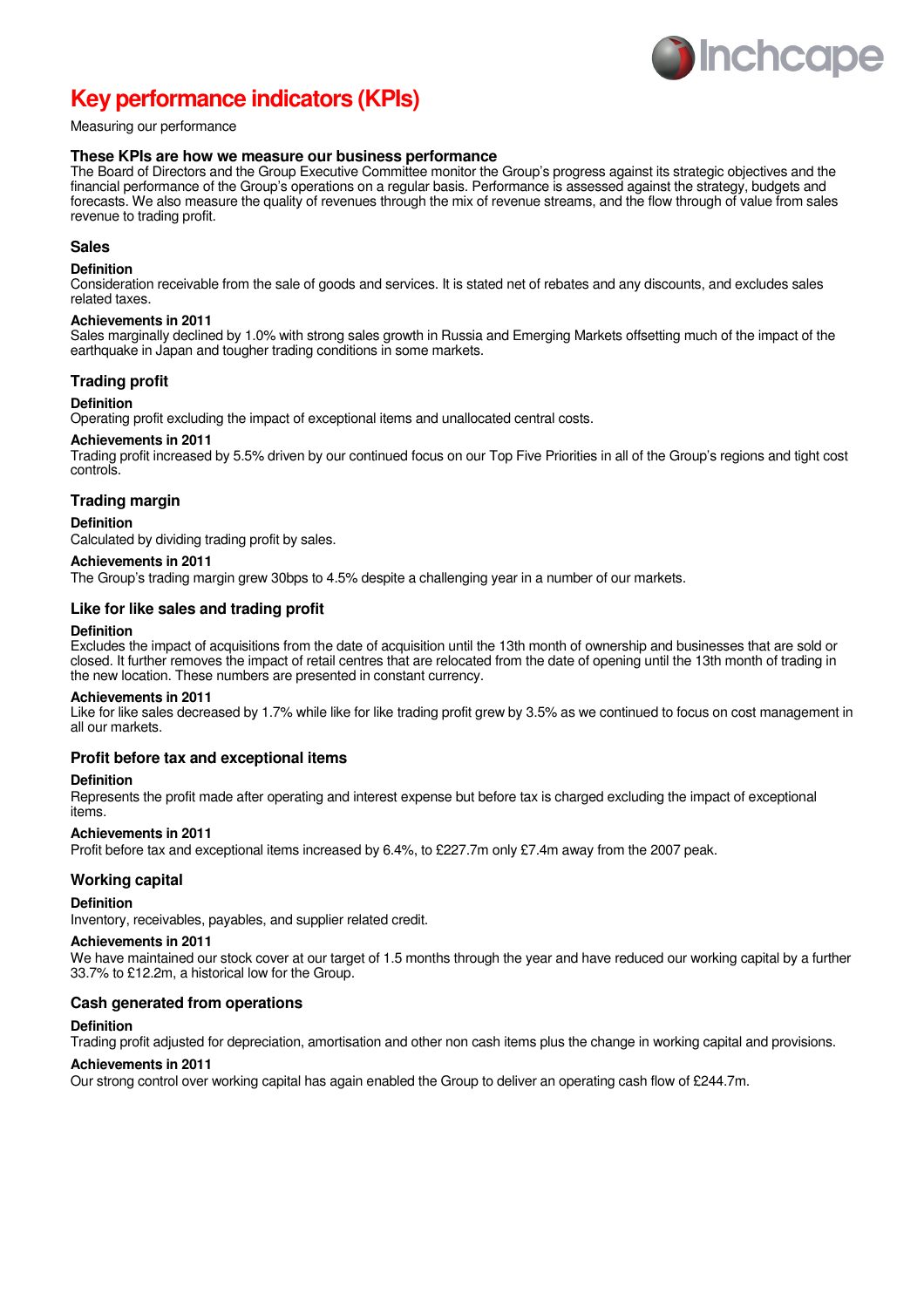## **Operating review**

**Our disciplined focus on the Top Five Priorities has delivered strong margin growth and strong cash generation.** 

|                                                 | Year ended<br>31.12.2011 | Year ended<br>31.12.2010 |              | % change in       |
|-------------------------------------------------|--------------------------|--------------------------|--------------|-------------------|
| Performance indicators - Results                | £m                       | £m                       | % change     | constant currency |
| Sales                                           | 5,826.3                  | 5,885.4                  | (1.0)        | (2.8)             |
| Trading profit                                  | 261.8                    | 248.1                    | 5.5          | 3.8               |
| Trading margin %                                | 4.5                      | 4.2                      | 0.3ppt       | 0.3ppt            |
| Like for like sales                             | 5,736.5                  | 5,729.0                  | 0.1          | (1.7)             |
| Like for like trading profit                    | 260.5                    | 247.5                    | 5.3          | 3.5               |
| Like for like sales growth/(decline) %          | 0.1                      | 6.0                      | $(5.9)$ ppt  | (1.7)             |
| Like for like trading profit growth/(decline) % | 5.3                      | 25.8                     | $(20.5)$ ppt | 3.5               |
| Profit before tax before exceptional items      | 227.7                    | 214.0                    | 6.4          | 4.4               |
| Working capital                                 | 12.2                     | 18.4                     | (33.7)       |                   |
| Cash generated from operations                  | 244.7                    | 274.3                    | (10.8)       |                   |
| Net cash                                        | 243.5                    | 205.8                    | 18.3         |                   |

**Our results are stated at actual rates of exchange. However to enhance comparability we also present year on year changes in sales and trading profit in constant currency thereby isolating the impact of exchange. Unless otherwise stated changes in sales and trading profit in the operating review are at constant currency.** 

The global economic environment in 2011 remained uneven with growth in Asia Pacific and the emerging economies whilst the UK and Europe were challenging. Demand for new and used cars grew in Russia, Australia, the Baltics, South America, Hong Kong and Belgium but demand in the United Kingdom weakened and Greece experienced a further severe downturn.

The supply disruption resulting from the Japanese earthquake and tsunami in March was addressed quickly and effectively by the Group and our brand partners. The full year impact on revenues was less than initially expected in all markets except Australasia, where the loss of sales amounted to approximately three months and South Asia where the loss of sales amounted to approximately one month.

In these conditions the Group's sales were £5.8bn, representing a decline of 2.8% compared to last year with Australia and Singapore sales affected by the temporary disruption to supply.

Focus on margin growth and cost control has been rigorous throughout the Group. Pre-exceptional operating costs were reduced by 8.1% to £611.7m. This ensured our trading margin improved by 0.3ppts to 4.5% and our trading profit grew by 3.8% to £261.8m.

Working capital has been tightly controlled resulting in a historically low position of £12.2m and a strong cash generation from operations of £244.7m.

Net capital expenditure was £88.5m as the Group continued to invest in capacity expansion, and greenfield sites mostly in Asia Pacific and the Emerging Markets.

Net cash at the end of the year was £243.5m, up by £37.7m compared to the end of 2010.

| <b>Business analysis</b> | Year ended<br>31.12.2011<br>£m | Year ended<br>31.12.2010<br>£m | % change | % change in<br>constant currency |
|--------------------------|--------------------------------|--------------------------------|----------|----------------------------------|
| <b>Sales</b>             |                                |                                |          |                                  |
| Distribution             | 2,357.4                        | 2,455.9                        | (4.0)    | (6.5)                            |
| Retail                   | 3,468.9                        | 3,429.5                        | 1.1      | $\overline{\phantom{0}}$         |
| <b>Trading profit</b>    |                                |                                |          |                                  |
| Distribution             | 172.0                          | 170.5                          | 0.9      | (0.7)                            |
| Retail                   | 89.8                           | 77.6                           | 15.7     | 13.7                             |

## **Distribution business**

The distribution business has performed well despite challenging market and supply conditions with sales down 6.5% on 2010 to £2.4bn. Strong margin management initiatives and focused controls on costs meant that trading profit declined by 0.7% to £172.0m.

In the European markets, we benefited from market growth in Belgium (up 5% on 2010) and Finland (up 13%). Greece experienced another year of vehicle market contraction, down 32% versus 2010.

In our North Asia businesses, trading profit increased by 29.1% to £42.0m on the back of robust market growth driven by a 12% increase in the Hong Kong new car market. As expected, South Asia experienced a further 25% decline in the market as a result of the continued restrictions on the availability of Certificates of Entitlement ("COE").

The Australian market contracted by 3% in 2011 after a 10% increase in 2010 as Japanese brands faced restricted supply. Our market share declined by 0.5ppts to 3.4%. Australasia distribution trading profit was £42.7m, an 18.8% decrease on the previous year. The prior year trading profit included a one-off profit of £7.3m from the disposal of a surplus property. Excluding this effect, underlying trading profit decreased by 4.0%

Russia and Emerging Markets' distribution businesses experienced strong growth with a trading profit of £30.1m and a trading margin of 9.7%, up 3.1ppts on 2010. However it should be noted that the 2010 result included a £7.5m impairment charge on a property in Romania. Excluding this effect, underlying trading profit increased by 25.4%.

#### **Retail business**

Although our retail sales were flat year on year at £3.5bn, with our continued focus on the Top Five Priorities the Group grew trading profit by 13.7% in 2011.

The Group's UK Retail business sales declined by 3.1% in a market that declined by 4.4% compared to 2010. The growth in the UK Retail like for like sales of 1.6% represents a clear outperformance of the broader market. The focus on margin growth opportunities and cost management resulted in trading profit growth of 8.3% and a record annual trading margin of 2.6%, an increase of 0.2ppts.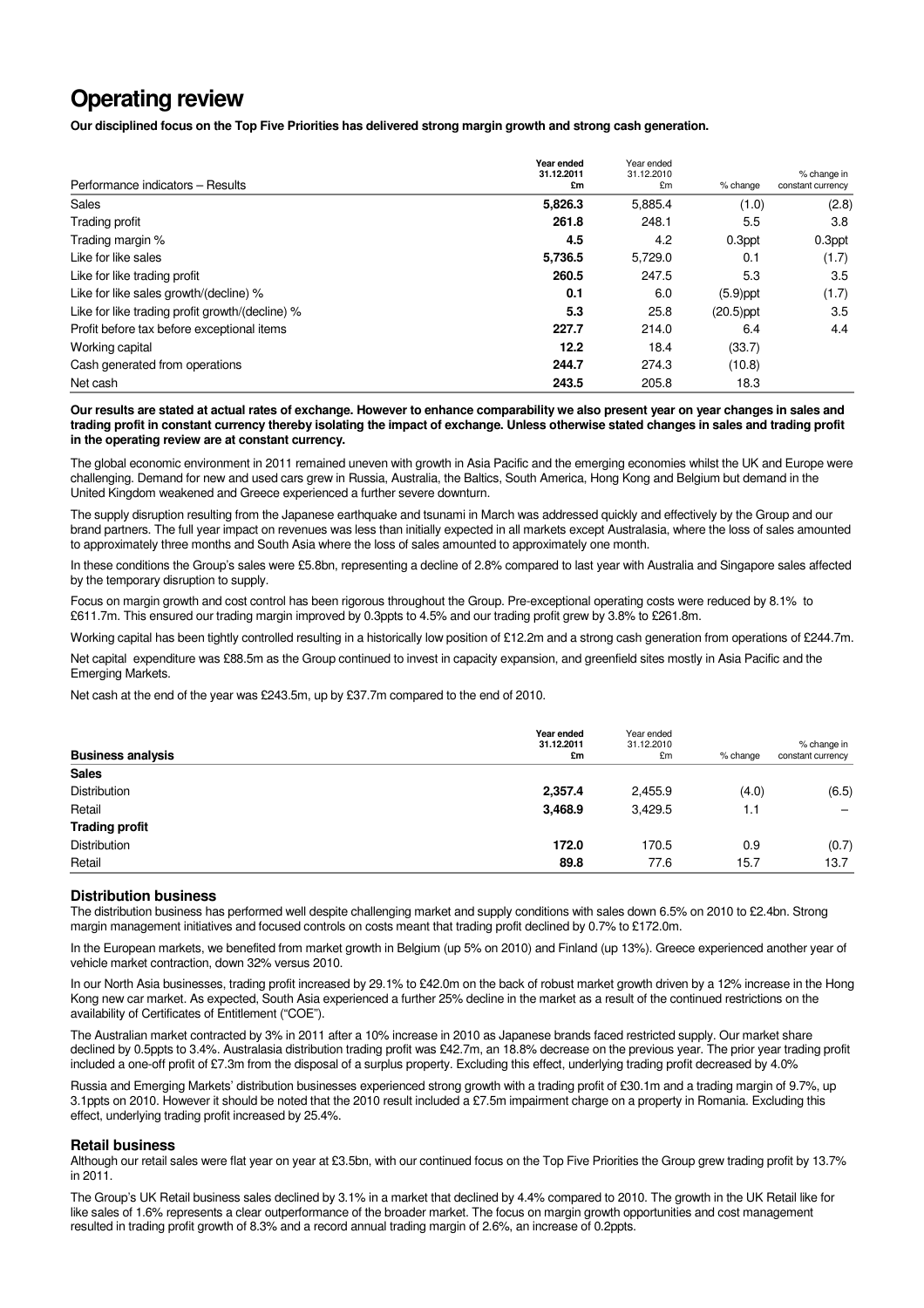

Our Australian Retail business was affected by the Japanese earthquake. Sales were down 4.8% and trading margins were 0.7ppts lower at 3.2% as a result of lower sales and the normalisation of used car margins.

Our European region experienced a sales decline of 14.5% compared to 2010 driven primarily by the severe market downturn in Greece.

Demand in the Russian market continued to strengthen in 2011 and with strong cost controls in the Baltics, Russia and the other emerging markets, sales for the segment grew by 13.8% to £908.6m, delivering a trading profit of £24.0m, up 89.9% year on year.

#### **Regional analysis**

The Group reports its regional analysis in line with IFRS 8 'Operating Segments', which we adopted in 2009. This standard requires operating segments to be identified on the basis of internal reports about components of the Group that are regularly reviewed by the chief operating decision maker in order to assess their performance and to allocate resources to the segments. These operating segments are then aggregated into reporting segments to combine those with similar characteristics.

| <b>Distribution</b>         | Retail                      |
|-----------------------------|-----------------------------|
| Australasia                 | Australasia                 |
| Europe                      | Europe                      |
| North Asia                  | United Kingdom              |
| South Asia                  | Russia and Emerging Markets |
| United Kingdom              |                             |
| Russia and Emerging Markets |                             |

Included within the Russia and Emerging Markets segment are Russia, China, South America, Africa, the Balkans, the Baltics, and Poland on the basis that prior to the global downturn these markets had entered the growth phase of their development cycle and we expect these markets to return to that growth phase in the medium term.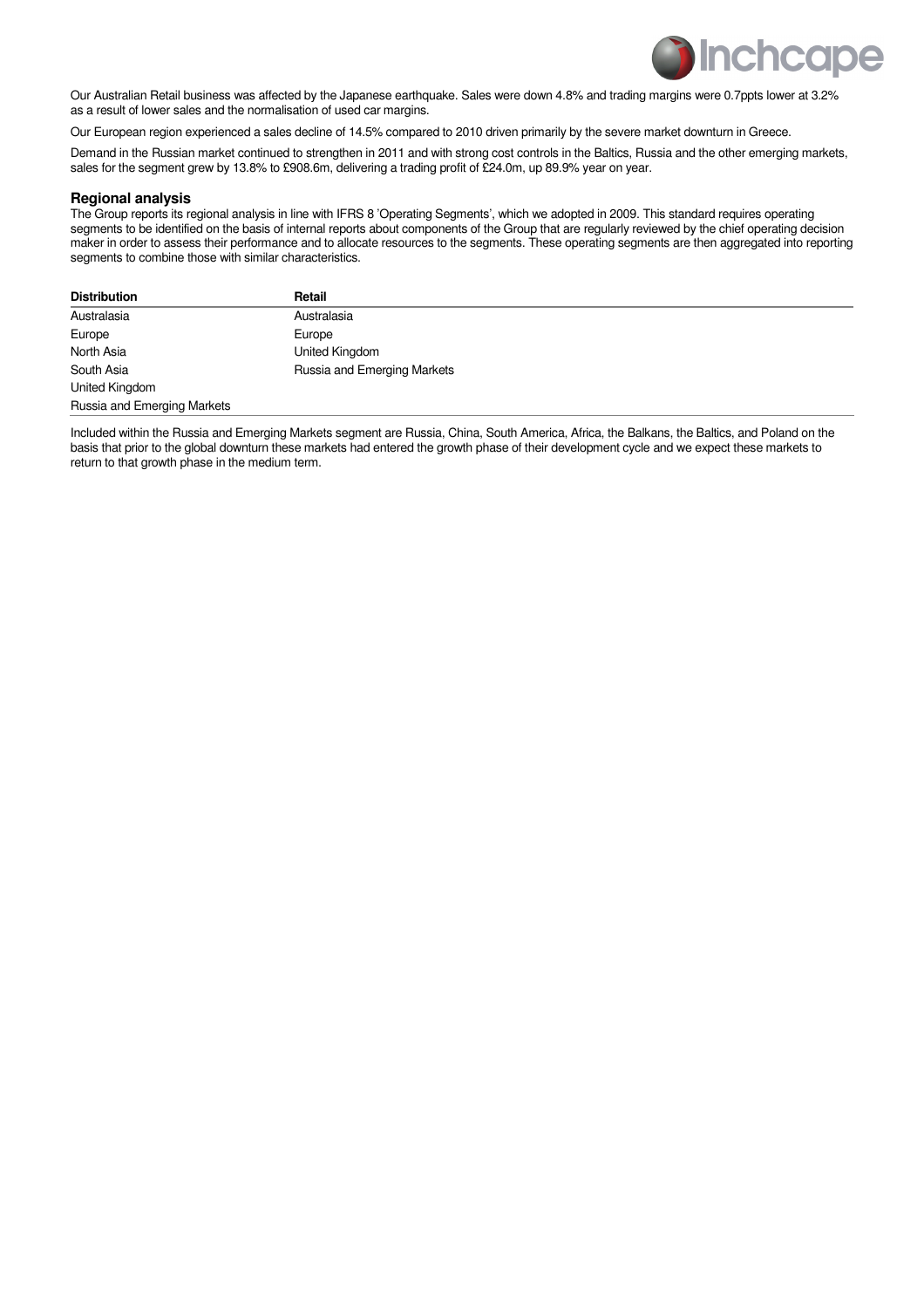#### **Australasia**

|                       | Year ended<br>31.12.2011<br>£m | Year ended<br>31.12.2010<br>£m | % change | % change in<br>constant currency |
|-----------------------|--------------------------------|--------------------------------|----------|----------------------------------|
| <b>Sales</b>          | 1,011.0                        | 1,030.3                        | (1.9)    | (10.5)                           |
| Distribution          | 621.4                          | 657.4                          | (5.5)    | (13.7)                           |
| Retail                | 389.6                          | 372.9                          | 4.5      | (4.8)                            |
| <b>Trading profit</b> | 55.3                           | 62.5                           | (11.5)   | (19.4)                           |
| Distribution          | 42.7                           | 47.9                           | (10.9)   | (18.8)                           |
| Retail                | 12.6                           | 14.6                           | (13.7)   | (21.4)                           |

#### **The market**

The Australian market had a strong year in 2011, being in excess of one million units for only the fourth time, although volume contracted by 3% versus 2010. The industry was supported by a government incentive scheme in 2011, however in the wake of the March 2011 tsunami and earthquake, key Japanese brands suffered an 8.3% volume decrease due to supply constraints.

#### **Business model & strategy**

We are the distributor for Subaru in Australia and New Zealand. We also have multi-franchise retail operations in Sydney, Melbourne and Brisbane. These operations hold franchises for Subaru, Volkswagen, Mitsubishi and Kia. We own 21 retail centres and manage a network of 104 independently owned centres on behalf of Subaru throughout Australasia.

Supporting these operations, our logistics business Autonexus is responsible for managing vehicle and parts inventory distribution and vehicle preparation on behalf of Subaru Australia and our retail business as well as other independent dealers.

Our strategy for our distribution operations is to continue to grow market share through our superior Customer 1st business processes. Our retail operations are focused on delivering an outstanding customer experience for our brand partners and driving revenue from sales of new and used cars, service and vehicle parts.

#### **Our operating performance**

Following a very strong first quarter the Japanese tsunami and earthquake severely disrupted the supply of vehicles and parts driving a 10.5% decrease in sales for the year.

Our distribution trading profit of £42.7m was the result of strong focus on overhead and margin control initiatives. While trading profit decreased by 18.8%, 2010 included a one-off gain of £7.3m on the disposal of surplus property. Excluding this gain, underlying trading profit would have been 4.0% lower than 2010.

Our retail business delivered a trading profit of £12.6m despite a 4.8% sales decrease as a result of the closure of two underperforming non-core brand retail centres and Subaru supply constraints. Used car margins normalised from their record highs and we continued making progress in aftersales retention.

#### **Outlook for 2012**

We expect to see solid growth in the market given the normalisation of supply from Japan. We expect to benefit from the launch of the new XV crossover SUV in January 2012 and the new generation Impreza in the second quarter.

We will continue to face restricted supply in the first quarter of the year.

We anticipate some pressure on gross margin due to the appreciation of the Yen. We have put in place currency hedging contracts for the majority of 2012 sales to manage our JPY/AUD exposure on vehicles and parts purchases from Japan.

Our operational focus on our Top Five Priorities of growing market share, growing aftersales, improving margins, controlling working capital and selective capital expenditure should enable us to further increase our competitive position in 2012.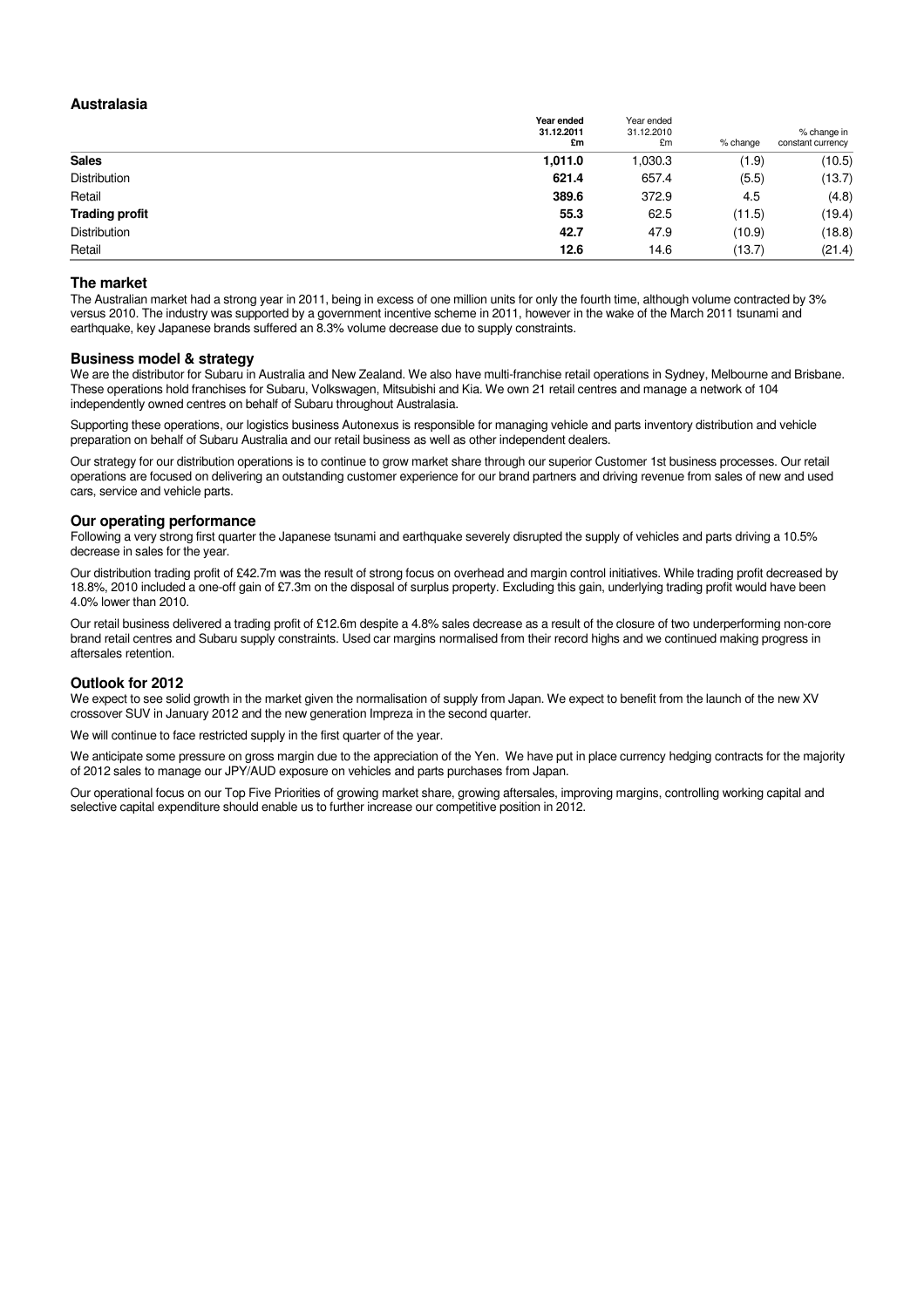

| × |  |
|---|--|
|---|--|

|                       | Year ended<br>31.12.2011<br>£m | Year ended<br>31.12.2010<br>£m | % change | % change in<br>constant currency |
|-----------------------|--------------------------------|--------------------------------|----------|----------------------------------|
| <b>Sales</b>          | 806.0                          | 870.9                          | (7.5)    | (9.0)                            |
| Distribution          | 658.5                          | 701.3                          | (6.1)    | (7.7)                            |
| Retail                | 147.5                          | 169.6                          | (13.0)   | (14.5)                           |
| <b>Trading profit</b> | 24.0                           | 27.8                           | (13.7)   | (15.2)                           |
| Distribution          | 24.3                           | 26.9                           | (9.7)    | (11.3)                           |
| Retail                | (0.3)                          | 0.9                            | (133.3)  | (132.4)                          |

#### **The market**

Belgium's market grew 5% compared to 2010 aided by a Government CO2 incentive, targeted at low emission, small engine vehicles. As it was announced that this incentive scheme would end from January 2012, there was a significant uplift in December 2011 registrations.

As anticipated, the Greek market declined by another 32% in 2011, following a 40% decline in 2010, having been significantly affected by the deep recession, high unemployment and austerity measures.

Finland's economic recovery continued in 2011 delivering market growth of 13% compared to 2010.

#### **Business model & strategy**

In Belgium and Luxembourg we distribute Toyota and Lexus and own eight retail centres with a network of 96 further retail centres operated by independent third party retailers and 31 repair outlets. In Luxembourg we also have a retail centre for Jaguar.

In Greece we are the distributor for Toyota and Lexus owning six retail centres and overseeing a further 45 which are independently owned.

In Finland we are distributor for Jaguar, Land Rover and Mazda, owning four retail centres and managing a network of 57 independent retailers. We are delighted to announce we were recently appointed the exclusive retailer for Fisker in Finland with one retail centre.

In distribution, growth is driven by strong marketing programmes increasing traffic into the dealer network with new model launches supported by tight overhead control.

In retail, we focus on customer centric operational excellence and improving footfall conversion.

#### **Our operating performance**

Despite the challenging trading environment, our European businesses delivered a resilient trading profit of £24.0m, a decrease of 15.2%.

In Belgium, we delivered a robust performance, growing revenue despite the impact of delayed product availability in the period April-September 2011 following the tsunami in Japan. Volume increased by 12%, enabling us to grow market share. Toyota Belgium is now market leader in the petrol segment.

In Greece we remained profitable, although trading profit declined due to difficult trading and economic conditions. Despite this, we delivered a record market share of 13.2%, up 0.3ppt year on year.

## **Outlook for 2012**

The economies in Europe remain challenging with low levels of consumer confidence and rising unemployment.

In Belgium, the cancellation of the Government CO2 incentive scheme as from January is expected to reduce market volumes in 2012. However we plan to grow Toyota market share with the launch of new models.

In Greece we expect that the ongoing recession, high unemployment and additional austerity measures will result in a further decline in the market. The focus on our Top Five Priorities and the reduction of our cost base will partially mitigate the effect of the industry decline.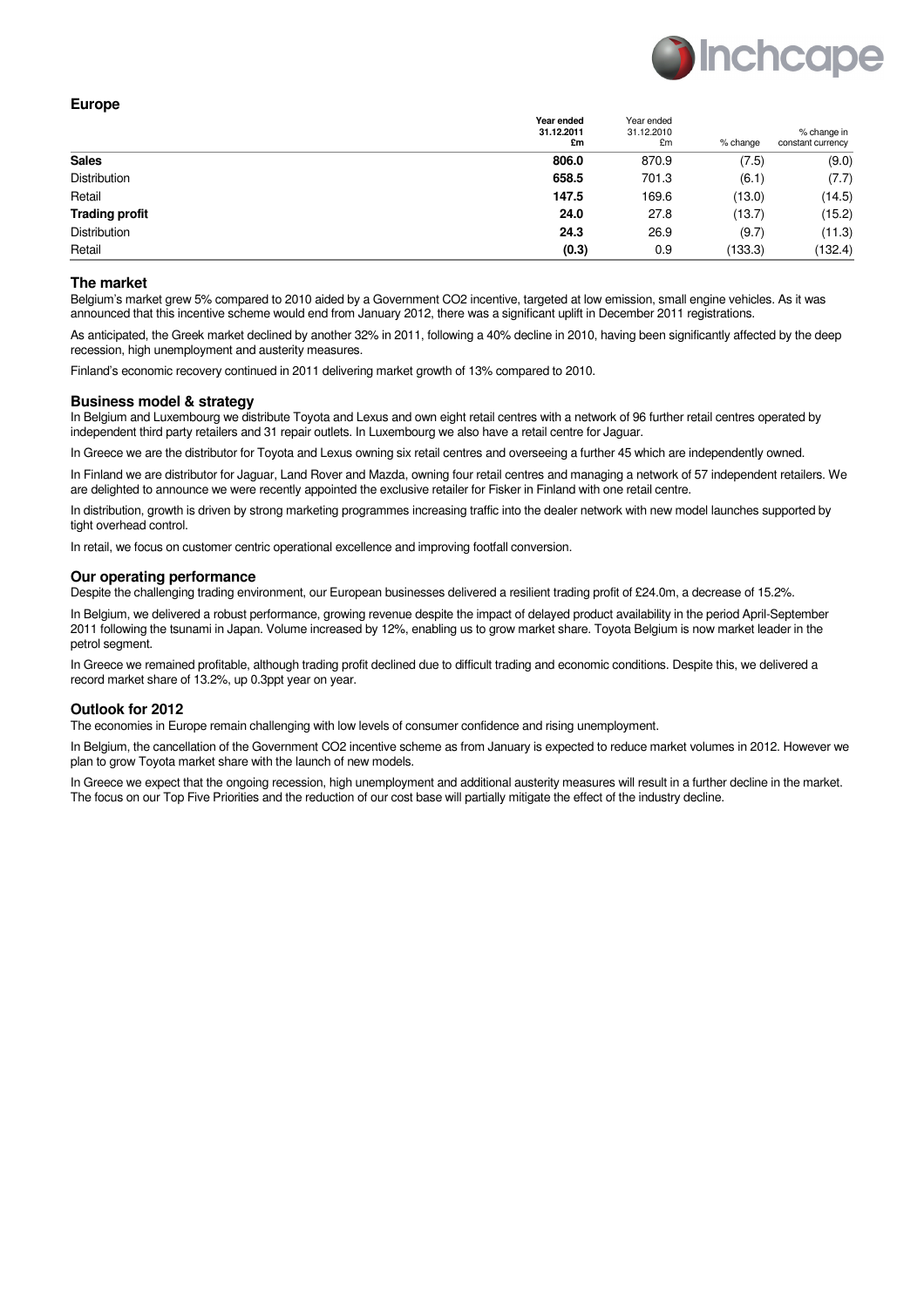## **North Asia**

|                       | Year ended<br>31.12.2011<br>£m | Year ended<br>31.12.2010<br>£m | % change | % change in<br>constant currency |
|-----------------------|--------------------------------|--------------------------------|----------|----------------------------------|
| <b>Sales</b>          |                                |                                |          |                                  |
| Distribution          | 433.3                          | 430.6                          | 0.6      | 4.9                              |
| <b>Trading profit</b> |                                |                                |          |                                  |
| Distribution          | 42.0                           | 34.0                           | 23.5     | 29.1                             |

#### **The market**

The market in Hong Kong grew 12% from 2010 despite the supply problem caused by the earthquake in Japan, reflecting continued economic recovery.

#### **Business model & strategy**

In Hong Kong and Macau we are the distributor for Toyota, Lexus, Hino Trucks, Daihatsu and Jaguar. At the end of 2011 we began distribution and retail for Land Rover in Hong Kong and Macau and ceased to distribute Mazda. We own and operate all 20 retail centres for these brand partners in this market.

We are pleased to announce we have recently been awarded the exclusive distribution and retail rights for Ford in Hong Kong and in Macau.

In Guam we are the distributor and retailer for Toyota, Lexus, Chevrolet and Scion owning all three retail centres and in Saipan we are distributor and retailer for Toyota with one further retail centre.

#### **Our operating performance**

In Hong Kong, we maintained our position as number one in the passenger car segment for the 22nd consecutive year and celebrated winning the 'Toyota Triple Crown' Award (number one in passenger car sales, commercial sales and overall market position) for the 20th year, the only company to have done so over such an extended period.

Market share was slightly lower than 2010 with the temporary supply issues affecting our second quarter sales. We benefited from the successful launch of Toyota Ractis in the second half of the year and a strong performance of the Lexus brand.

Sales and trading profit for North Asia grew by 4.9% and 29.1% respectively in 2011 despite the supply challenges in the year. Continued strong focus on cost controls and margin initiatives resulted in a trading margin which has improved to 9.7%, up 1.8ppts on 2010.

#### **Outlook for 2012**

We anticipate the market will continue to grow in 2012. We will leverage another strong line up of product launches across all brands we represent, including Toyota Mark X, Auris, Prius C, Prius V, Lexus GS and LX and Range Rover Evoque. Further, we will continue to drive sales and aftersales through our industry leading Inchcape Advantage Plus programmes.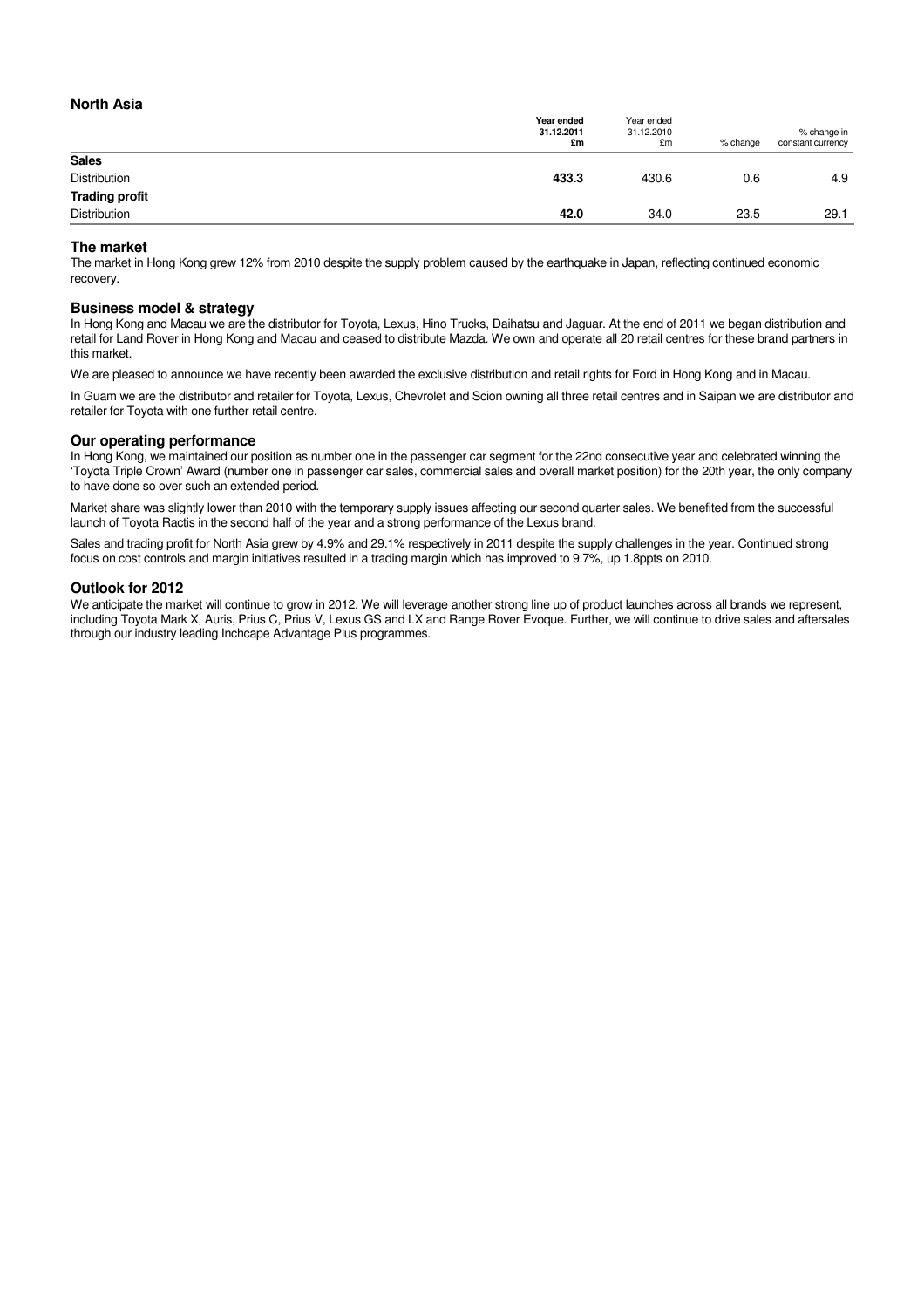

#### **South Asia**

|                       | Year ended<br>31.12.2011<br>£m | Year ended<br>31.12.2010<br>£m | % change | % change in<br>constant currency |
|-----------------------|--------------------------------|--------------------------------|----------|----------------------------------|
| <b>Sales</b>          |                                |                                |          |                                  |
| Distribution          | 296.2                          | 371.8                          | (20.3)   | (23.7)                           |
| <b>Trading profit</b> |                                |                                |          |                                  |
| Distribution          | 26.0                           | 36.1                           | (28.0)   | (31.1)                           |

#### **The market**

As expected, the market in Singapore continued to decline in 2011 and ended the year 25% down on 2010, due to a reduction of the number of Certificates of Entitlement ("COEs") available following the slowdown of de-registrations.

#### **Business model & strategy**

In Singapore we are the distributor for Toyota, Lexus, Hino Trucks and Suzuki. We have represented Toyota in Singapore since 1967. We have held the Suzuki distribution franchise since 1977. We own and operate all six retail centres in the market.

In Brunei we are the distributor for both Toyota and Lexus owning and operating all four retail centres.

#### **Our operating performance**

Although sales revenue declined by 23.7% as a result of the fall in volume of new car sales in Singapore and the impact on supply following the earthquake in Japan, South Asia delivered £26.0m trading profit with a 8.8% trading margin thanks to strong management of our sales mix and strong gross margin performance.

We continued to protect our gross margin by defending our pricing power despite competitive pressure on price and the strength of the Japanese Yen.

We continued to outperform the aftersales market through an expansion of customer contact activities to grow enquiries and capture rate. We strengthened the member benefits programme and increased upselling opportunities with the introduction of new service packages and parts offerings.

#### **Outlook for 2012**

We expect the market will start to rebound gradually from the end of 2012 with an increase in availability of COEs. We aim to grow our market share through new model launches such as the Toyota Camry, Toyota Prius C, Lexus GS and Suzuki Swift Sport.

We will face supply constraints in the first quarter for models being manufactured in Thailand such as the Toyota Vios, Corolla and Camry as a result of the floods in November 2011.

Our aftersales business will benefit from our innovative approach to retention on warranty and post warranty customers.

Our controls on cost and cash will remain firmly in place during 2012.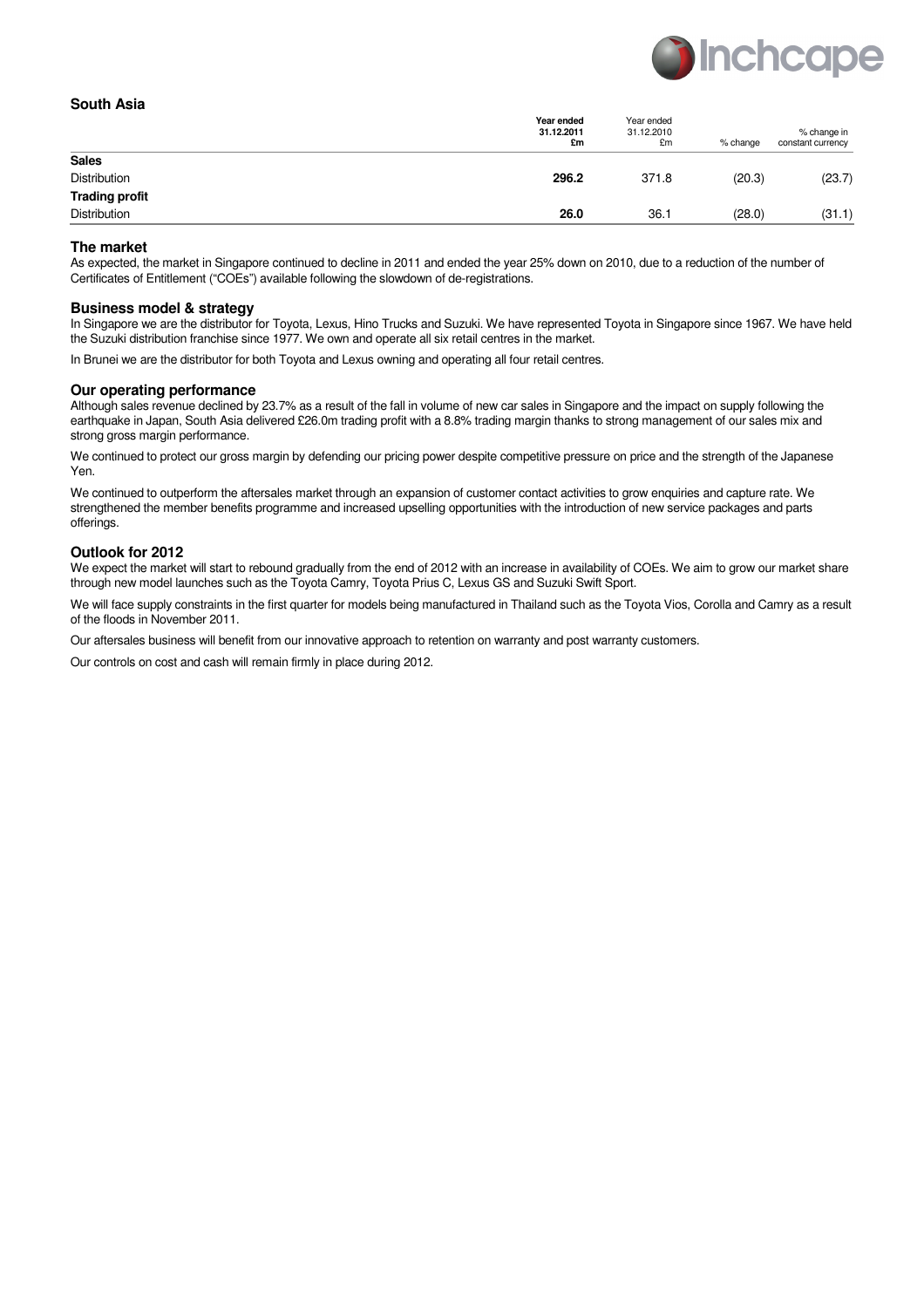## **United Kingdom**

|                       | Year ended<br>31.12.2011<br>£m | Year ended<br>31.12.2010<br>£m | % change | % change in<br>constant currency |
|-----------------------|--------------------------------|--------------------------------|----------|----------------------------------|
| <b>Sales</b>          | 2,059.3                        | 2,125.8                        | (3.1)    | (3.1)                            |
| <b>Distribution</b>   | 36.1                           | 36.9                           | (2.2)    | (2.2)                            |
| Retail                | 2,023.2                        | 2,088.9                        | (3.1)    | (3.1)                            |
| <b>Trading profit</b> | 60.4                           | 55.9                           | 8.1      | 8.1                              |
| Distribution          | 6.9                            | 6.5                            | 6.2      | 6.2                              |
| Retail                | 53.5                           | 49.4                           | 8.3      | 8.3                              |

#### **The market**

As expected, the UK market declined in 2011 to 1.9m units (down 4%), due to the impact of the Government scrappage scheme which ended in the first half of 2010. On an underlying basis, excluding scrappage, the market increased by 0.9%, with growth in the corporate market more than offsetting declines in the private sector. Market growth slowed in the second half due to the increasingly uncertain economic environment and pressure on consumer spending.

#### **Business model & strategy**

We have scale operations in the South East, Midlands, North and North East of England with a streamlined portfolio of 117 retail centres focused on premium brands. We aim to create differentiation by delivering outstanding customer service through our Inchcape Advantage programme and to drive growth in aftersales and car finance penetration.

We were awarded two further franchises in the luxury and premium segment: a Porsche retail centre in Portsmouth that will open in 2012 and the West London Volkswagen franchise due to open in 2015.

The distribution element of our results is made up of our fleet management and leasing business, Inchcape Fleet Solutions (IFS) which offers services to corporate and government customers. With over 50 years experience, IFS has a combined fleet size of approximately 50,000 vehicles.

#### **Our operating performance**

Our strategy to focus on premium brands continued to provide strong results. Inchcape Retail's like for like total market share increased by 0.3ppts, as we continued to focus on delivering an exceptional customer experience through the Inchcape Advantage programme.

We outperformed the market with like for like sales increasing by 1.6% in our retail business, primarily driven by our market share gains. Aftersales performance also benefited from the roll out of customer contact centres in the Audi, Toyota, Lexus, Mercedes-Benz and Volkswagen businesses. An ongoing focus on tightly controlling operating expenses also contributed to a record trading margin performance of 2.6%, which is 0.2ppts up on 2010.

IFS delivered a strong £6.9m trading profit, up 6.2% on 2010 with a trading margin of 19.1%, 1.5ppts ahead of 2010 as we benefited from increased fleet volumes and rigorous cost controls.

#### **Outlook for 2012**

The UK economic outlook remains uncertain in 2012. Continued modest GDP growth, combined with higher unemployment is expected to result in a decline in retail market volumes. Our brand partners will continue to grow their market share and we expect to take advantage of an attractive new product pipeline, including the BMW 3 series, Audi Q3, Volkswagen UP! and Beetle, Lexus GS and Mercedes-Benz B Class.

We are confident that our customer centric strategy combined with continued focus on operational excellence and efficiency will enable us to deliver a resilient performance.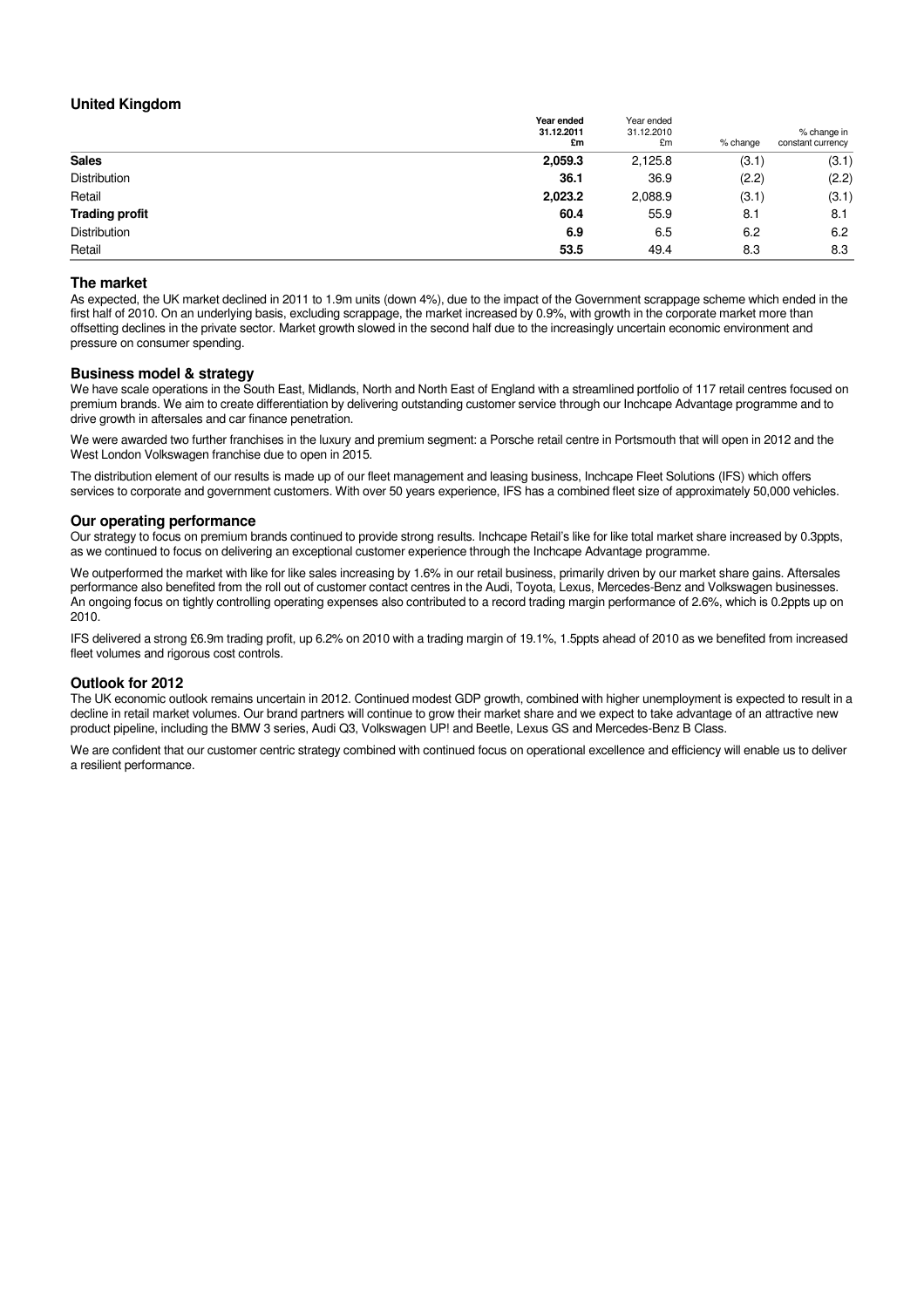

## **Russia and Emerging Markets**

|                       | Year ended<br>31.12.2011<br>£m | Year ended<br>31.12.2010<br>£m | % change | % change in<br>constant currency |
|-----------------------|--------------------------------|--------------------------------|----------|----------------------------------|
| <b>Sales</b>          | 1,220.5                        | 1.056.0                        | 15.6     | 16.4                             |
| Distribution          | 311.9                          | 257.9                          | 20.9     | 24.5                             |
| Retail                | 908.6                          | 798.1                          | 13.8     | 13.8                             |
| <b>Trading profit</b> | 54.1                           | 31.8                           | 70.1     | 85.9                             |
| Distribution          | 30.1                           | 19.1                           | 57.6     | 82.8                             |
| Retail                | 24.0                           | 12.7                           | 89.0     | 89.9                             |

#### **The market**

There was continuing growth in most of our emerging markets driven mainly by Russia (up 39%), South America (up 20%), Africa and Poland. Continued uncertain economic outlook and credit restrictions in the Balkans resulted in a further market decline. The Baltic economies recovered strongly in 2011 driven primarily by increased availability of consumer finance and increased consumer confidence. This contributed towards market growth of over 70% compared to 2010. After a strong growth rate of 31% in 2010, China's passenger car market growth slowed to 5% in 2011 with luxury brands outperforming the market (up 45%).

## **Business model & strategy**

In Russia we operate 22 scale retail centres in St Petersburg and Moscow representing 11 brands. We ceased trading with the Renault brand in the latter part of 2011 given our lack of scale.

In the Balkans we are the distributor for Toyota and Lexus operating six retail centres and in Poland we own four retail centres for BMW and MINI.

We operate VIR for Mazda, Jaguar and Land Rover across the Baltic region and we operate VIR for Mitsubishi in Lithuania. Additionally we retail BMW, Ford and Mini in Latvia and Ford and Hyundai in Lithuania. We operate a total of 23 retail centres across the region.

In Ethiopia we operate VIR for Toyota and in South America we are the distributor and retailer for BMW and were appointed the exclusive representative for Rolls-Royce in Chile in 2011.

In China we have five scale retail centres for Toyota, Lexus, Jaguar and Land Rover in Shanghai and Shaoxing. We have also been awarded the Porsche franchise for Nanchang and are currently building a retail centre there which is due to be completed toward the end of 2012.

#### **Our operating performance**

Russia and Emerging Markets delivered strong growth in 2011 with revenue up 16.4% on 2010 and trading profit growing by 85.9% to £54.1m; £30.1m in distribution and £24.0m in retail. Due to strong margin management and cost controls, trading margin increased 1.7ppts to 4.4%. Included in the 2010 trading profit was an impairment charge of £7.5m on land in Romania. Adjusting for this item, underlying trading profit growth was 47.8%.

In Russia, the market recovery continued albeit at a faster rate in the regions than in the major cities. We delivered a trading profit of £20.3m with a return on sales of 3.0%. In June 2011 we completed the purchase of Musa Motors for a final payment of £19.6m.

We delivered a strong performance and leading market share in Chile and Peru due to innovative marketing initiatives and leading customer service. Ethiopia also delivered a strong performance based on our continued growth in aftersales.

Poland continued to perform well. Our Balkans operations remained profitable throughout the year and our combined Baltics business delivered a solid trading performance.

Our China business continued to grow with a Jaguar Land Rover flagship store opened in Shaoxing in October 2011.

#### **Outlook for 2012**

We expect to see further growth in Russia and across many of the markets in South America, Africa and Poland. In the Balkans the recovery is expected in the second half of the year. Although we anticipate the rate of market growth in the Baltics to be moderate in 2012 we still anticipate a strong year for the market and further improvements in our financial performance. The China luxury passenger car market is forecast to grow by 15% in 2012.

We plan to continue to invest in capacity expansion in our retail facilities in Moscow, Santiago, Lima and Wroclaw. We will further strengthen our presence in luxury market with Rolls-Royce operations starting in March 2012 in Chile.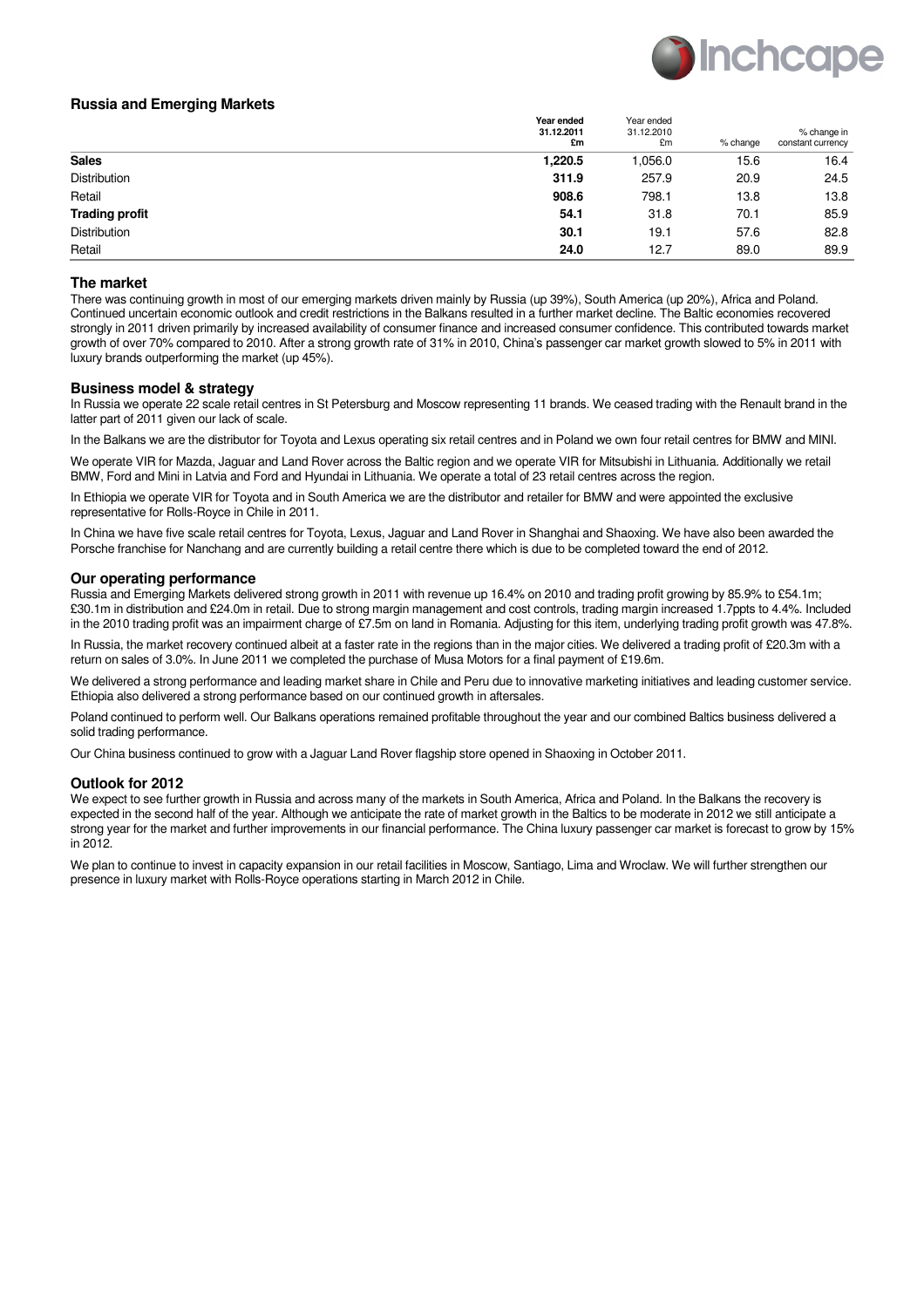## **Finance Review**

The Group has delivered a solid performance in 2011.

In addition to the segmental results, the financial implications of our operating activities are detailed below

#### **Central costs**

Unallocated central costs for the full year are £17.4m before exceptional items (2010: £22.6m). This includes a one-off gain of £6.1m relating to the settlement of certain liabilities in one of the Group's pension schemes.

#### **Joint ventures and associates**

The share of profit after tax from joint ventures was a loss of £3.0m (2010: loss of £1.7m) driven by a net loss in our Greek joint venture as a result of the impact of the austerity measures in the market and the start-up of a joint venture retail operation in Russia.

#### **Operating exceptional items**

We have reported operating exceptional costs of £13.4m for 2011 (2010: £21.9m), which relate to a global restructuring exercise conducted in the fourth quarter of 2011. The restructuring will ensure we continue to maintain an organisational structure and cost base which reflects trading conditions across the Group.

#### **Net financing costs**

Net financing costs before exceptional items for the full year of £13.7m are £3.9m higher than in 2010 primarily due to a loss of £2.4m on the markto-market reporting of the hedges for the US Loan Notes (2010: a gain of £2.0m).

Exceptional finance costs of £10.9m represent an impairment charge on Greek Government Bonds held by our insurance business in Greece to back warranty liabilities.

#### **Tax**

The effective tax rate before exceptional items for the year is 26% compared to 29% in 2010. This is due to the impact of reducing tax rates in a number of our markets and the successful conclusion of overseas territories audits.

#### **Non controlling interests**

Profits attributable to our non controlling interests were £5.6m, compared to £5.1m in 2010. At the year end the Group's non controlling interests principally comprise a 33% minority holding in UAB Vitvela in Lithuania, a 30% share in NBT Brunei and a 10% share of Subaru Australia.

## **Foreign currency**

During 2011, the Group benefited by £1.2m (2010 benefit: £9.9m) from the translation of its overseas profits before tax into sterling at the 2011 average exchange rate.

#### **Cash flow and net funds**

The Group's operations have generated strong cash flow in 2011. Working capital ended the year at an historical low of £12.2m (2010: £18.4m) as we adjusted our inventory in the UK and Europe to reflect challenging trading conditions and as we benefited from the delayed payment of late shipments in some of our operations. At the end of 2011 we had £243.5m in net cash.

## **Dividend**

The Board recommends a final ordinary dividend of 7.4p per share which is subject to the approval of shareholders at the 2012 Annual General Meeting. This gives a total dividend for 2011 of 11.0p per share. A final ordinary dividend for 2010 of 6.6p per ordinary share was paid in 2011.

#### **Pensions**

During the year, and in line with the funding programme agreed with the Trustees, the Group made cash contributions to the UK defined benefit scheme amounting to £24.1m (2010: £28.4m). A revision of market and actuarial assumptions for defined benefit schemes has resulted in a closing deficit on Group schemes of £14.9m, compared to a deficit of £22.2m in 2010.

## **Acquisitions and disposals**

In June 2011 the Group completed the purchase of Musa Motors for a final cash consideration of US\$32m (£19.6m). The Group also realised £5.5m from the disposal of underperforming sites, which were identified as part of the restructuring exercise conducted in the fourth quarter of 2010.

#### **Capital expenditure**

The Group increased its investment in retail capacity expansion with the development of greenfield sites and the enlargement of existing facilities primarily in Asia Pacific and the Emerging Markets. Net capital expenditure was £88.5m in 2011.

**John McConnell,** Group Finance Director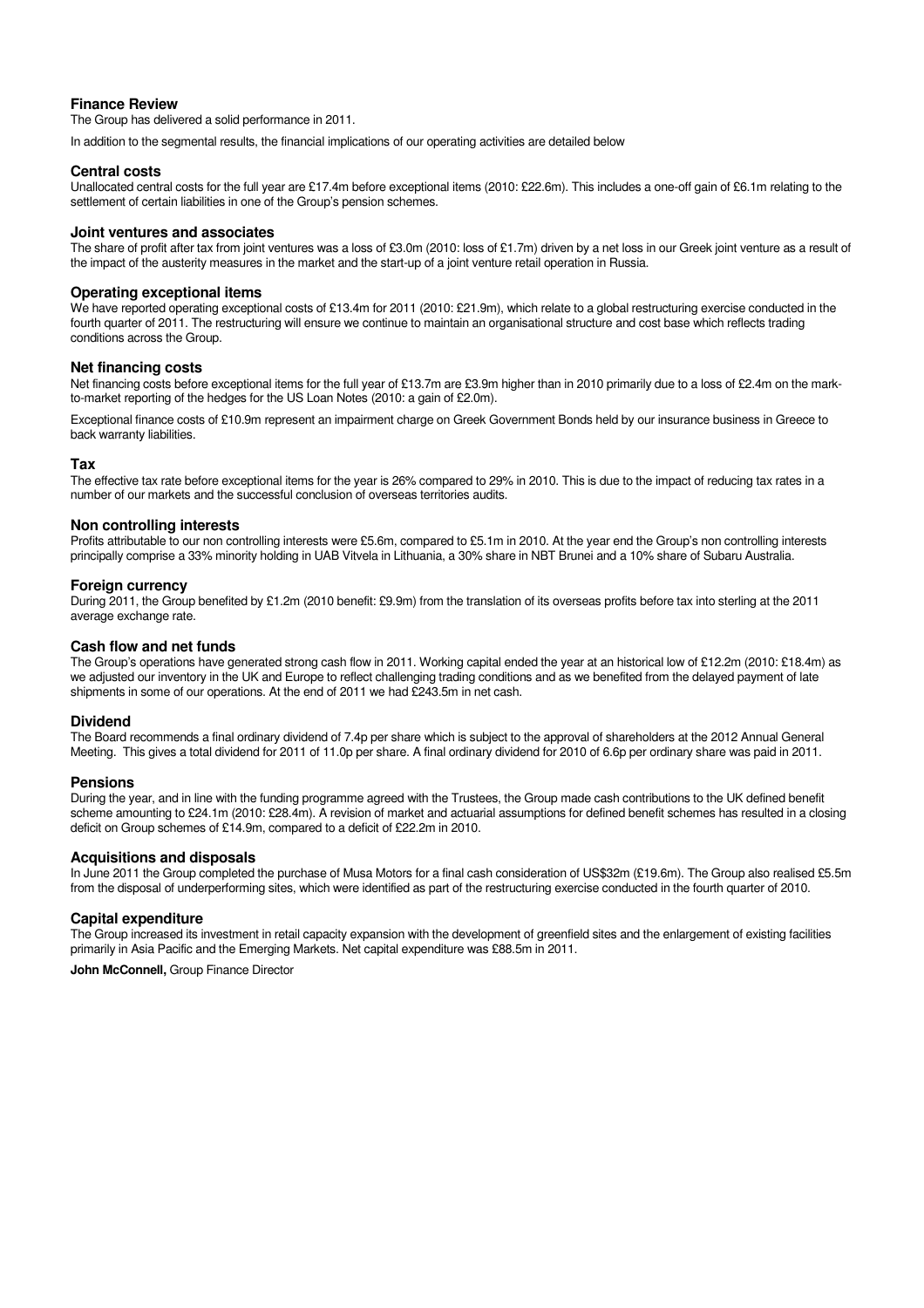

# **Consolidated income statement**

For the year ended 31 December 2011

|                                                          | Notes | <b>Before</b><br>exceptional<br>items<br>2011<br>£m | Exceptional<br>items<br>(note 3)<br>2011<br>£m | Total<br>2011<br>£m | Before<br>exceptional<br>items<br>2010<br>£m | Exceptional<br>items<br>(note 3)<br>2010<br>£m | Total<br>2010<br>£m |
|----------------------------------------------------------|-------|-----------------------------------------------------|------------------------------------------------|---------------------|----------------------------------------------|------------------------------------------------|---------------------|
| Revenue                                                  | 2     | 5,826.3                                             |                                                | 5,826.3             | 5,885.4                                      | $\qquad \qquad$                                | 5,885.4             |
| Cost of sales                                            |       | (4,970.2)                                           |                                                | (4,970.2)           | (5,004.5)                                    |                                                | (5,004.5)           |
| <b>Gross profit</b>                                      |       | 856.1                                               |                                                | 856.1               | 880.9                                        |                                                | 880.9               |
| Net operating expenses                                   |       | (611.7)                                             | (13.4)                                         | (625.1)             | (655.4)                                      | (21.9)                                         | (677.3)             |
| <b>Operating profit</b>                                  |       | 244.4                                               | (13.4)                                         | 231.0               | 225.5                                        | (21.9)                                         | 203.6               |
| Share of loss after tax of joint ventures and associates |       | (3.0)                                               |                                                | (3.0)               | (1.7)                                        |                                                | (1.7)               |
| Profit before finance and tax                            |       | 241.4                                               | (13.4)                                         | 228.0               | 223.8                                        | (21.9)                                         | 201.9               |
| Finance income                                           | 4     | 57.3                                                |                                                | 57.3                | 58.6                                         |                                                | 58.6                |
| Finance costs                                            | 5     | (71.0)                                              | (10.9)                                         | (81.9)              | (68.4)                                       | -                                              | (68.4)              |
| Profit before tax                                        |       | 227.7                                               | (24.3)                                         | 203.4               | 214.0                                        | (21.9)                                         | 192.1               |
| Tax                                                      | 6     | (59.2)                                              | 3.6                                            | (55.6)              | (62.2)                                       | 3.1                                            | (59.1)              |
| Profit for the year                                      |       | 168.5                                               | (20.7)                                         | 147.8               | 151.8                                        | (18.8)                                         | 133.0               |
| Profit attributable to:                                  |       |                                                     |                                                |                     |                                              |                                                |                     |
| - Owners of the parent                                   |       |                                                     |                                                | 142.2               |                                              |                                                | 127.9               |
| - Non controlling interests                              |       |                                                     |                                                | 5.6                 |                                              |                                                | 5.1                 |
|                                                          |       |                                                     |                                                | 147.8               |                                              |                                                | 133.0               |
| Basic earnings per share (pence)                         | 7     |                                                     |                                                | 31.0p               |                                              |                                                | 27.9p               |
| Diluted earnings per share (pence)                       | 7     |                                                     |                                                | 30.5p               |                                              |                                                | 27.6p               |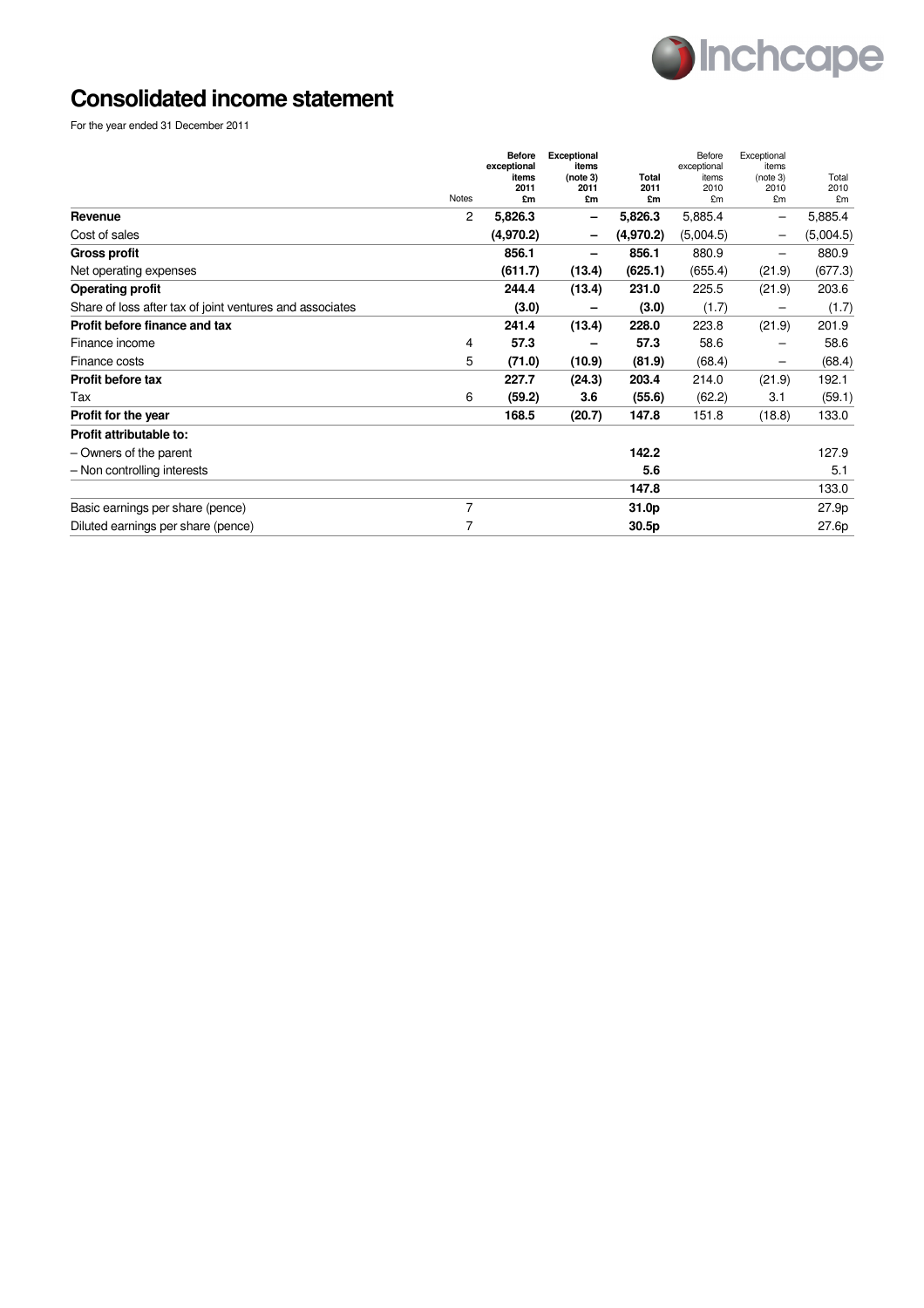# **Consolidated statement of comprehensive income**

For the year ended 31 December 2011

|                                                                                                       | <b>Notes</b> | 2011<br>£m | 2010<br>£m |
|-------------------------------------------------------------------------------------------------------|--------------|------------|------------|
| Profit for the year                                                                                   |              | 147.8      | 133.0      |
| Other comprehensive income:                                                                           |              |            |            |
| Cash flow hedges                                                                                      |              | 5.7        | 0.3        |
| Fair value losses on available for sale financial assets                                              |              | (6.5)      | (3.6)      |
| Impairment losses on available for sale financial assets transferred to consolidated income statement | 5            | 10.9       |            |
| Effect of foreign exchange rate changes                                                               |              | (26.5)     | 37.2       |
| Net actuarial gains on defined benefit pension schemes                                                |              | 18.0       | 64.9       |
| Irrecoverable element of pension surplus                                                              |              | (36.7)     | (36.3)     |
| Current tax recognised directly in shareholders' equity                                               |              | 7.0        | 14.7       |
| Deferred tax recognised directly in shareholders' equity                                              |              | (8.4)      | (15.2)     |
| Other comprehensive income for the year, net of tax                                                   |              | (36.5)     | 62.0       |
| Total comprehensive income for the year                                                               |              | 111.3      | 195.0      |
| Total comprehensive income attributable to:                                                           |              |            |            |
| - Owners of the parent                                                                                |              | 105.7      | 188.7      |
| - Non controlling interests                                                                           |              | 5.6        | 6.3        |
| Total comprehensive income for the year                                                               |              | 111.3      | 195.0      |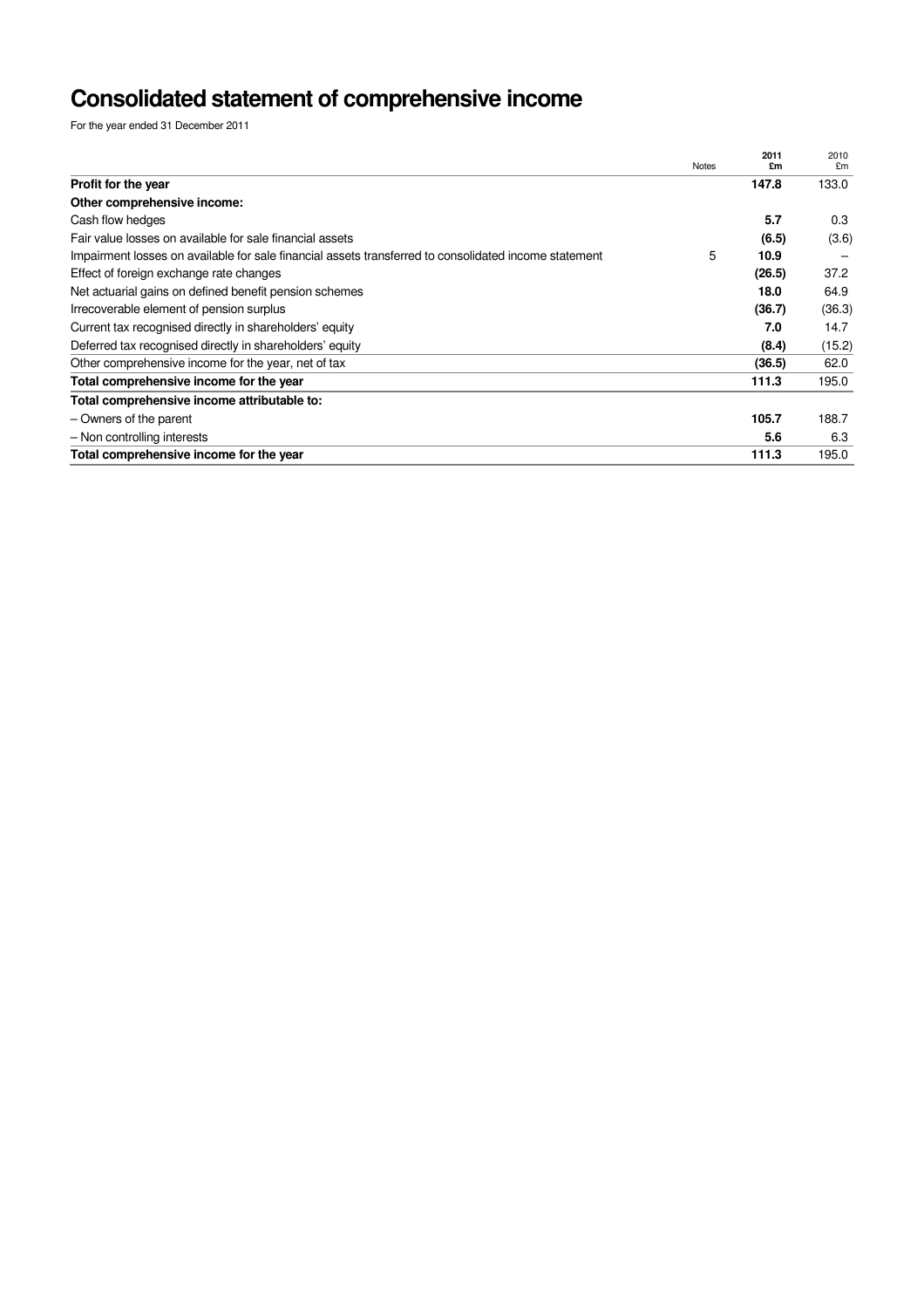# **Consolidated statement of financial position**

As at 31 December 2011

|                                                         | Notes | 2011<br>£m      | 2010<br>£m      |
|---------------------------------------------------------|-------|-----------------|-----------------|
| Non-current assets                                      |       |                 |                 |
| Intangible assets                                       |       | 542.6           | 551.2           |
| Property, plant and equipment                           |       | 647.6           | 632.3           |
| Investments in joint ventures and associates            |       | 29.5            | 33.1            |
| Available for sale financial assets                     |       | 5.6             | 12.4            |
| Trade and other receivables                             |       | 34.4            | 28.8            |
| Deferred tax assets                                     |       | 43.0            | 31.4            |
| Retirement benefit asset                                |       | 47.3<br>1,350.0 | 22.0<br>1,311.2 |
| <b>Current assets</b>                                   |       |                 |                 |
| Inventories                                             |       | 905.5           | 844.1           |
| Trade and other receivables                             |       | 251.5           | 232.7           |
| Available for sale financial assets                     |       | 0.5             | 1.7             |
| Derivative financial instruments                        |       | 139.7           | 122.1           |
| Current tax assets                                      |       | 2.2             | 5.1             |
| Cash and cash equivalents                               |       | 558.9           | 561.6           |
|                                                         |       | 1,858.3         | 1,767.3         |
| Assets held for sale and disposal group                 | 11    | 5.7             | 23.4            |
|                                                         |       | 1,864.0         | 1,790.7         |
| <b>Total assets</b>                                     |       | 3,214.0         | 3,101.9         |
| <b>Current liabilities</b>                              |       |                 |                 |
| Trade and other payables                                |       | (1, 140.6)      | (1,080.9)       |
| Derivative financial instruments                        |       | (7.4)           | (9.0)           |
| Current tax liabilities                                 |       | (45.1)          | (46.6)          |
| Provisions                                              |       | (36.8)          | (36.1)          |
| Borrowings                                              |       | (101.9)         | (144.2)         |
| <b>Non-current liabilities</b>                          |       | (1, 331.8)      | (1,316.8)       |
| Trade and other payables                                |       | (29.6)          | (34.6)          |
| Provisions                                              |       | (54.1)          | (58.8)          |
| Deferred tax liabilities                                |       | (40.2)          | (18.1)          |
| Borrowings                                              |       | (338.6)         | (320.5)         |
| Retirement benefit liability                            |       | (62.2)          | (44.2)          |
|                                                         |       | (524.7)         | (476.2)         |
| Liabilities directly associated with the disposal group | 11    | -               | (19.6)          |
| <b>Total liabilities</b>                                |       | (1,856.5)       | (1,812.6)       |
| <b>Net assets</b>                                       |       | 1,357.5         | 1,289.3         |
| Shareholders' equity                                    |       |                 |                 |
| Share capital                                           |       | 46.4            | 46.4            |
| Share premium                                           |       | 126.9           | 126.3           |
| Capital redemption reserve                              |       | 133.3           | 133.3           |
| Other reserves                                          |       | 126.8           | 145.2           |
| Retained earnings                                       |       | 895.7           | 811.9           |
| Equity attributable to owners of the parent             |       | 1,329.1         | 1,263.1         |
| Non controlling interests                               |       | 28.4            | 26.2            |
| Total shareholders' equity                              |       | 1,357.5         | 1,289.3         |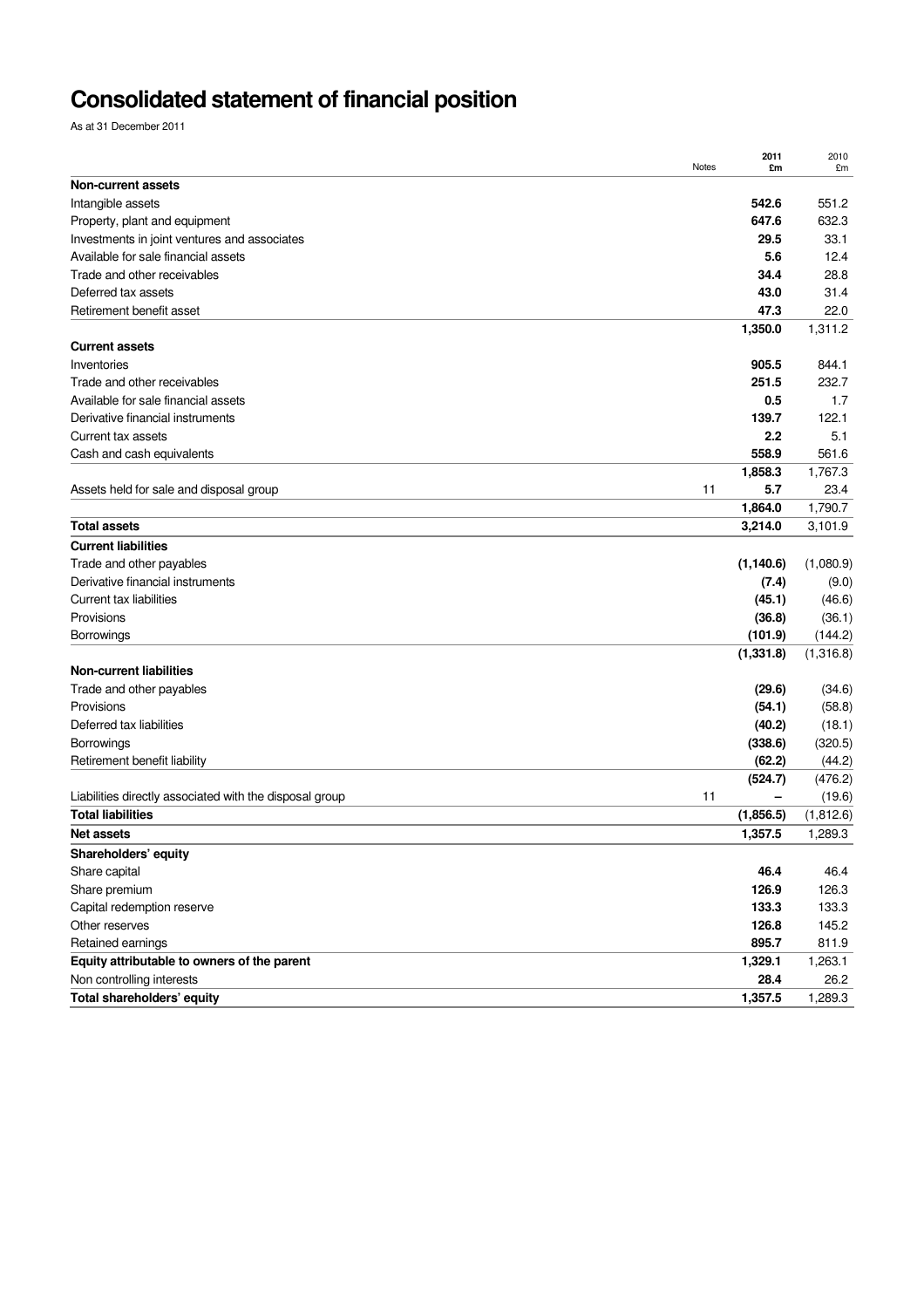# **Consolidated statement of changes in equity**

For the year ended 31 December 2011

| 163.3<br>126.1<br>1,067.7<br>16.4<br>112.4<br>649.5<br>1,089.7<br>At 1 January 2010<br>22.0<br>32.8<br>155.9<br>Total comprehensive income for the year<br>188.7<br>6.3<br>195.0<br>7.2<br>7.2<br>7.2<br>Share-based payments, net of tax<br>Net purchase of own shares by ESOP Trust<br>(0.6)<br>(0.6)<br>(0.6)<br>-<br><b>Share Consolidation</b><br>116.9<br>(0.1)<br>(0.1)<br>(116.9)<br>(0.1)<br>0.2<br>Issue of ordinary share capital<br>0.2<br>0.2<br>-<br>-<br>Dividends:<br>- Non controlling interests<br>(2.5)<br>(2.5)<br>0.4<br>Acquisition of businesses<br>0.4<br>1,289.3<br>126.3<br>133.3<br>145.2<br>811.9<br>1,263.1<br>26.2<br>46.4<br>At 1 January 2011<br>111.3<br>(18.4)<br>124.1<br>105.7<br>5.6<br>Total comprehensive income for the year<br>6.7<br>Share-based payments, net of tax<br>6.7<br>6.7<br>(0.2)<br>(0.2)<br>Net purchase of own shares by ESOP Trust<br>(0.2)<br>0.6<br>0.6<br>Issue of ordinary share capital<br>0.6<br>Dividends:<br>8<br>(46.8)<br>(46.8)<br>(46.8)<br>- Owners of the parent<br>- Non controlling interests<br>(3.4)<br>(3.4)<br>At 31 December 2011<br>126.9<br>133.3<br>126.8<br>895.7<br>1,329.1<br>28.4<br>1,357.5<br>46.4 | <b>Notes</b> | Share capital<br>£m | Share<br>premium<br>£m | Capital<br>redemption<br>reserve<br>£m | Other<br>reserves<br>£m | Retained<br>earnings<br>£m | Equity<br>attributable to<br>owners of the<br>parent<br>£m | Non<br>controlling<br>interests<br>£m | Total<br>shareholders'<br>equity<br>£m |
|-------------------------------------------------------------------------------------------------------------------------------------------------------------------------------------------------------------------------------------------------------------------------------------------------------------------------------------------------------------------------------------------------------------------------------------------------------------------------------------------------------------------------------------------------------------------------------------------------------------------------------------------------------------------------------------------------------------------------------------------------------------------------------------------------------------------------------------------------------------------------------------------------------------------------------------------------------------------------------------------------------------------------------------------------------------------------------------------------------------------------------------------------------------------------------------------|--------------|---------------------|------------------------|----------------------------------------|-------------------------|----------------------------|------------------------------------------------------------|---------------------------------------|----------------------------------------|
|                                                                                                                                                                                                                                                                                                                                                                                                                                                                                                                                                                                                                                                                                                                                                                                                                                                                                                                                                                                                                                                                                                                                                                                           |              |                     |                        |                                        |                         |                            |                                                            |                                       |                                        |
|                                                                                                                                                                                                                                                                                                                                                                                                                                                                                                                                                                                                                                                                                                                                                                                                                                                                                                                                                                                                                                                                                                                                                                                           |              |                     |                        |                                        |                         |                            |                                                            |                                       |                                        |
|                                                                                                                                                                                                                                                                                                                                                                                                                                                                                                                                                                                                                                                                                                                                                                                                                                                                                                                                                                                                                                                                                                                                                                                           |              |                     |                        |                                        |                         |                            |                                                            |                                       |                                        |
|                                                                                                                                                                                                                                                                                                                                                                                                                                                                                                                                                                                                                                                                                                                                                                                                                                                                                                                                                                                                                                                                                                                                                                                           |              |                     |                        |                                        |                         |                            |                                                            |                                       |                                        |
|                                                                                                                                                                                                                                                                                                                                                                                                                                                                                                                                                                                                                                                                                                                                                                                                                                                                                                                                                                                                                                                                                                                                                                                           |              |                     |                        |                                        |                         |                            |                                                            |                                       |                                        |
|                                                                                                                                                                                                                                                                                                                                                                                                                                                                                                                                                                                                                                                                                                                                                                                                                                                                                                                                                                                                                                                                                                                                                                                           |              |                     |                        |                                        |                         |                            |                                                            |                                       |                                        |
|                                                                                                                                                                                                                                                                                                                                                                                                                                                                                                                                                                                                                                                                                                                                                                                                                                                                                                                                                                                                                                                                                                                                                                                           |              |                     |                        |                                        |                         |                            |                                                            |                                       |                                        |
|                                                                                                                                                                                                                                                                                                                                                                                                                                                                                                                                                                                                                                                                                                                                                                                                                                                                                                                                                                                                                                                                                                                                                                                           |              |                     |                        |                                        |                         |                            |                                                            |                                       |                                        |
|                                                                                                                                                                                                                                                                                                                                                                                                                                                                                                                                                                                                                                                                                                                                                                                                                                                                                                                                                                                                                                                                                                                                                                                           |              |                     |                        |                                        |                         |                            |                                                            |                                       |                                        |
|                                                                                                                                                                                                                                                                                                                                                                                                                                                                                                                                                                                                                                                                                                                                                                                                                                                                                                                                                                                                                                                                                                                                                                                           |              |                     |                        |                                        |                         |                            |                                                            |                                       |                                        |
|                                                                                                                                                                                                                                                                                                                                                                                                                                                                                                                                                                                                                                                                                                                                                                                                                                                                                                                                                                                                                                                                                                                                                                                           |              |                     |                        |                                        |                         |                            |                                                            |                                       |                                        |
|                                                                                                                                                                                                                                                                                                                                                                                                                                                                                                                                                                                                                                                                                                                                                                                                                                                                                                                                                                                                                                                                                                                                                                                           |              |                     |                        |                                        |                         |                            |                                                            |                                       |                                        |
|                                                                                                                                                                                                                                                                                                                                                                                                                                                                                                                                                                                                                                                                                                                                                                                                                                                                                                                                                                                                                                                                                                                                                                                           |              |                     |                        |                                        |                         |                            |                                                            |                                       |                                        |
|                                                                                                                                                                                                                                                                                                                                                                                                                                                                                                                                                                                                                                                                                                                                                                                                                                                                                                                                                                                                                                                                                                                                                                                           |              |                     |                        |                                        |                         |                            |                                                            |                                       |                                        |
|                                                                                                                                                                                                                                                                                                                                                                                                                                                                                                                                                                                                                                                                                                                                                                                                                                                                                                                                                                                                                                                                                                                                                                                           |              |                     |                        |                                        |                         |                            |                                                            |                                       |                                        |
|                                                                                                                                                                                                                                                                                                                                                                                                                                                                                                                                                                                                                                                                                                                                                                                                                                                                                                                                                                                                                                                                                                                                                                                           |              |                     |                        |                                        |                         |                            |                                                            |                                       |                                        |
|                                                                                                                                                                                                                                                                                                                                                                                                                                                                                                                                                                                                                                                                                                                                                                                                                                                                                                                                                                                                                                                                                                                                                                                           |              |                     |                        |                                        |                         |                            |                                                            |                                       |                                        |
|                                                                                                                                                                                                                                                                                                                                                                                                                                                                                                                                                                                                                                                                                                                                                                                                                                                                                                                                                                                                                                                                                                                                                                                           |              |                     |                        |                                        |                         |                            |                                                            |                                       |                                        |

Share-based payments have been stated net of a tax charge of £0.6m (2010 – credit of £0.7m).

Cumulative goodwill of £108.1m (2010 – £108.1m) has been written off against the Retained earnings reserve. In addition, the Retained earnings reserve includes non-distributable reserves of £5.5m (2010 – £5.5m).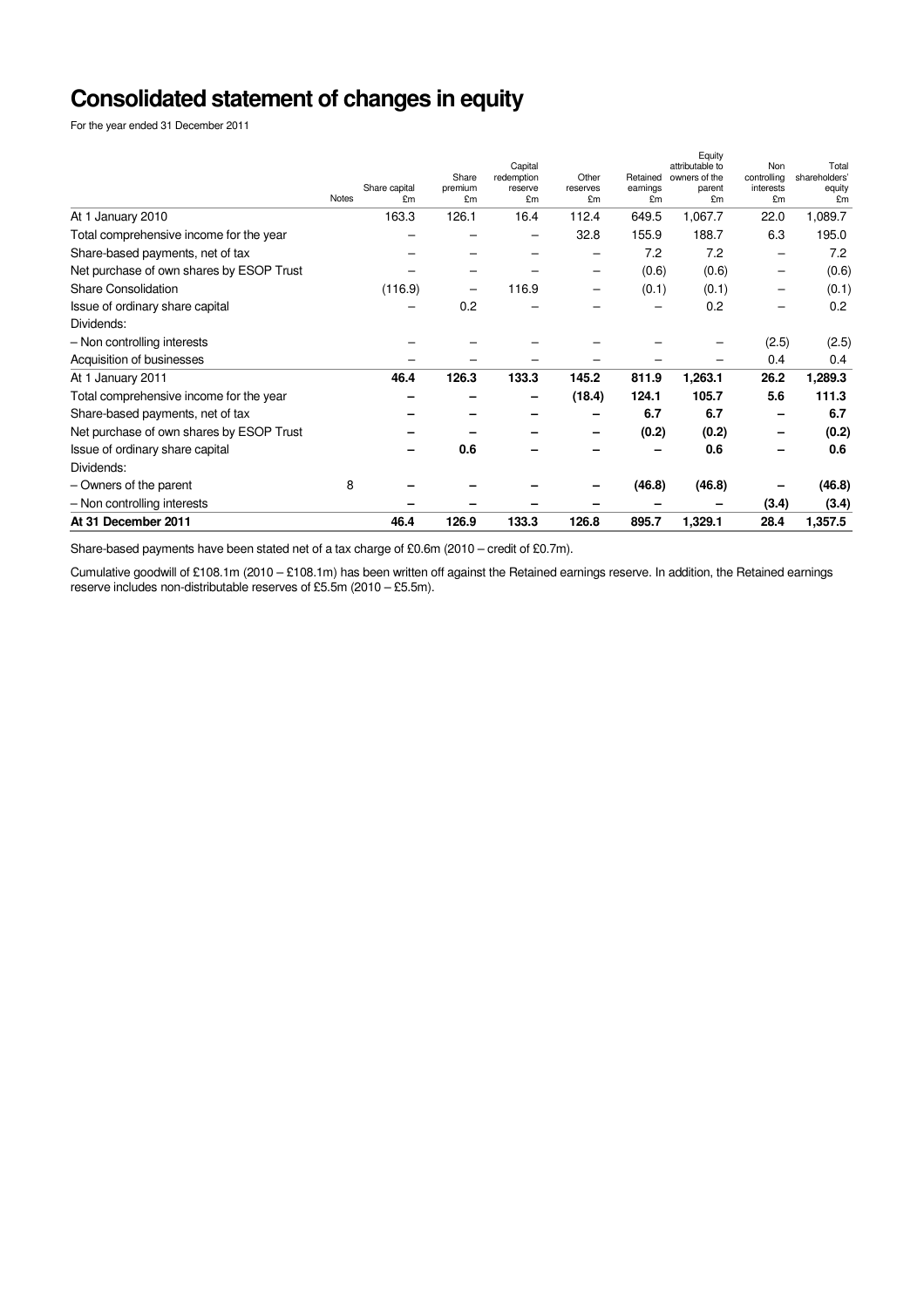# **Consolidated statement of cash flows**

For the year ended 31 December 2011

| Cash flows from operating activities<br>Cash generated from operations<br>244.7<br>9a<br>(45.2)<br>Tax paid<br>10.9<br>Interest received<br>(20.4)<br>Interest paid<br>190.0<br>Net cash generated from operating activities<br>Cash flows from investing activities<br>Acquisition of businesses, net of cash and overdrafts acquired<br>10a<br>(20.2)<br>5.5<br>Net cash inflow from sale of businesses<br>10 <sub>b</sub><br>Purchase of property, plant and equipment<br>(80.7)<br>Purchase of intangible assets<br>(14.3)<br>6.5<br>Proceeds from disposal of property, plant and equipment<br>2.4<br>Net disposal of available for sale financial assets<br>Dividends received from joint ventures and associates<br>Net cash used in investing activities<br>(100.8)<br>Cash flows from financing activities<br>Proceeds from issue of ordinary shares<br>0.6<br>Net purchase of own shares by ESOP Trust<br>(0.2)<br>Net cash inflow / (outflow) from borrowings<br>1.5<br>Payment of capital element of finance leases<br>(0.8)<br>Loans received / (granted) to joint ventures<br>0.3<br>4.7<br>Settlement of derivatives<br>Equity dividends paid<br>(46.8)<br>Dividends paid to non controlling interests<br>(3.4)<br>Net cash used in financing activities<br>(44.1)<br>Net increase in cash and cash equivalents<br>9 <sub>b</sub><br>45.1<br>419.6<br>Cash and cash equivalents at the beginning of the year<br>Effect of foreign exchange rate changes<br>(3.4)<br>461.3<br>Cash and cash equivalents at the end of the year<br>Cash and cash equivalents consist of:<br>Cash at bank and cash equivalents<br>385.6<br>173.3<br>Short-term deposits<br><b>Bank overdrafts</b><br>(97.6)<br>461.3 | Notes | 2011<br>£m | 2010<br>£m |
|------------------------------------------------------------------------------------------------------------------------------------------------------------------------------------------------------------------------------------------------------------------------------------------------------------------------------------------------------------------------------------------------------------------------------------------------------------------------------------------------------------------------------------------------------------------------------------------------------------------------------------------------------------------------------------------------------------------------------------------------------------------------------------------------------------------------------------------------------------------------------------------------------------------------------------------------------------------------------------------------------------------------------------------------------------------------------------------------------------------------------------------------------------------------------------------------------------------------------------------------------------------------------------------------------------------------------------------------------------------------------------------------------------------------------------------------------------------------------------------------------------------------------------------------------------------------------------------------------------------------------------------------------------------------------------------------------------------|-------|------------|------------|
|                                                                                                                                                                                                                                                                                                                                                                                                                                                                                                                                                                                                                                                                                                                                                                                                                                                                                                                                                                                                                                                                                                                                                                                                                                                                                                                                                                                                                                                                                                                                                                                                                                                                                                                  |       |            |            |
|                                                                                                                                                                                                                                                                                                                                                                                                                                                                                                                                                                                                                                                                                                                                                                                                                                                                                                                                                                                                                                                                                                                                                                                                                                                                                                                                                                                                                                                                                                                                                                                                                                                                                                                  |       |            | 274.3      |
|                                                                                                                                                                                                                                                                                                                                                                                                                                                                                                                                                                                                                                                                                                                                                                                                                                                                                                                                                                                                                                                                                                                                                                                                                                                                                                                                                                                                                                                                                                                                                                                                                                                                                                                  |       |            | (49.2)     |
|                                                                                                                                                                                                                                                                                                                                                                                                                                                                                                                                                                                                                                                                                                                                                                                                                                                                                                                                                                                                                                                                                                                                                                                                                                                                                                                                                                                                                                                                                                                                                                                                                                                                                                                  |       |            | 10.6       |
|                                                                                                                                                                                                                                                                                                                                                                                                                                                                                                                                                                                                                                                                                                                                                                                                                                                                                                                                                                                                                                                                                                                                                                                                                                                                                                                                                                                                                                                                                                                                                                                                                                                                                                                  |       |            | (20.8)     |
|                                                                                                                                                                                                                                                                                                                                                                                                                                                                                                                                                                                                                                                                                                                                                                                                                                                                                                                                                                                                                                                                                                                                                                                                                                                                                                                                                                                                                                                                                                                                                                                                                                                                                                                  |       |            | 214.9      |
|                                                                                                                                                                                                                                                                                                                                                                                                                                                                                                                                                                                                                                                                                                                                                                                                                                                                                                                                                                                                                                                                                                                                                                                                                                                                                                                                                                                                                                                                                                                                                                                                                                                                                                                  |       |            |            |
|                                                                                                                                                                                                                                                                                                                                                                                                                                                                                                                                                                                                                                                                                                                                                                                                                                                                                                                                                                                                                                                                                                                                                                                                                                                                                                                                                                                                                                                                                                                                                                                                                                                                                                                  |       |            | (12.9)     |
|                                                                                                                                                                                                                                                                                                                                                                                                                                                                                                                                                                                                                                                                                                                                                                                                                                                                                                                                                                                                                                                                                                                                                                                                                                                                                                                                                                                                                                                                                                                                                                                                                                                                                                                  |       |            | 1.6        |
|                                                                                                                                                                                                                                                                                                                                                                                                                                                                                                                                                                                                                                                                                                                                                                                                                                                                                                                                                                                                                                                                                                                                                                                                                                                                                                                                                                                                                                                                                                                                                                                                                                                                                                                  |       |            | (36.9)     |
|                                                                                                                                                                                                                                                                                                                                                                                                                                                                                                                                                                                                                                                                                                                                                                                                                                                                                                                                                                                                                                                                                                                                                                                                                                                                                                                                                                                                                                                                                                                                                                                                                                                                                                                  |       |            | (7.4)      |
|                                                                                                                                                                                                                                                                                                                                                                                                                                                                                                                                                                                                                                                                                                                                                                                                                                                                                                                                                                                                                                                                                                                                                                                                                                                                                                                                                                                                                                                                                                                                                                                                                                                                                                                  |       |            | 24.8       |
|                                                                                                                                                                                                                                                                                                                                                                                                                                                                                                                                                                                                                                                                                                                                                                                                                                                                                                                                                                                                                                                                                                                                                                                                                                                                                                                                                                                                                                                                                                                                                                                                                                                                                                                  |       |            | 0.3        |
|                                                                                                                                                                                                                                                                                                                                                                                                                                                                                                                                                                                                                                                                                                                                                                                                                                                                                                                                                                                                                                                                                                                                                                                                                                                                                                                                                                                                                                                                                                                                                                                                                                                                                                                  |       |            | 1.5        |
|                                                                                                                                                                                                                                                                                                                                                                                                                                                                                                                                                                                                                                                                                                                                                                                                                                                                                                                                                                                                                                                                                                                                                                                                                                                                                                                                                                                                                                                                                                                                                                                                                                                                                                                  |       |            | (29.0)     |
|                                                                                                                                                                                                                                                                                                                                                                                                                                                                                                                                                                                                                                                                                                                                                                                                                                                                                                                                                                                                                                                                                                                                                                                                                                                                                                                                                                                                                                                                                                                                                                                                                                                                                                                  |       |            |            |
|                                                                                                                                                                                                                                                                                                                                                                                                                                                                                                                                                                                                                                                                                                                                                                                                                                                                                                                                                                                                                                                                                                                                                                                                                                                                                                                                                                                                                                                                                                                                                                                                                                                                                                                  |       |            | 0.2        |
|                                                                                                                                                                                                                                                                                                                                                                                                                                                                                                                                                                                                                                                                                                                                                                                                                                                                                                                                                                                                                                                                                                                                                                                                                                                                                                                                                                                                                                                                                                                                                                                                                                                                                                                  |       |            | (0.6)      |
|                                                                                                                                                                                                                                                                                                                                                                                                                                                                                                                                                                                                                                                                                                                                                                                                                                                                                                                                                                                                                                                                                                                                                                                                                                                                                                                                                                                                                                                                                                                                                                                                                                                                                                                  |       |            | (39.4)     |
|                                                                                                                                                                                                                                                                                                                                                                                                                                                                                                                                                                                                                                                                                                                                                                                                                                                                                                                                                                                                                                                                                                                                                                                                                                                                                                                                                                                                                                                                                                                                                                                                                                                                                                                  |       |            | (1.3)      |
|                                                                                                                                                                                                                                                                                                                                                                                                                                                                                                                                                                                                                                                                                                                                                                                                                                                                                                                                                                                                                                                                                                                                                                                                                                                                                                                                                                                                                                                                                                                                                                                                                                                                                                                  |       |            | (3.8)      |
|                                                                                                                                                                                                                                                                                                                                                                                                                                                                                                                                                                                                                                                                                                                                                                                                                                                                                                                                                                                                                                                                                                                                                                                                                                                                                                                                                                                                                                                                                                                                                                                                                                                                                                                  |       |            | 17.8       |
|                                                                                                                                                                                                                                                                                                                                                                                                                                                                                                                                                                                                                                                                                                                                                                                                                                                                                                                                                                                                                                                                                                                                                                                                                                                                                                                                                                                                                                                                                                                                                                                                                                                                                                                  |       |            |            |
|                                                                                                                                                                                                                                                                                                                                                                                                                                                                                                                                                                                                                                                                                                                                                                                                                                                                                                                                                                                                                                                                                                                                                                                                                                                                                                                                                                                                                                                                                                                                                                                                                                                                                                                  |       |            | (2.5)      |
|                                                                                                                                                                                                                                                                                                                                                                                                                                                                                                                                                                                                                                                                                                                                                                                                                                                                                                                                                                                                                                                                                                                                                                                                                                                                                                                                                                                                                                                                                                                                                                                                                                                                                                                  |       |            | (29.6)     |
|                                                                                                                                                                                                                                                                                                                                                                                                                                                                                                                                                                                                                                                                                                                                                                                                                                                                                                                                                                                                                                                                                                                                                                                                                                                                                                                                                                                                                                                                                                                                                                                                                                                                                                                  |       |            | 156.3      |
|                                                                                                                                                                                                                                                                                                                                                                                                                                                                                                                                                                                                                                                                                                                                                                                                                                                                                                                                                                                                                                                                                                                                                                                                                                                                                                                                                                                                                                                                                                                                                                                                                                                                                                                  |       |            | 257.2      |
|                                                                                                                                                                                                                                                                                                                                                                                                                                                                                                                                                                                                                                                                                                                                                                                                                                                                                                                                                                                                                                                                                                                                                                                                                                                                                                                                                                                                                                                                                                                                                                                                                                                                                                                  |       |            | 6.1        |
|                                                                                                                                                                                                                                                                                                                                                                                                                                                                                                                                                                                                                                                                                                                                                                                                                                                                                                                                                                                                                                                                                                                                                                                                                                                                                                                                                                                                                                                                                                                                                                                                                                                                                                                  |       |            | 419.6      |
|                                                                                                                                                                                                                                                                                                                                                                                                                                                                                                                                                                                                                                                                                                                                                                                                                                                                                                                                                                                                                                                                                                                                                                                                                                                                                                                                                                                                                                                                                                                                                                                                                                                                                                                  |       |            |            |
|                                                                                                                                                                                                                                                                                                                                                                                                                                                                                                                                                                                                                                                                                                                                                                                                                                                                                                                                                                                                                                                                                                                                                                                                                                                                                                                                                                                                                                                                                                                                                                                                                                                                                                                  |       |            | 376.5      |
|                                                                                                                                                                                                                                                                                                                                                                                                                                                                                                                                                                                                                                                                                                                                                                                                                                                                                                                                                                                                                                                                                                                                                                                                                                                                                                                                                                                                                                                                                                                                                                                                                                                                                                                  |       |            | 185.1      |
|                                                                                                                                                                                                                                                                                                                                                                                                                                                                                                                                                                                                                                                                                                                                                                                                                                                                                                                                                                                                                                                                                                                                                                                                                                                                                                                                                                                                                                                                                                                                                                                                                                                                                                                  |       |            | (142.0)    |
|                                                                                                                                                                                                                                                                                                                                                                                                                                                                                                                                                                                                                                                                                                                                                                                                                                                                                                                                                                                                                                                                                                                                                                                                                                                                                                                                                                                                                                                                                                                                                                                                                                                                                                                  |       |            | 419.6      |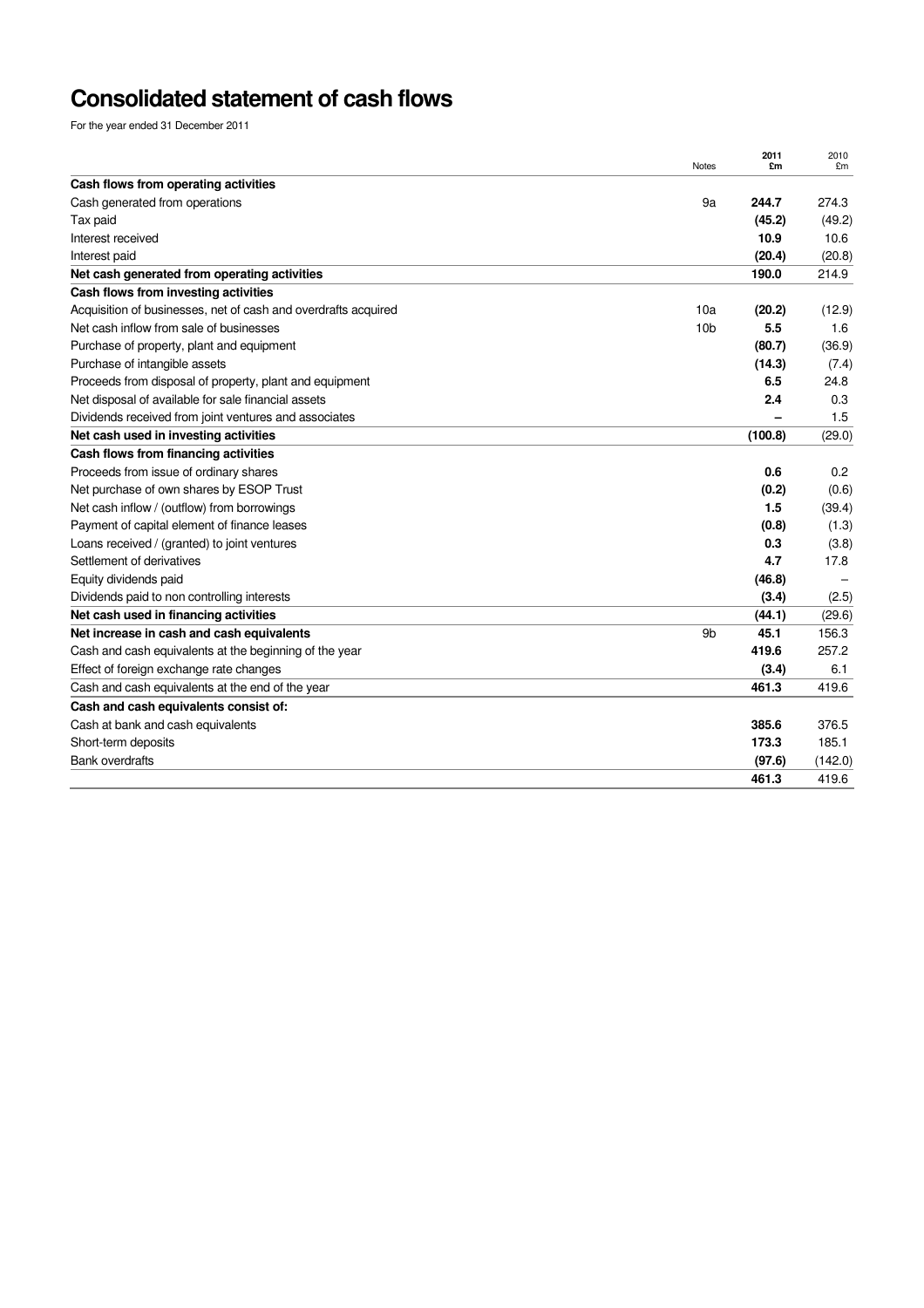## **Notes**

## **1 Basis of preparation and accounting policies**

The consolidated Financial statements have been prepared in accordance with International Financial Reporting Standards (IFRS) as adopted by the European Union, and International Financial Reporting Interpretation Committee (IFRIC) interpretations and with those parts of the Companies Act 2006 applicable to companies reporting under IFRS.

The accounting policies adopted in the preparation of the condensed set of consolidated financial information are consistent with those of the Group's Annual Report and Accounts 2010.

The condensed set of consolidated financial information presented for the years ended 31 December 2010 and 2011 do not constitute statutory accounts within the meaning of Section 434 of the Companies Act 2006. The Group's published consolidated Financial statements for the year ended 31 December 2010 have been reported on by the Group's auditors and filed with the Registrar of Companies. The report of the auditors was unqualified and did not contain an emphasis of matter paragraph or a statement under Section 498 of the Companies Act 2006. The financial information for the year ended 31 December 2011 and the comparative information have been extracted from the audited consolidated Financial statements for the year ended 31 December 2011 prepared under IFRS, which have not yet been approved by the shareholders and have not yet been delivered to the Registrar. The report of the auditors on the consolidated Financial statements for 2011 was unqualified and did not contain a statement under Section 498 (2) or (3) of the Companies Act 2006.

## **Going concern**

The Group has significant financial resources and the Directors, having reviewed the Group's operating budgets, investment plans and financing arrangements, have assessed the future funding requirements of the Group and compared this to the level of committed facilities and cash resources.

The Directors have a reasonable expectation that the Company and the Group have adequate resources to continue in operation for the foreseeable future. Accordingly, the Directors are satisfied that it is appropriate to adopt the going concern basis in preparing the Annual Report and Accounts.

## **2 Segmental analysis**

The Group has determined that the chief operating decision maker is the Executive Committee.

Emerging markets are those countries in which the Group operates that have started to grow but have yet to reach a mature stage of development and that prior to the global downturn, had entered the growth phase of their development cycle and are expected to return to that growth phase in the medium term. These currently comprise China, the Balkans, the Baltics, Poland, South America and Africa.

The Group's reported segments are based on the location of the Group's assets. Revenue earned from sales is disclosed by origin and is not materially different from revenue by destination.

Transfer prices between segments are set on an arm's length basis.

Distribution comprises Vertically Integrated Retail businesses as well as Financial Services and other businesses.

|                                                                        |                   |              |                         |                  |                                |                                                | <b>Distribution</b>                |
|------------------------------------------------------------------------|-------------------|--------------|-------------------------|------------------|--------------------------------|------------------------------------------------|------------------------------------|
| 2011                                                                   | Australasia<br>£m | Europe<br>£m | <b>North Asia</b><br>£m | South Asia<br>£m | <b>United</b><br>Kingdom<br>£m | Russia and<br>Emerging<br><b>Markets</b><br>£m | Total<br><b>Distribution</b><br>£m |
| Revenue                                                                |                   |              |                         |                  |                                |                                                |                                    |
| Total revenue                                                          | 801.6             | 766.7        | 433.4                   | 296.2            | 36.1                           | 336.0                                          | 2,670.0                            |
| Inter-segment revenue                                                  | (180.2)           | (108.2)      | (0.1)                   |                  | -                              | (24.1)                                         | (312.6)                            |
| Revenue from third parties                                             | 621.4             | 658.5        | 433.3                   | 296.2            | 36.1                           | 311.9                                          | 2,357.4                            |
| <b>Results</b>                                                         |                   |              |                         |                  |                                |                                                |                                    |
| Segment result                                                         | 42.7              | 24.3         | 42.0                    | 26.0             | 6.9                            | 30.1                                           | 172.0                              |
| Operating exceptional items                                            | (0.3)             | (2.7)        | (0.1)                   | -                | -                              | (0.3)                                          | (3.4)                              |
| Operating profit after exceptional items                               | 42.4              | 21.6         | 41.9                    | 26.0             | 6.9                            | 29.8                                           | 168.6                              |
| Share of (loss) / profit after tax of joint<br>ventures and associates |                   | (1.3)        |                         |                  | 0.1                            |                                                | (1.2)                              |
| Profit before finance and tax                                          | 42.4              | 20.3         | 41.9                    | 26.0             | 7.0                            | 29.8                                           | 167.4                              |
| Finance income                                                         |                   |              |                         |                  |                                |                                                |                                    |
| Finance costs                                                          |                   |              |                         |                  |                                |                                                |                                    |
| Profit before tax                                                      |                   |              |                         |                  |                                |                                                |                                    |
| Tax                                                                    |                   |              |                         |                  |                                |                                                |                                    |

Profit for the year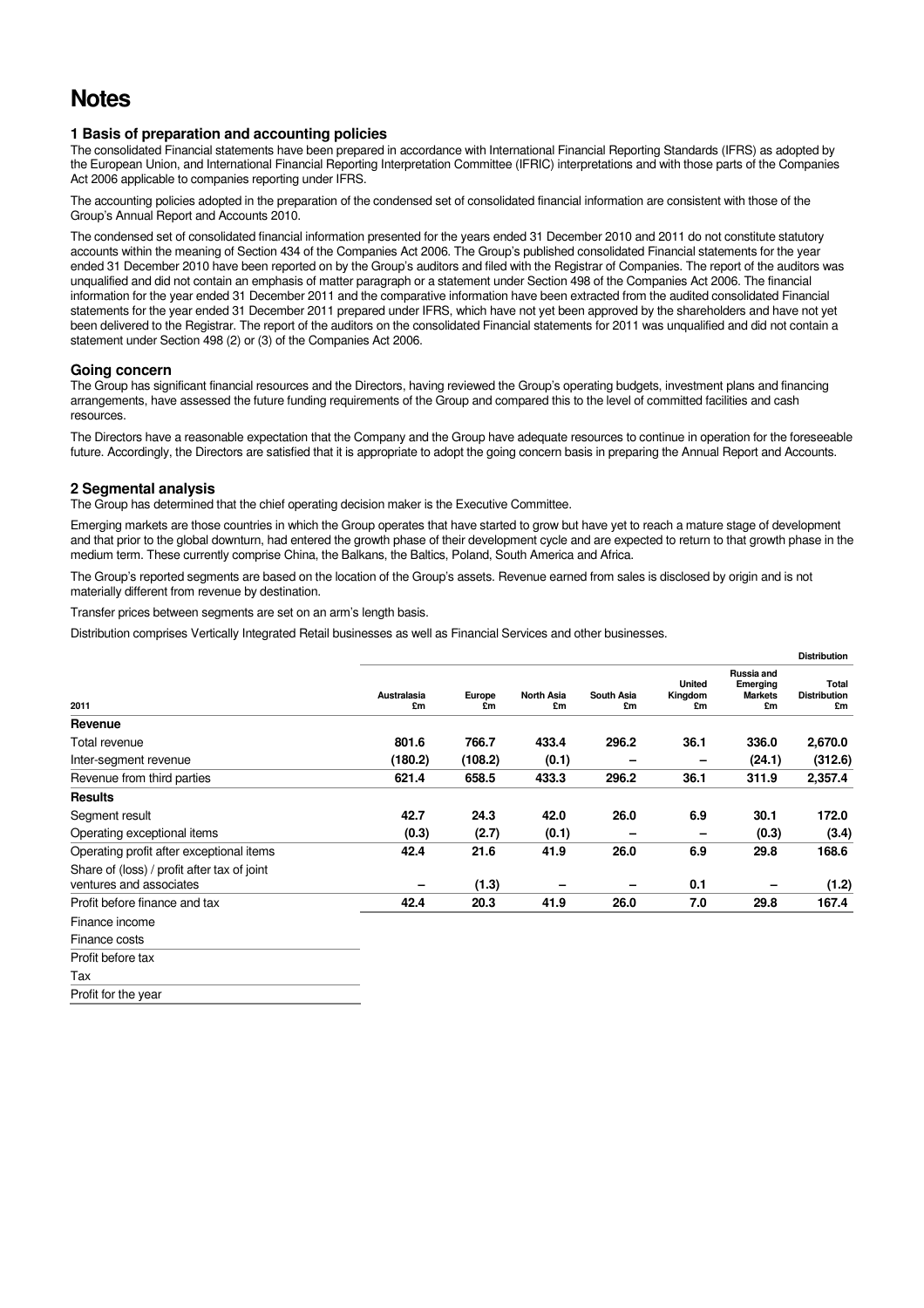|                                                                        |                   |              |                                |                                                | Retail                |                                   |               |             |
|------------------------------------------------------------------------|-------------------|--------------|--------------------------------|------------------------------------------------|-----------------------|-----------------------------------|---------------|-------------|
| 2011                                                                   | Australasia<br>£m | Europe<br>£m | <b>United</b><br>Kingdom<br>£m | Russia and<br>Emerging<br><b>Markets</b><br>£m | Total<br>Retail<br>£m | <b>Total pre</b><br>Central<br>£m | Central<br>£m | Total<br>£m |
| Revenue                                                                |                   |              |                                |                                                |                       |                                   |               |             |
| Total revenue                                                          | 389.6             | 147.5        | 2,023.2                        | 908.6                                          | 3,468.9               | 6,138.9                           | -             | 6,138.9     |
| Inter-segment revenue                                                  |                   |              |                                | -                                              |                       | (312.6)                           | -             | (312.6)     |
| Revenue from third parties                                             | 389.6             | 147.5        | 2,023.2                        | 908.6                                          | 3,468.9               | 5,826.3                           | -             | 5,826.3     |
| <b>Results</b>                                                         |                   |              |                                |                                                |                       |                                   |               |             |
| Segment result                                                         | 12.6              | (0.3)        | 53.5                           | 24.0                                           | 89.8                  | 261.8                             | (17.4)        | 244.4       |
| Operating exceptional items                                            | (0.4)             |              | (7.9)                          | (0.1)                                          | (8.4)                 | (11.8)                            | (1.6)         | (13.4)      |
| Operating profit after exceptional items                               | 12.2              | (0.3)        | 45.6                           | 23.9                                           | 81.4                  | 250.0                             | (19.0)        | 231.0       |
| Share of (loss) / profit after tax of joint<br>ventures and associates |                   |              | (0.4)                          | (1.4)                                          | (1.8)                 | (3.0)                             |               | (3.0)       |
| Profit before finance and tax                                          | 12.2              | (0.3)        | 45.2                           | 22.5                                           | 79.6                  | 247.0                             | (19.0)        | 228.0       |
| Finance income                                                         |                   |              |                                |                                                |                       |                                   |               | 57.3        |
| Finance costs                                                          |                   |              |                                |                                                |                       |                                   |               | (81.9)      |
| Profit before tax                                                      |                   |              |                                |                                                |                       |                                   |               | 203.4       |
| Tax                                                                    |                   |              |                                |                                                |                       |                                   |               | (55.6)      |
| Profit for the year                                                    |                   |              |                                |                                                |                       |                                   |               | 147.8       |

Central costs include a post-retirement settlement gain of £6.1m.

Net finance costs of £24.6m are not allocated to individual segments and include an exceptional charge of £10.9m relating to the impairment losses on Greek Government Bonds (see note 3).

|                                |                   |              |                         |                         |                                |                                                | <b>Distribution</b>                |
|--------------------------------|-------------------|--------------|-------------------------|-------------------------|--------------------------------|------------------------------------------------|------------------------------------|
| 2011                           | Australasia<br>£m | Europe<br>£m | <b>North Asia</b><br>£m | <b>South Asia</b><br>£m | <b>United</b><br>Kingdom<br>£m | Russia and<br>Emerging<br><b>Markets</b><br>£m | Total<br><b>Distribution</b><br>£m |
| Segment assets and liabilities |                   |              |                         |                         |                                |                                                |                                    |
| Segment assets                 | 110.4             | 142.5        | 94.6                    | 50.1                    | 27.1                           | 103.7                                          | 528.4                              |
| Other current assets           |                   |              |                         |                         |                                |                                                |                                    |
| Non-current assets             |                   |              |                         |                         |                                |                                                |                                    |
| Segment liabilities            | (237.8)           | (182.8)      | (67.0)                  | (37.6)                  | (48.4)                         | (78.3)                                         | (651.9)                            |
| Other liabilities              |                   |              |                         |                         |                                |                                                |                                    |
| Net assets                     |                   |              |                         |                         |                                |                                                |                                    |

Segment assets include net inventory, trade receivables and derivative assets. Segment liabilities include payables, provisions and derivative liabilities.

|                                                                        |                   |              |                         |                         |                                |                                                | <b>Distribution</b>                |
|------------------------------------------------------------------------|-------------------|--------------|-------------------------|-------------------------|--------------------------------|------------------------------------------------|------------------------------------|
| 2011                                                                   | Australasia<br>£m | Europe<br>£m | <b>North Asia</b><br>£m | <b>South Asia</b><br>£m | <b>United</b><br>Kingdom<br>£m | Russia and<br>Emerging<br><b>Markets</b><br>£m | Total<br><b>Distribution</b><br>£m |
| Other segment items                                                    |                   |              |                         |                         |                                |                                                |                                    |
| Capital expenditure:                                                   |                   |              |                         |                         |                                |                                                |                                    |
| - Property, plant and equipment                                        | 1.4               | 0.7          | 3.1                     | 2.6                     | 0.3                            | 6.4                                            | 14.5                               |
| - Interest in leased vehicles                                          | 7.3               | 3.5          | 2.8                     |                         | 23.7                           | 0.9                                            | 38.2                               |
| - Intangible assets                                                    | 1.1               | 0.4          | 0.2                     | 0.9                     | 0.1                            | -                                              | 2.7                                |
| Depreciation:                                                          |                   |              |                         |                         |                                |                                                |                                    |
| - Property, plant and equipment                                        | 3.0               | 1.2          | 1.5                     | 2.2                     | 0.1                            | 2.2                                            | 10.2                               |
| - Interest in leased vehicles                                          | 1.6               | 3.2          | 1.6                     |                         | 8.6                            | 1.1                                            | 16.1                               |
| Amortisation of intangible assets                                      | 0.3               | 0.1          |                         |                         | 0.2                            | 0.1                                            | 0.7                                |
| Impairment of intangible assets<br>Net provisions charged / (released) |                   |              |                         |                         |                                |                                                |                                    |
| to the consolidated income statement                                   | 7.2               | 17.9         | 1.6                     | 4.2                     | (1.1)                          | 1.1                                            | 30.9                               |

Net provisions include inventory, trade receivables impairment and other liability provisions.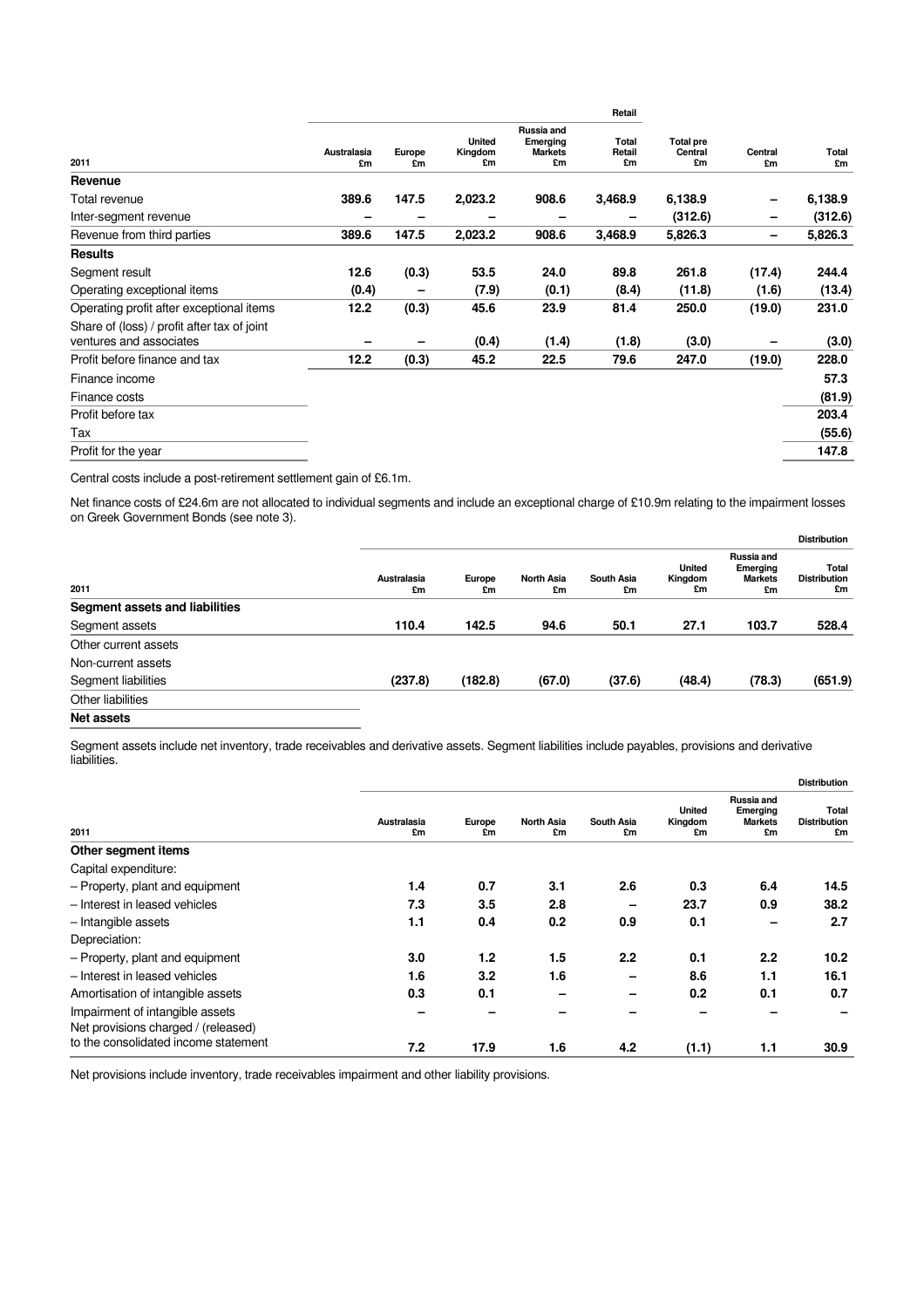|                                |                   |              |                                |                                                | Retail                |             |
|--------------------------------|-------------------|--------------|--------------------------------|------------------------------------------------|-----------------------|-------------|
| 2011                           | Australasia<br>£m | Europe<br>£m | <b>United</b><br>Kingdom<br>£m | Russia and<br>Emerging<br><b>Markets</b><br>£m | Total<br>Retail<br>£m | Total<br>£m |
| Segment assets and liabilities |                   |              |                                |                                                |                       |             |
| Segment assets                 | 61.3              | 23.9         | 394.8                          | 184.7                                          | 664.7                 | 1,193.1     |
| Other current assets           |                   |              |                                |                                                |                       | 705.1       |
| Non-current assets             |                   |              |                                |                                                |                       | 1,315.8     |
| Segment liabilities            | (62.7)            | (9.5)        | (405.7)                        | (101.2)                                        | (579.1)               | (1,231.0)   |
| Other liabilities              |                   |              |                                |                                                |                       | (625.5)     |
| Net assets                     |                   |              |                                |                                                |                       | 1,357.5     |
|                                |                   |              |                                |                                                |                       |             |

Segment assets include net inventory, trade receivables and derivative assets. Segment liabilities include payables, provisions and derivative liabilities.

| 2011                                       | Australasia<br>£m | Europe<br>£m | United<br>Kingdom<br>£m | Russia and<br>Emerging<br><b>Markets</b><br>£m | Total<br>Retail<br>£m | <b>Total pre</b><br>Central<br>£m | Central<br>£m | Total<br>£m |
|--------------------------------------------|-------------------|--------------|-------------------------|------------------------------------------------|-----------------------|-----------------------------------|---------------|-------------|
| Other segment items                        |                   |              |                         |                                                |                       |                                   |               |             |
| Capital expenditure:                       |                   |              |                         |                                                |                       |                                   |               |             |
| - Property, plant and equipment            | 1.2               | 0.4          | 22.0                    | 42.6                                           | 66.2                  | 80.7                              | 0.5           | 81.2        |
| - Interest in leased vehicles              |                   | 0.4          |                         | 0.3                                            | 0.7                   | 38.9                              |               | 38.9        |
| - Intangible assets                        |                   |              | 3.3                     | 1.8                                            | 5.1                   | 7.8                               | 5.3           | 13.1        |
| Depreciation:                              |                   |              |                         |                                                |                       |                                   |               |             |
| - Property, plant and equipment            | 0.6               | 1.0          | 9.4                     | 7.3                                            | 18.3                  | 28.5                              | 0.5           | 29.0        |
| - Interest in leased vehicles              | -                 | 0.1          | -                       | 0.1                                            | 0.2                   | 16.3                              | -             | 16.3        |
| Amortisation of intangible assets          |                   | -            | 2.3                     | 1.3                                            | 3.6                   | 4.3                               | 0.2           | 4.5         |
| Impairment of intangible assets            |                   |              | 7.1                     | -                                              | 7.1                   | 7.1                               |               | 7.1         |
| Net provisions charged / (released) to the |                   |              |                         |                                                |                       |                                   |               |             |
| consolidated income statement              | 3.9               | 1.0          | 21.6                    | 0.8                                            | 27.3                  | 58.2                              |               | 58.2        |

Net provisions include inventory, trade receivables impairment and other liability provisions.

|                                                                        |                   |              |                  |                  |                         |                                         | Distribution                |
|------------------------------------------------------------------------|-------------------|--------------|------------------|------------------|-------------------------|-----------------------------------------|-----------------------------|
| 2010                                                                   | Australasia<br>£m | Europe<br>£m | North Asia<br>£m | South Asia<br>£m | United<br>Kingdom<br>£m | Russia and<br>Emerging<br>Markets<br>£m | Total<br>Distribution<br>£m |
| Revenue                                                                |                   |              |                  |                  |                         |                                         |                             |
| Total revenue                                                          | 846.5             | 809.0        | 430.6            | 371.8            | 36.9                    | 286.9                                   | 2,781.7                     |
| Inter-segment revenue                                                  | (189.1)           | (107.7)      | -                |                  | -                       | (29.0)                                  | (325.8)                     |
| Revenue from third parties                                             | 657.4             | 701.3        | 430.6            | 371.8            | 36.9                    | 257.9                                   | 2,455.9                     |
| <b>Results</b>                                                         |                   |              |                  |                  |                         |                                         |                             |
| Segment result                                                         | 47.9              | 26.9         | 34.0             | 36.1             | 6.5                     | 19.1                                    | 170.5                       |
| Exceptional items                                                      | (0.3)             | (3.8)        |                  | (0.9)            | -                       | (2.9)                                   | (7.9)                       |
| Operating profit after exceptional items                               | 47.6              | 23.1         | 34.0             | 35.2             | 6.5                     | 16.2                                    | 162.6                       |
| Share of (loss) / profit after tax of joint ventures and<br>associates |                   | (1.3)        |                  |                  |                         |                                         | (1.3)                       |
| Profit before finance and tax                                          | 47.6              | 21.8         | 34.0             | 35.2             | 6.5                     | 16.2                                    | 161.3                       |
| Finance income                                                         |                   |              |                  |                  |                         |                                         |                             |
| Finance costs                                                          |                   |              |                  |                  |                         |                                         |                             |
| Profit before tax                                                      |                   |              |                  |                  |                         |                                         |                             |
| Tax                                                                    |                   |              |                  |                  |                         |                                         |                             |

Profit for the year

The segment result for Distribution includes a profit of £7.3m related to the sale of a property in Australasia and an impairment charge of £7.5m for land in Russia and Emerging Markets.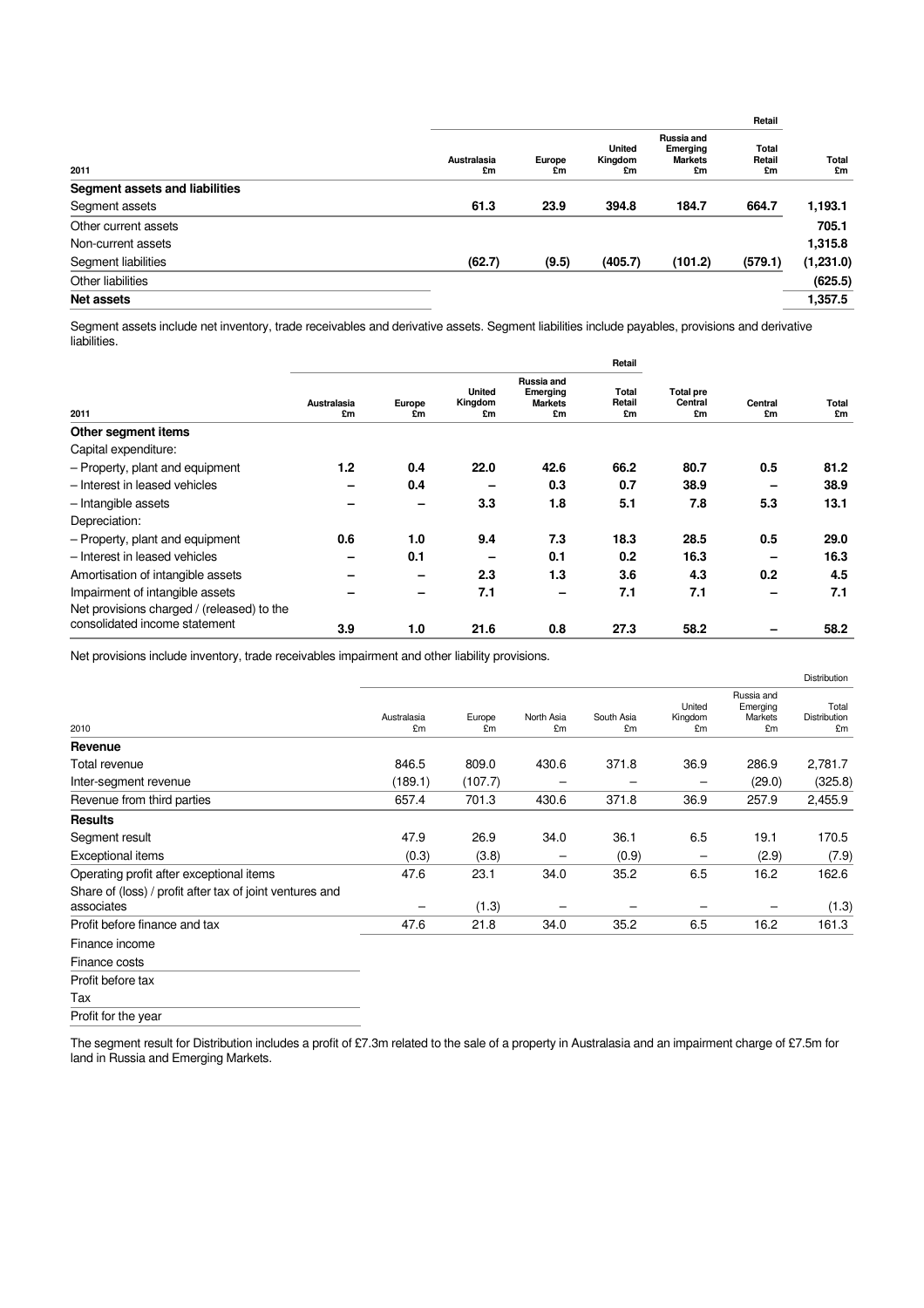|                                                                        |                   |              |                         |                                         | Retail                |                            |                   |                |
|------------------------------------------------------------------------|-------------------|--------------|-------------------------|-----------------------------------------|-----------------------|----------------------------|-------------------|----------------|
| 2010                                                                   | Australasia<br>£m | Europe<br>£m | United<br>Kingdom<br>£m | Russia and<br>Emerging<br>Markets<br>£m | Total<br>Retail<br>£m | Total pre<br>Central<br>£m | Central<br>£m     | Total<br>£m    |
| Revenue                                                                |                   |              |                         |                                         |                       |                            |                   |                |
| Total revenue                                                          | 372.9             | 169.6        | 2,088.9                 | 798.1                                   | 3,429.5               | 6,211.2                    |                   | 6,211.2        |
| Inter-segment revenue                                                  |                   |              |                         |                                         |                       | (325.8)                    |                   | (325.8)        |
| Revenue from third parties                                             | 372.9             | 169.6        | 2,088.9                 | 798.1                                   | 3,429.5               | 5,885.4                    | $\qquad \qquad -$ | 5,885.4        |
| <b>Results</b>                                                         |                   |              |                         |                                         |                       |                            |                   |                |
| Segment result                                                         | 14.6              | 0.9          | 49.4                    | 12.7                                    | 77.6                  | 248.1                      | (22.6)            | 225.5          |
| Exceptional items                                                      | (3.8)             | (0.9)        | (8.4)                   | (0.8)                                   | (13.9)                | (21.8)                     | (0.1)             | (21.9)         |
| Operating profit after exceptional items                               | 10.8              | -            | 41.0                    | 11.9                                    | 63.7                  | 226.3                      | (22.7)            | 203.6          |
| Share of (loss) / profit after tax of joint ventures<br>and associates |                   |              | 0.2                     | (0.6)                                   | (0.4)                 | (1.7)                      |                   | (1.7)          |
| Profit before finance and tax                                          | 10.8              | -            | 41.2                    | 11.3                                    | 63.3                  | 224.6                      | (22.7)            | 201.9          |
| Finance income<br>Finance costs                                        |                   |              |                         |                                         |                       |                            |                   | 58.6<br>(68.4) |
| Profit before tax                                                      |                   |              |                         |                                         |                       |                            |                   | 192.1          |
| Tax                                                                    |                   |              |                         |                                         |                       |                            |                   | (59.1)         |
| Profit for the year                                                    |                   |              |                         |                                         |                       |                            |                   | 133.0          |
|                                                                        |                   |              |                         |                                         |                       |                            |                   |                |

Net finance costs of £9.8m are not allocated to individual segments.

|                                |                   |              |                  |                  |                         |                                                | Distribution                |
|--------------------------------|-------------------|--------------|------------------|------------------|-------------------------|------------------------------------------------|-----------------------------|
| 2010                           | Australasia<br>£m | Europe<br>£m | North Asia<br>£m | South Asia<br>£m | United<br>Kingdom<br>£m | Russia and<br>Emerging<br><b>Markets</b><br>£m | Total<br>Distribution<br>£m |
| Segment assets and liabilities |                   |              |                  |                  |                         |                                                |                             |
| Segment assets                 | 126.1             | 163.8        | 78.2             | 56.7             | 22.6                    | 80.9                                           | 528.3                       |
| Other current assets           |                   |              |                  |                  |                         |                                                |                             |
| Non-current assets             |                   |              |                  |                  |                         |                                                |                             |
| Segment liabilities            | (248.9)           | (180.5)      | (60.2)           | (36.8)           | (48.7)                  | (72.0)                                         | (647.1)                     |
| Other liabilities              |                   |              |                  |                  |                         |                                                |                             |
| <b>Net assets</b>              |                   |              |                  |                  |                         |                                                |                             |

Segment assets include net inventory, trade receivables and derivative assets. Segment liabilities include payables, provisions and derivative liabilities.

|                                                                             |                   |              |                  |                  |                         |                                                | Distribution                       |
|-----------------------------------------------------------------------------|-------------------|--------------|------------------|------------------|-------------------------|------------------------------------------------|------------------------------------|
| 2010                                                                        | Australasia<br>£m | Europe<br>£m | North Asia<br>£m | South Asia<br>£m | United<br>Kingdom<br>£m | Russia and<br>Emerging<br><b>Markets</b><br>£m | Total<br><b>Distribution</b><br>£m |
| Other segment items                                                         |                   |              |                  |                  |                         |                                                |                                    |
| Capital expenditure:                                                        |                   |              |                  |                  |                         |                                                |                                    |
| - Property, plant and equipment                                             | 1.4               | 0.5          | 0.8              | 3.3              | 0.1                     | 2.5                                            | 8.6                                |
| - Interest in leased vehicles                                               | 10.5              | 6.6          | 2.8              |                  | 14.9                    | 1.0                                            | 35.8                               |
| - Intangible assets                                                         | 0.2               | 0.4          |                  |                  | 0.2                     |                                                | 0.8                                |
| Depreciation:                                                               |                   |              |                  |                  |                         |                                                |                                    |
| - Property, plant and equipment                                             | 2.9               | 1.2          | 1.4              | 2.0              | 0.1                     | 2.6                                            | 10.2                               |
| - Interest in leased vehicles                                               | 0.9               | 4.6          | 1.8              |                  | 10.8                    | 2.3                                            | 20.4                               |
| Amortisation of intangible assets                                           | 0.2               | 0.5          |                  |                  | 0.3                     | 0.1                                            | 1.1                                |
| Impairment of goodwill                                                      |                   | -            |                  |                  | -                       |                                                |                                    |
| Impairment of property, plant and equipment                                 |                   |              |                  |                  |                         | 7.5                                            | 7.5                                |
| Net provisions charged / (released) to the<br>consolidated income statement | 8.5               | 18.5         | 4.8              | 3.6              | (1.1)                   | 1.6                                            | 35.9                               |

Net provisions include inventory, trade receivables impairment and other liability provisions.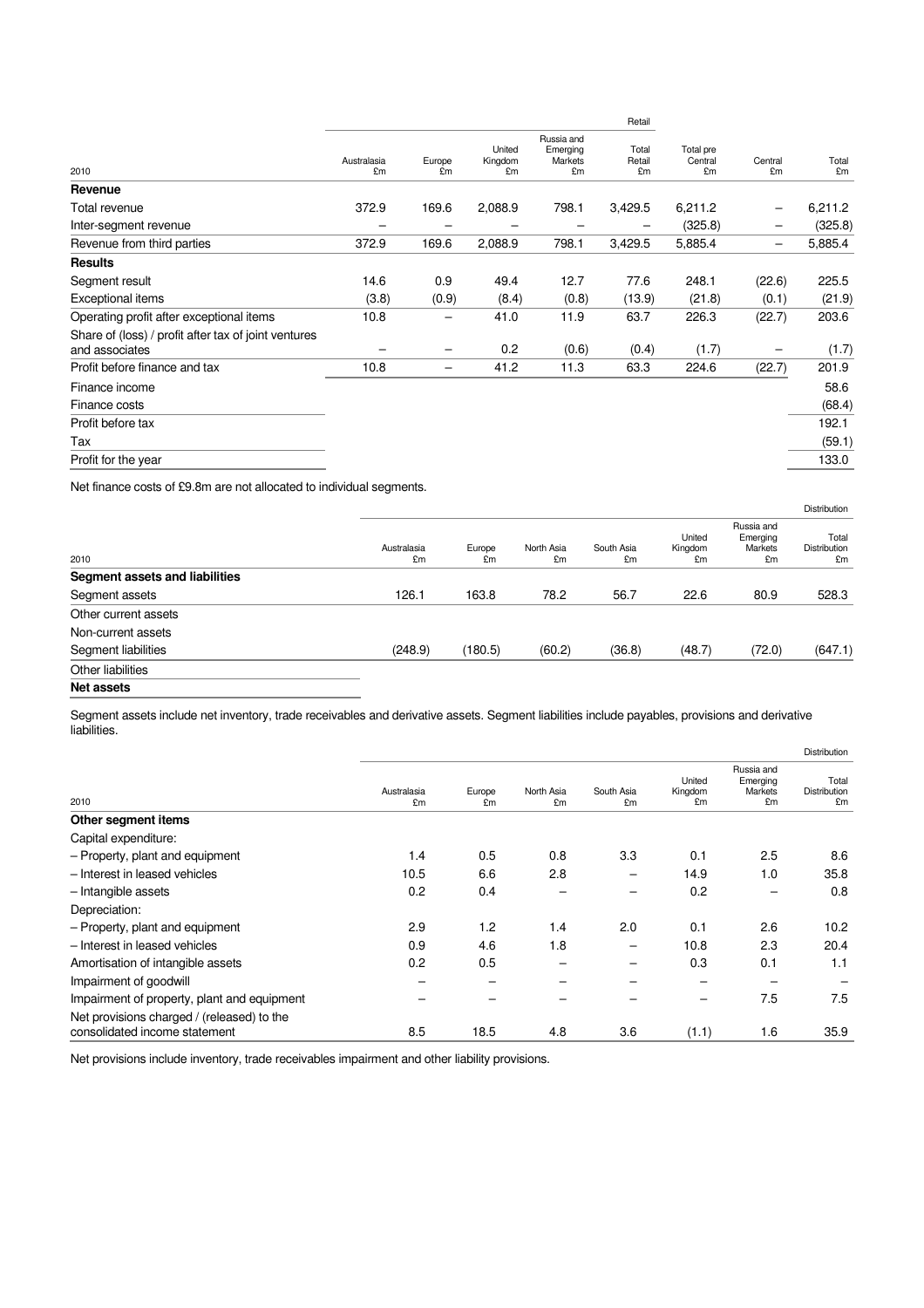| 2010                           | Australasia<br>£m | Europe<br>£m | United<br>Kingdom<br>£m | Russia and<br>Emerging<br>Markets<br>£m | Total<br>Retail<br>£m | Total<br>£m |
|--------------------------------|-------------------|--------------|-------------------------|-----------------------------------------|-----------------------|-------------|
| Segment assets and liabilities |                   |              |                         |                                         |                       |             |
| Segment assets                 | 46.3              | 20.2         | 381.2                   | 150.1                                   | 597.8                 | 1,126.1     |
| Other current assets           |                   |              |                         |                                         |                       | 693.4       |
| Non-current assets             |                   |              |                         |                                         |                       | 1,282.4     |
| Segment liabilities            | (48.0)            | (10.7)       | (378.1)                 | (99.5)                                  | (536.3)               | (1, 183.4)  |
| Other liabilities              |                   |              |                         |                                         |                       | (629.2)     |
| <b>Net assets</b>              |                   |              |                         |                                         |                       | 1,289.3     |
|                                |                   |              |                         |                                         |                       |             |

Segment assets include net inventory, trade receivables and derivative assets. Segment liabilities include payables, provisions and derivative liabilities.

|                                             |                   |              |                         |                                         | Retail                |                            |               |             |
|---------------------------------------------|-------------------|--------------|-------------------------|-----------------------------------------|-----------------------|----------------------------|---------------|-------------|
| 2010                                        | Australasia<br>£m | Europe<br>£m | United<br>Kingdom<br>£m | Russia and<br>Emerging<br>Markets<br>£m | Total<br>Retail<br>£m | Total pre<br>Central<br>£m | Central<br>£m | Total<br>£m |
| Other segment items                         |                   |              |                         |                                         |                       |                            |               |             |
| Capital expenditure:                        |                   |              |                         |                                         |                       |                            |               |             |
| - Property, plant and equipment             | 1.2               | 0.6          | 10.7                    | 13.6                                    | 26.1                  | 34.7                       | 0.4           | 35.1        |
| - Interest in leased vehicles               |                   | 0.3          | -                       | 1.2                                     | 1.5                   | 37.3                       | -             | 37.3        |
| - Intangible assets                         |                   | -            | 3.1                     | 1.5                                     | 4.6                   | 5.4                        | 3.0           | 8.4         |
| Depreciation:                               |                   |              |                         |                                         |                       |                            |               |             |
| - Property, plant and equipment             | 0.6               | 1.2          | 9.4                     | 6.0                                     | 17.2                  | 27.4                       | 0.4           | 27.8        |
| - Interest in leased vehicles               |                   | 0.2          | -                       | 0.2                                     | 0.4                   | 20.8                       | -             | 20.8        |
| Amortisation of intangible assets           |                   | -            | 3.3                     | 0.4                                     | 3.7                   | 4.8                        | 0.2           | 5.0         |
| Impairment of goodwill                      | 3.0               | -            | 2.3                     | 0.2                                     | 5.5                   | 5.5                        |               | 5.5         |
| Impairment of property, plant and equipment |                   |              | 5.0                     | 0.2                                     | 5.2                   | 12.7                       | -             | 12.7        |
| Net provisions charged / (released) to the  |                   |              |                         |                                         |                       |                            |               |             |
| consolidated income statement               | 4.3               | 1.7          | 20.4                    |                                         | 26.4                  | 62.3                       | (3.5)         | 58.8        |

Net provisions include inventory, trade receivables impairment and other liability provisions.

## **3 Exceptional items**

|                                                            | 2011<br>£m | 2010<br>£m |
|------------------------------------------------------------|------------|------------|
| Restructuring costs                                        | (13.4)     | (12.4)     |
| Goodwill impairment                                        |            | (5.5)      |
| Impairment of property, plant and equipment                | -          | (4.0)      |
| Operating exceptional items                                | (13.4)     | (21.9)     |
| Impairment of available for sale financial assets (note 5) | (10.9)     |            |
| Finance exceptional items                                  | (10.9)     |            |
| Total exceptional items before tax                         | (24.3)     | (21.9)     |
| Exceptional tax credit                                     | 3.6        | 3.1        |
| Total exceptional items                                    | (20.7)     | (18.8)     |

The restructuring costs of £13.4m represent the cost of a global restructuring exercise conducted in the fourth quarter of 2011. The restructuring was carried out to ensure that we continue to maintain an organisational structure and cost base that reflects trading conditions across the Group, as well as improving the cost effectiveness of our global IT strategy. Included within the restructuring costs is a £7.1m impairment of computer software costs in the UK.

The £10.9m charge on the impairment of available for sale financial assets relates to the impairment losses on Greek Government Bonds to reflect current market conditions.

The exceptional tax credit of £3.6m represents relief on restructuring costs and impairment of software costs. No relief is available for the impairment of available for sale financial assets.

In 2010, the charge for restructuring costs of £12.4m represented the cost of headcount reduction across the Group and the closure of less profitable sites in the UK, Belgium, South America and Australia. Impairment charges for goodwill (£5.5m) and property, plant and equipment (£4.0m) related to the closure of the same sites.

The 2010 exceptional tax credit of £3.1m represents relief on restructuring costs. In 2010, no relief was available for the impairment of goodwill and property, plant and equipment.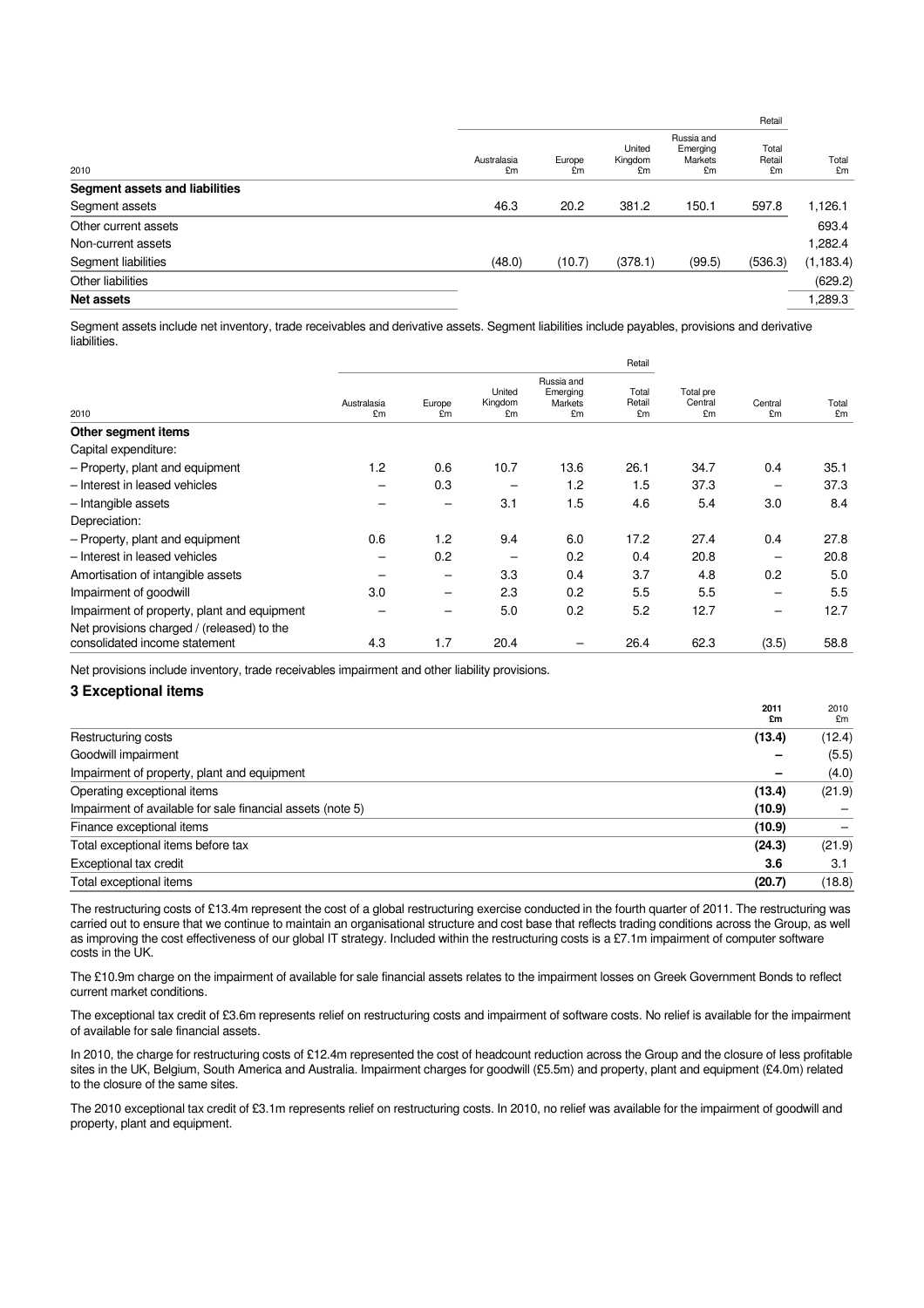## **4 Finance income**

|                                                | 2011<br>£m | 2010<br>£m |
|------------------------------------------------|------------|------------|
| Bank and other interest receivable             | 5.6        | 4.5        |
| Expected return on post-retirement plan assets | 45.1       | 46.9       |
| Other finance income                           | 6.6        | 7.2        |
| Total finance income                           | 57.3       | 58.6       |

## **5 Finance costs**

|                                                            | 2011<br>£m | 2010<br>£m |
|------------------------------------------------------------|------------|------------|
| Interest payable on bank borrowings                        | 2.0        | 2.8        |
| Interest payable on Private Placement                      | 3.9        | 3.7        |
| Interest payable on other borrowings                       | 0.3        | 0.6        |
| Fair value adjustment on Private Placement                 | 18.5       | 22.2       |
| Fair value gain on cross currency interest rate swaps      | (16.1)     | (24.2)     |
| Stock holding interest                                     | 13.6       | 13.2       |
| Interest expense on post-retirement plan liabilities       | 43.7       | 46.2       |
| Other finance costs                                        | 5.8        | 5.0        |
| Capitalised borrowing costs                                | (0.7)      | (1.1)      |
| Total finance costs before exceptional items               | 71.0       | 68.4       |
| Exceptional items:                                         |            |            |
| Impairment of available for sale financial assets (note 3) | 10.9       |            |
| Total finance costs                                        | 81.9       | 68.4       |

The Group capitalisation rate used for general borrowing costs in accordance with IAS 23 was a weighted average rate for the year of 2.0%  $(2010 - 2.0\%)$ .

## **6 Tax**

|                                        | 2011  | 2010  |
|----------------------------------------|-------|-------|
|                                        | £m    | £m    |
| Current tax:                           |       |       |
| - UK corporation tax                   | 7.0   | 19.2  |
|                                        | 7.0   | 19.2  |
| Overseas tax                           | 49.0  | 46.6  |
|                                        | 56.0  | 65.8  |
| Adjustments to prior year liabilities: |       |       |
| – UK                                   | (0.3) |       |
| - Overseas                             | (0.9) | (0.2) |
| Current tax                            | 54.8  | 65.6  |
| Deferred tax                           | 4.4   | (3.4) |
| Tax before exceptional tax             | 59.2  | 62.2  |
| Exceptional tax - current tax          | (1.0) | (2.5) |
| Exceptional tax - deferred tax         | (2.6) | (0.6) |
| Exceptional tax (note 3)               | (3.6) | (3.1) |
| Total tax charge                       | 55.6  | 59.1  |

The effective tax rate for the year, before exceptional items, of 26% (2010 – 29%) is higher than the standard blended rate of tax of 23.8% (2010 – 23.6%) as explained below. The standard rate comprises the average statutory rates across the Group, weighted in proportion to accounting profits.

|                                                                                          | 2011<br>£m | 2010<br>£m |
|------------------------------------------------------------------------------------------|------------|------------|
| Profit before tax                                                                        | 203.4      | 192.1      |
| Profit before tax multiplied by the standard rate of tax of $23.8\%$ ( $2010 - 23.6\%$ ) | 48.4       | 45.4       |
| Effects of:                                                                              |            |            |
| - Amortisation and impairment                                                            | 2.9        | 5.0        |
| - Non-tax deductible items                                                               | 4.5        | 3.1        |
| - Unrecognised tax credits                                                               | (0.8)      | (3.7)      |
| - Overseas tax levies and austerity taxes                                                | 2.1        | 5.6        |
| - Prior year items                                                                       | (2.0)      | 0.9        |
| - Withholding tax on overseas dividends                                                  |            | 1.1        |
| - Disallowed interest due to UK debt cap                                                 |            | 1.1        |
| $-$ Other items                                                                          | 0.5        | 0.6        |
| Total tax charge                                                                         | 55.6       | 59.1       |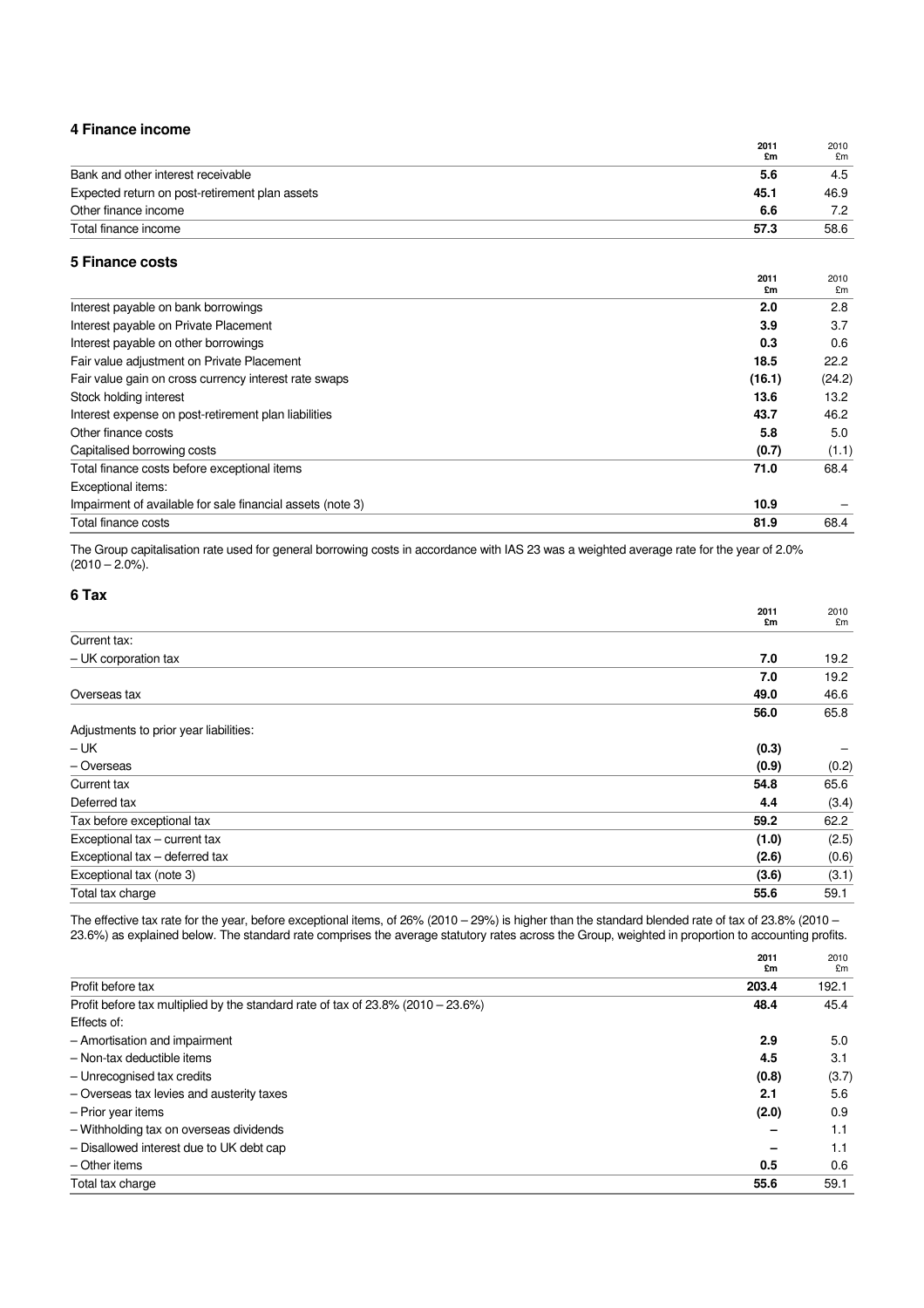## **7 Earnings per share**

|                                     | 2011<br>£m        | 2010<br>£m        |
|-------------------------------------|-------------------|-------------------|
| Profit for the year                 | 147.8             | 133.0             |
| Non controlling interests           | (5.6)             | (5.1)             |
| <b>Basic earnings</b>               | 142.2             | 127.9             |
| Exceptional items                   | 20.7              | 18.8              |
| <b>Adjusted earnings</b>            | 162.9             | 146.7             |
| Basic earnings per share            | 31.0 <sub>p</sub> | 27.9 <sub>p</sub> |
| Diluted earnings per share          | 30.5 <sub>p</sub> | 27.6p             |
| Basic Adjusted earnings per share   | 35.5p             | 32.0 <sub>p</sub> |
| Diluted Adjusted earnings per share | 34.9p             | 31.7p             |

|                                                                                     | 2011<br>number | 2010<br>number |
|-------------------------------------------------------------------------------------|----------------|----------------|
| Weighted average number of fully paid ordinary shares in issue during the year      | 463,324,543    | 463,111,916    |
| Weighted average number of fully paid ordinary shares in issue during the year:     |                |                |
| - Held by the ESOP Trust                                                            | (1,372,654)    | (1,365,559)    |
| - Repurchased as part of the share buy back programme                               | (2,687,560)    | (2,687,560)    |
| Weighted average number of fully paid ordinary shares for the purposes of basic EPS | 459,264,329    | 459,058,797    |
| Dilutive effect of potential ordinary shares                                        | 7,193,499      | 3,800,689      |
| Adjusted weighted average number of fully paid ordinary shares in issue during the  |                |                |
| year for the purposes of diluted EPS                                                | 466,457,828    | 462,859,486    |

Basic earnings per share is calculated by dividing the basic earnings for the year by the weighted average number of fully paid ordinary shares in issue during the year, less those shares held by the ESOP Trust and those repurchased as part of the share buy back programme.

Diluted earnings per share is calculated on the same basis as the basic earnings per share with a further adjustment to the weighted average number of fully paid ordinary shares to reflect the effect of all dilutive potential ordinary shares. Dilutive potential ordinary shares comprise share options and other share-based awards.

Adjusted earnings (which excludes exceptional items) is adopted to assist the reader in understanding the underlying performance of the Group. Adjusted earnings per share is calculated by dividing the Adjusted earnings for the year by the weighted average number of fully paid ordinary shares in issue during the year, less those shares held by the ESOP Trust and those repurchased as part of the share buy back programme.

Diluted Adjusted earnings per share is calculated on the same basis as the basic Adjusted earnings per share with a further adjustment to the weighted average number of fully paid ordinary shares to reflect the effect of all dilutive potential ordinary shares. Dilutive potential ordinary shares comprise share options and other share-based awards.

## **8 Dividends**

The following dividends were paid by the Group:

|                                                                                                          | 2011<br>£m | 2010<br>£m |
|----------------------------------------------------------------------------------------------------------|------------|------------|
| Interim dividend for the six months ended 30 June 2011 of 3.6p per share $(2010 - \text{nil}$ per share) | 16.5       |            |
| Final dividend for the year ended 31 December 2010 of 6.6p per share (2009 – nil per share)              | 30.3       |            |
|                                                                                                          | 46.8       |            |

A final proposed dividend for the year ending 31 December 2011 of 7.4p per share amounting to £34.1m is subject to approval by shareholders at the Annual General Meeting (AGM) on 10May 2012 and has not been included as a liability as at 31 December 2011.

If approved at the AGM, the dividend will be paid on 12 June 2012 to shareholders registered in the books of the Company at the close of business on 18 May 2012. Together with the interim dividend of 3.6p per share paid on 5 September 2011, this will make a total ordinary dividend for the year of 11.0p per share. The Dividend Reinvestment Plan (DRIP) continues to be available.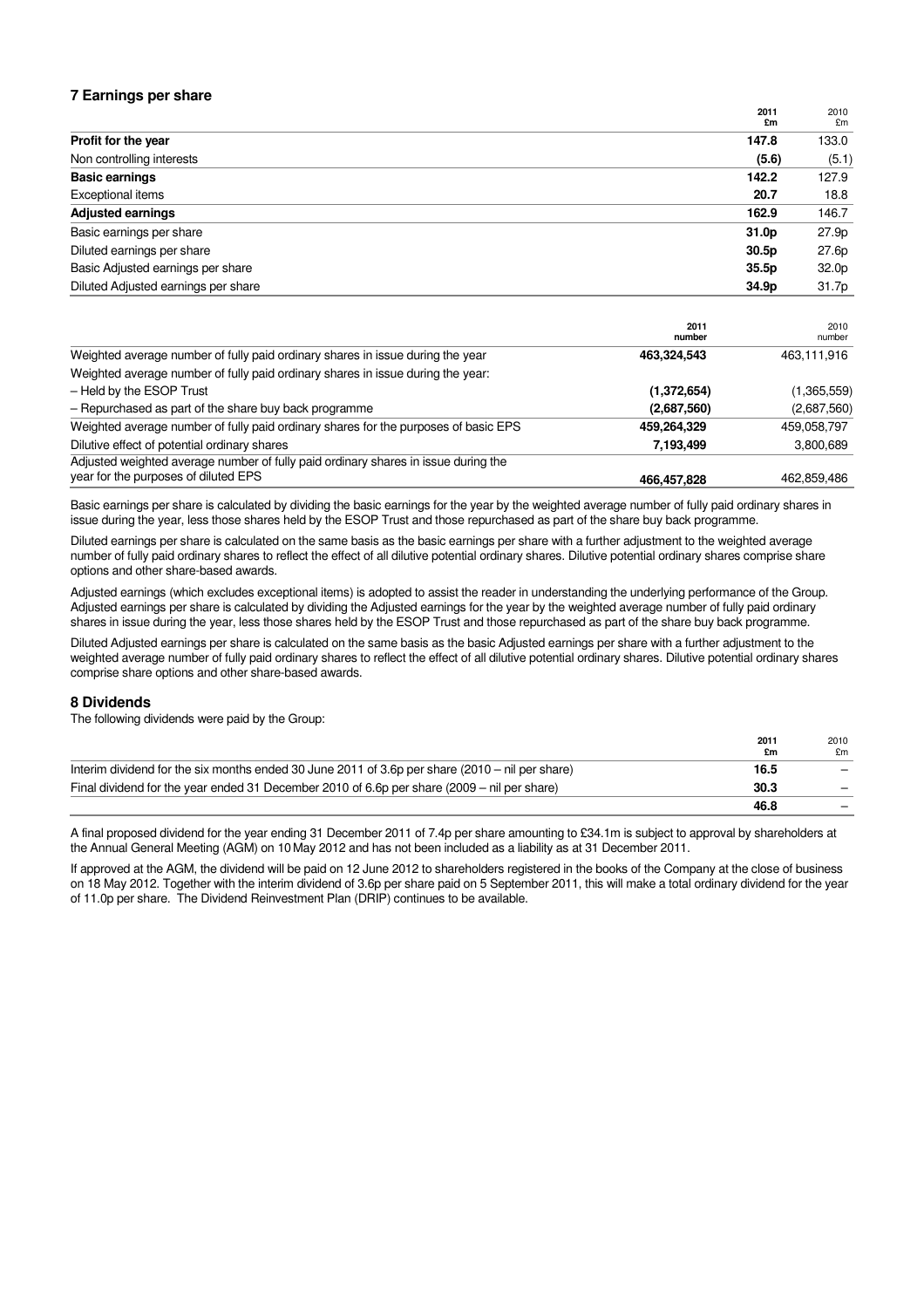## **9 Notes to the consolidated statement of cash flows**

## **a. Reconciliation of cash generated from operations**

|                                                                     | 2011<br>£m | 2010<br>£m |
|---------------------------------------------------------------------|------------|------------|
| Cash flows from operating activities                                |            |            |
| Operating profit                                                    | 231.0      | 203.6      |
| Operating exceptional items                                         | 13.4       | 21.9       |
| Amortisation of intangible assets                                   | 4.5        | 5.0        |
| Depreciation of property, plant and equipment                       | 29.0       | 36.5       |
| Profit on disposal of property, plant and equipment                 | (0.1)      | (7.5)      |
| Share-based payments charge                                         | 7.3        | 6.5        |
| Increase in inventories                                             | (61.0)     | (64.0)     |
| (Increase) / decrease in trade and other receivables                | (24.0)     | 16.7       |
| Increase in trade and other payables                                | 79.0       | 85.9       |
| Decrease in provisions                                              | (1.1)      | (1.0)      |
| Pension contributions in excess of the pension charge for the year* | (24.8)     | (22.9)     |
| Increase in interest in leased vehicles                             | (1.1)      | (1.4)      |
| Payment in respect of operating exceptional items                   | (6.5)      | (5.0)      |
| Other items                                                         | (0.9)      |            |
| Cash generated from operations                                      | 244.7      | 274.3      |

\* The decrease in post-retirement defined benefits includes additional payments of £19.2m (2010 – £23.3m).

## **b. Reconciliation of net cash flow to movement in net funds**

|                                                                | 2011<br>£m | 2010<br>£m |
|----------------------------------------------------------------|------------|------------|
| Net increase in cash and cash equivalents                      | 45.1       | 156.3      |
| Net cash (inflow) / outflow from borrowings and finance leases | (0.7)      | 40.7       |
| Change in net cash and debt resulting from cash flows          | 44.4       | 197.0      |
| Effect of foreign exchange rate changes on net cash and debt   | (3.5)      | 6.0        |
| New finance leases                                             | (0.8)      |            |
| Net movement in fair value                                     | (2.4)      | 2.0        |
| Movement in net funds                                          | 37.7       | 205.0      |
| Opening net funds                                              | 205.8      | 0.8        |
| <b>Closing net funds</b>                                       | 243.5      | 205.8      |

Net funds is analysed as follows:

|                                                 | 2011    | 2010    |
|-------------------------------------------------|---------|---------|
|                                                 | £m      | £m      |
| Cash at bank and cash equivalents               | 385.6   | 376.5   |
| Short-term deposits                             | 173.3   | 185.1   |
| <b>Bank overdrafts</b>                          | (97.6)  | (142.0) |
| Cash and cash equivalents                       | 461.3   | 419.6   |
| Bank loans                                      | (339.1) | (318.6) |
| Other loans                                     | (0.3)   | (0.7)   |
| Finance leases                                  | (3.5)   | (3.4)   |
|                                                 | 118.4   | 96.9    |
| Fair value of cross currency interest rate swap | 125.1   | 108.9   |
| Net funds                                       | 243.5   | 205.8   |

## **10 Acquisitions and disposals**

#### **a. Acquisitions**

The Group acquired its interest in the Musa Motors group in July 2008. Under the terms of the original acquisition agreement, contingent deferred consideration dependent on 2010 EBITA was due in respect of 24.9% of the Group. In the first half of 2011, the amount of the deferred consideration was determined and a payment of US\$32m (£19.6m) was made to the vendor to complete the Group's purchase.

In addition, a further US\$1m (£0.6m) was paid which relates to the consideration agreed upon in October 2009, relating to the acquisition of the initial 75.1% shareholding.

## **b. Disposals**

During the year, the Group disposed of a small number of dealerships at net book value generating disposal proceeds of £5.5m (2010 – proceeds of £1.0m).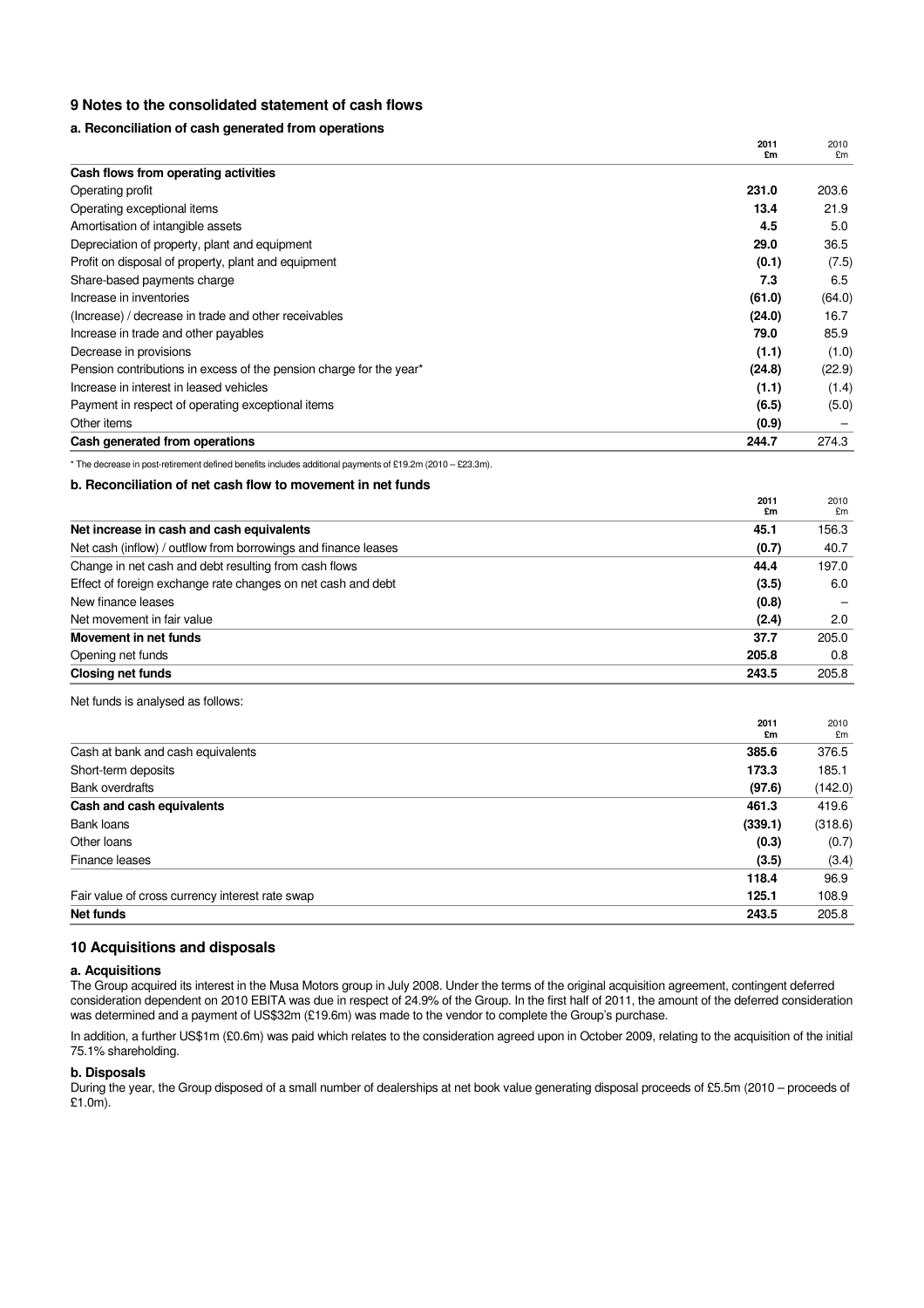## **11 Assets held for sale and disposal group**

|                                                         | 2011<br>£m | 2010<br>£m |
|---------------------------------------------------------|------------|------------|
| Assets directly associated with the disposal group      | 2.8        | 23.4       |
| Assets held for sale                                    | 2.9        |            |
| Assets held for sale and disposal group                 | 5.7        | 23.4       |
| Liabilities directly associated with the disposal group |            | (19.6)     |
|                                                         |            |            |

The assets and liabilities in the disposal group comprise the following:

|                                                         | 2011<br>£m | 2010<br>£m |
|---------------------------------------------------------|------------|------------|
| Property, plant and equipment                           | 2.8        | 3.4        |
| Inventories                                             |            | 16.6       |
| Trade and other receivables                             |            | 3.4        |
| Assets directly associated with the disposal group      | 2.8        | 23.4       |
| Trade and other payables                                |            | (19.6)     |
| Liabilities directly associated with the disposal group |            | (19.6)     |

Assets held for sale relate to surplus properties being actively marketed with a view to sale.

In October 2010, the Group announced its intention to dispose of certain non-core franchises. These businesses were actively marketed with a view to sale and the corresponding assets and liabilities have been disclosed as a disposal group in the consolidated statement of financial position in 2010. During the year, the majority of these assets and liabilities were disposed of.

## **12 Foreign currency translation**

The main exchange rates used for translation purposes are as follows:

|                   | Average rates |       |       | Year end rates |  |
|-------------------|---------------|-------|-------|----------------|--|
|                   | 2011          | 2010  | 2011  | 2010           |  |
| Australian dollar | 1.54          | 1.69  | 1.52  | 1.53           |  |
| Euro              | 1.15          | 1.17  | 1.20  | 1.17           |  |
| Hong Kong dollar  | 12.53         | 12.00 | 12.07 | 12.14          |  |
| Singapore dollar  | 2.02          | 2.11  | 2.01  | 2.00           |  |
| Russian ruble     | 47.11         | 47.05 | 49.88 | 47.61          |  |

## **13 Related party disclosures**

Intra-group transactions have been eliminated on consolidation and are not disclosed in this note. Details of transactions between the Group and other related parties are disclosed below:

|                                                          | Transactions |            | Amounts outstanding |            |
|----------------------------------------------------------|--------------|------------|---------------------|------------|
|                                                          | 2011<br>£m   | 2010<br>£m | 2011<br>£m          | 2010<br>£m |
| Vehicles purchased from joint ventures and associates    | 0.1          | 0.1        |                     |            |
| Vehicles sold to joint ventures and associates           | 315.2        | 299.5      |                     | 0.1        |
| Other income paid to joint ventures and associates       | 1.3          | 2.5        | 0.2                 | 0.2        |
| Other income received from joint ventures and associates | 0.4          | 1.7        | 0.4                 | 0.3        |

All of the transactions arise in the ordinary course of business and are on an arm's length basis. The amounts outstanding are unsecured and will be settled in cash. There have been no guarantees provided or received for any related party receivables. The Group has not raised any provision for doubtful debts relating to amounts owed by related parties (2010 – £nil).